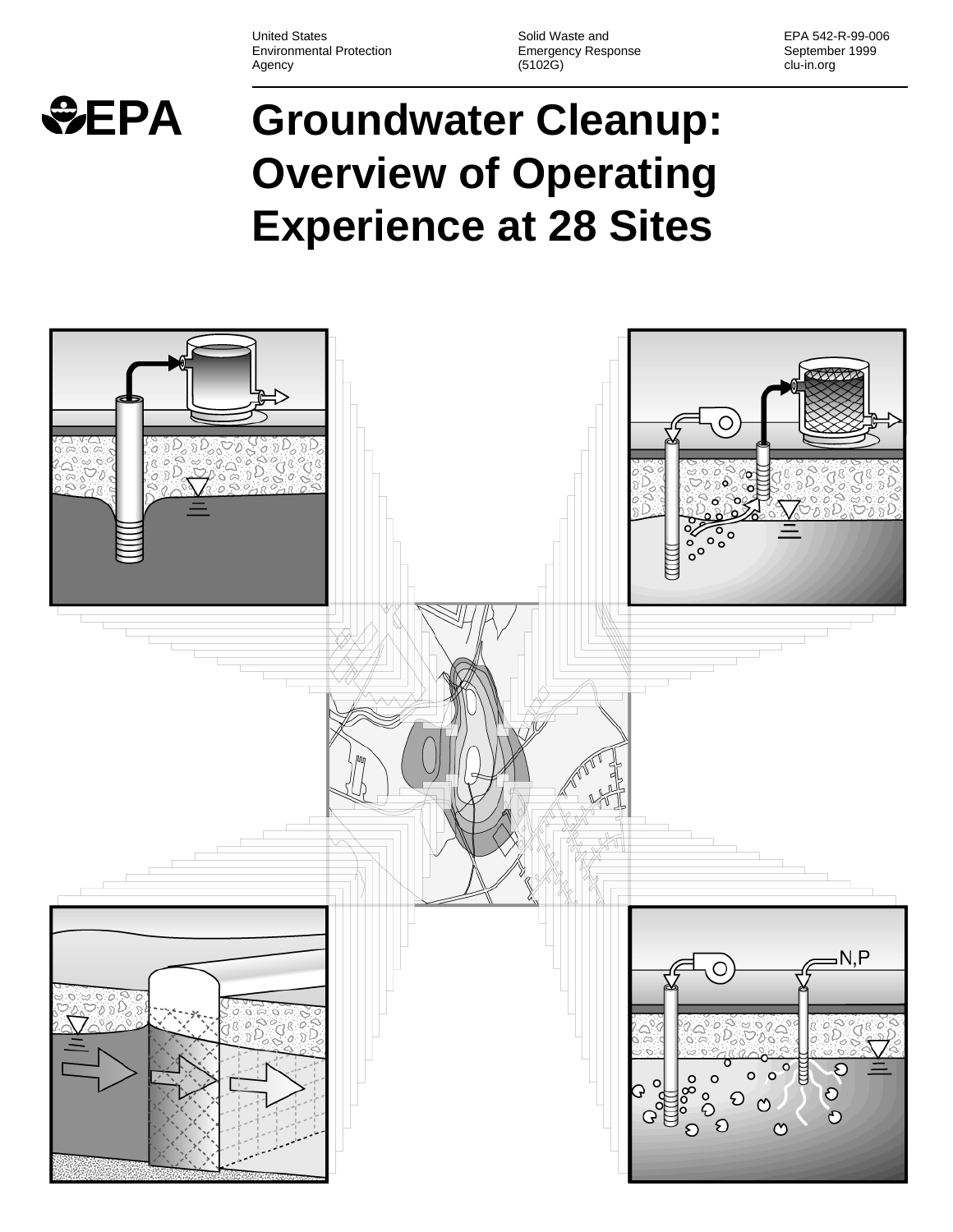EPA 542-R-99-006 September 1999

# **Groundwater Cleanup:**

Overview of Operating Experience at 28 Sites

U.S. Environmental Protection Agency Office of Solid Waste and Emergency Response Technology Innovation Office Washington, DC 20460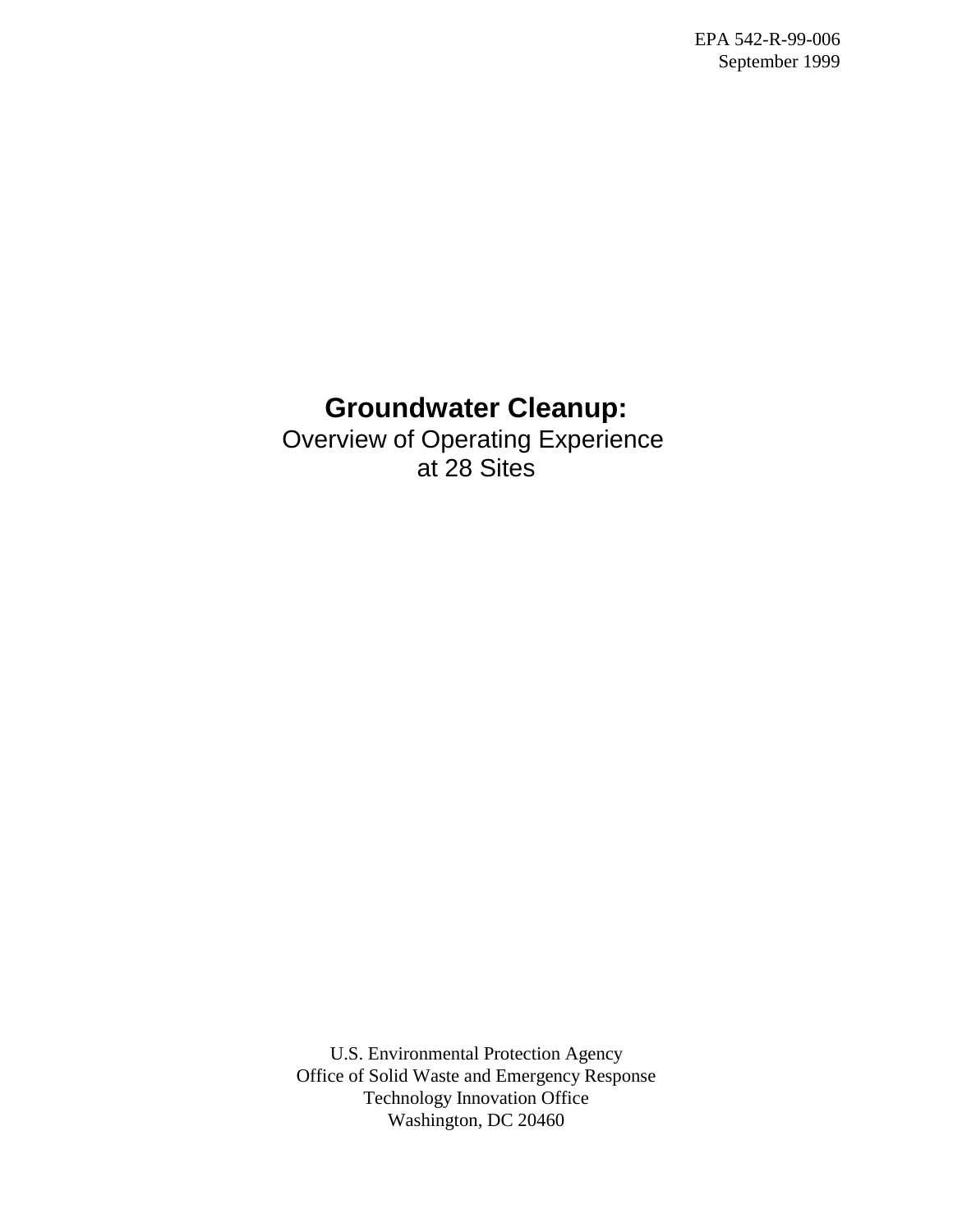#### **NOTICE**

This document was prepared for the U.S. Environmental Protection Agency (EPA) Technology Innovation Office (TIO) by Tetra Tech EM Inc. under EPA Contract Number 68-W-99-003. Mention of trade names or commercial products does not constitute endorsement or recommendation for use. For more information about this project, please contact: Linda Fiedler, U.S. Environmental Protection Agency, Technology Innovation Office, 401 M Street, S.W. (MC 5102G), Washington, D.C., 20460; telephone: (703) 603-7194; e-mail: fiedler.linda@epa.gov.

This document may be obtained from EPA's web site at *<www.epa.gov* or at *clu-in.org>*. A limited number of hard copies of this document are available free of charge by mail from EPA's National Service Center for Environmental Publications (NSCEP), at <*www.epa.gov/ncepihom/*> or at the following address (please allow four to six weeks for delivery):

U.S. EPA/National Service Center for Environmental Publications P.O. Box 42419 Cincinnati, OH 45242 Telephone: (513) 489-8190 or (800) 490-9198 Facsimile: (513) 489-8695

#### **ACKNOWLEDGMENTS**

Special acknowledgment is given to the remedial project managers, potentially responsible parties, and vendors involved at the case study sites for their thoughtful suggestions and support in preparing the individual case studies and in contributing to this report.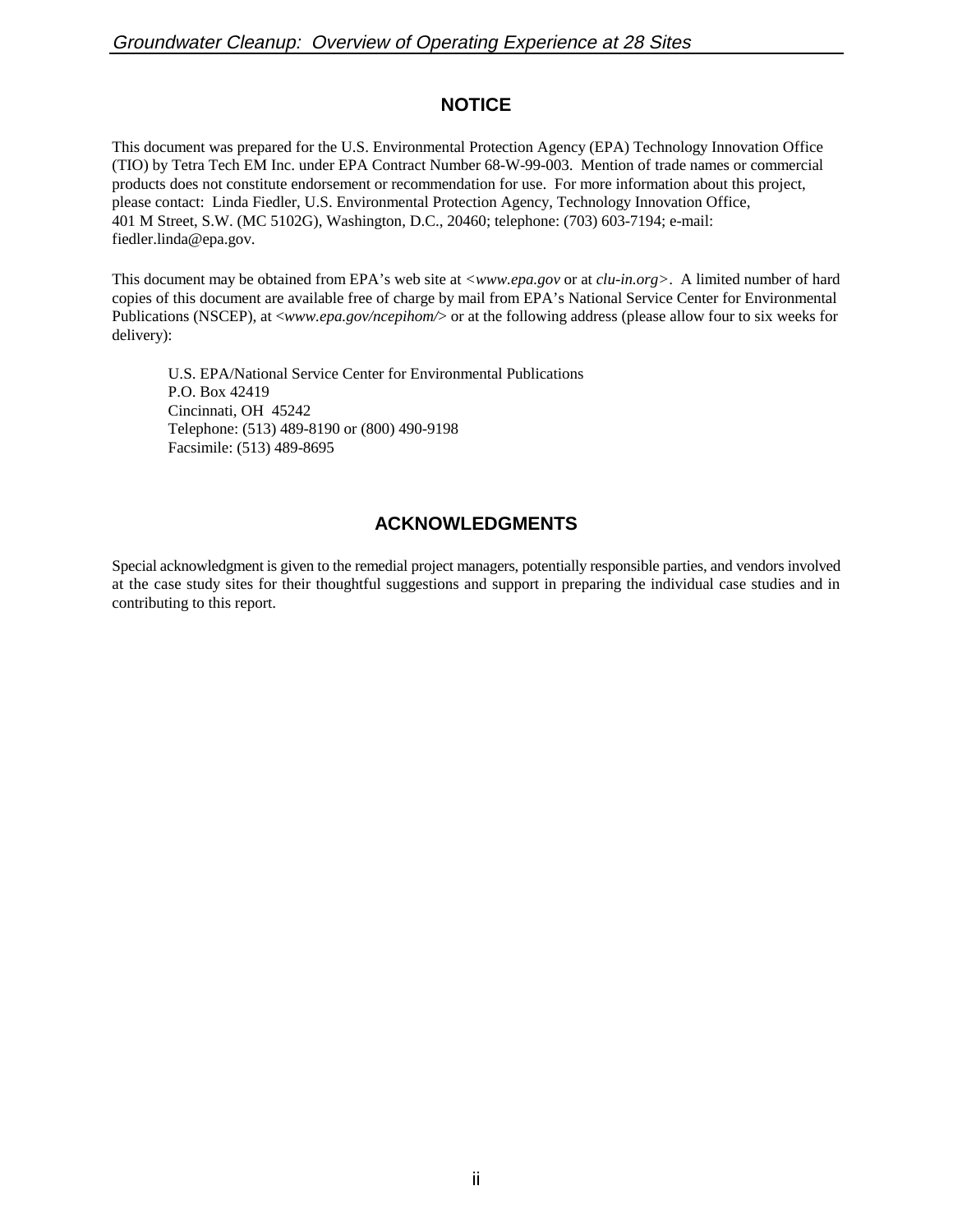# **EXECUTIVE SUMMARY**

This study examined operating experiences at 28 sites across the United States at which completed or ongoing groundwater cleanup programs are in place. Although not a representative sample, the sites present a range of the types of cleanups typically performed at sites with contaminated groundwater. At 21 of the sites, pump-and-treat (P&T) systems were used alone as the remediation technology; at two of the sites, permeable reactive barriers (PRBs), an *in situ* technology, were used alone as the remediation technology. In addition, *in situ* technologies were used in conjunction with P&T at five sites, including one site with P&T that was replaced with a PRB. Individual reports have previously been published for each of the 28 sites by the Federal Remediation Technology Roundtable and are available at <*www.frtr.gov/cost*>.

Of the 28 case study sites, 24 are Superfund remedial actions, one is a Superfund removal action, one is a state cleanup, and two are Resource Conservation and Recovery Act (RCRA) corrective actions. Chlorinated solvents are the type of contaminant most frequently present, found at 21 of the 28 sites. The sites are located throughout the U.S. and include a range of site types and hydrogeological conditions. For example, nonaqueous phase liquids (NAPL) were observed or suspected to be present at 18 of the 28 sites, and hydraulic conductivity varied among the sites by more than six orders of magnitude.

This report summarizes information about the groundwater remediation systems at the 28 sites, including: design, operation, and performance of the systems; capital, operating, and unit costs of the systems; and factors that potentially affect the cost and performance of the systems. Data from the case studies are compared and contrasted to assist those involved in evaluating and selecting remedies for groundwater contamination at hazardous waste sites.

Data on performance through late 1997/early 1998 compiled for the report show that total contaminant removal at the case study sites ranged from seven pounds to more than 510,000 pounds with a median contaminant mass removal of 2,000 pounds. The average annual volume of groundwater treated ranged from 1.7 million to 550 million gallons (at P&T sites). Although remediation has been completed at only two of the 28 sites, at the 26 sites with ongoing remediation, progress has been made toward achieving cleanup goals, including: reducing the size of a contaminated plume; reducing or eliminating a hot spot within a plume; reducing the concentrations of contaminants within a plume; removing contaminant mass from a plume; and achieving containment of a plume.

Capital and operating and maintenance (O&M) costs at the case study sites through late 1997/early 1998 also were compiled for this report. Although P&T and PRB systems may be designed to accomplish similar remedial goals, the spatial area of groundwater they treat is generally different; therefore, their costs are presented separately in this report. For the 26 P&T systems, the approximate median capital cost was \$1.9 million and the median average annual operating cost was \$190,000; with median unit costs of \$96 of capital cost per average 1,000 gallons of groundwater treated per year and \$18 of average annual operating cost per average 1,000 gallons of groundwater treated per year. For the three PRB systems, the approximate median capital cost was \$500,000 and the median average annual operating cost was \$85,000; with median unit costs of \$520 of capital cost per average 1,000 gallons of groundwater treated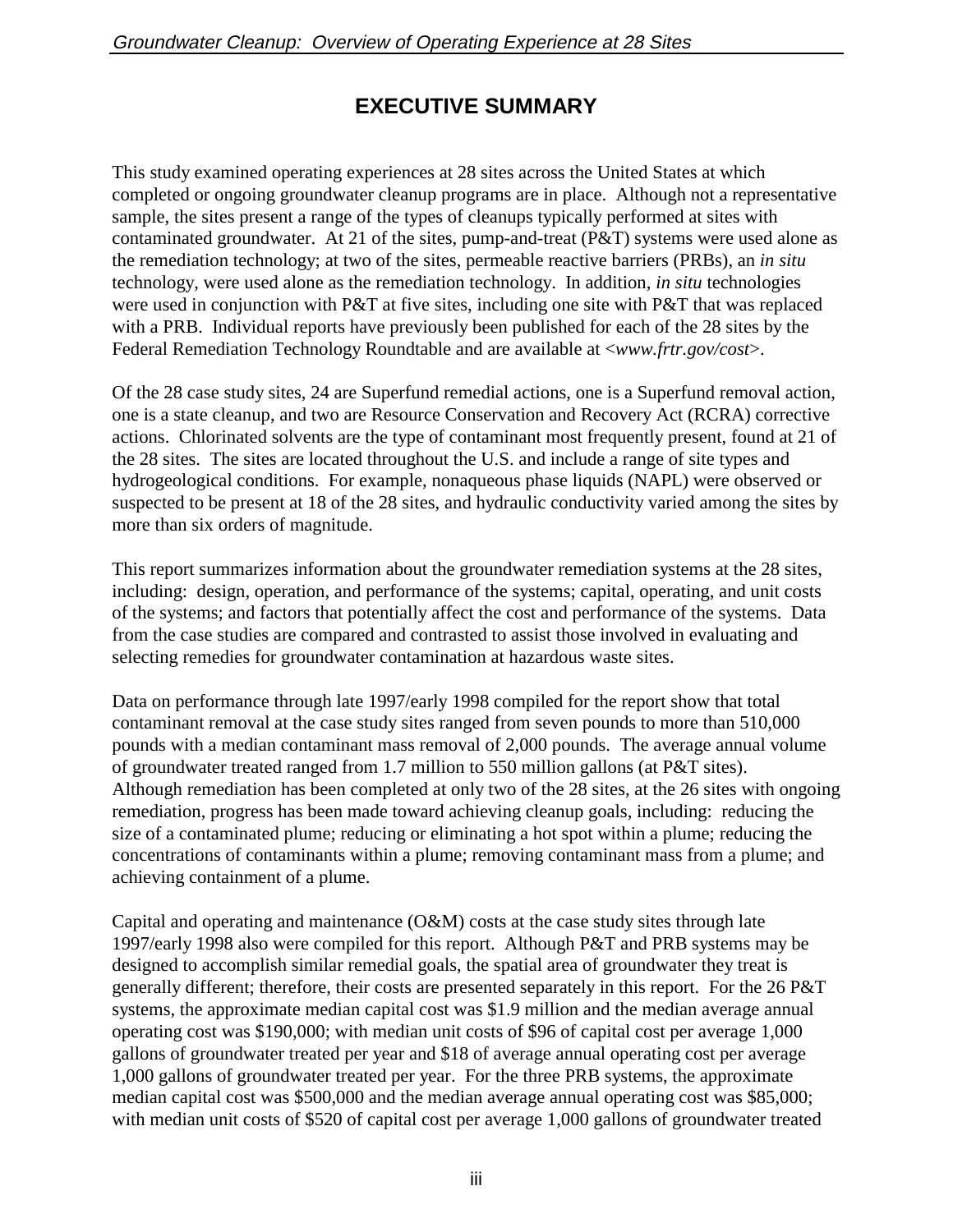per year and \$84 of average annual operating cost per average 1,000 gallons of groundwater treated per year.

Since the sites summarized in this report were not selected as a representative sample of all groundwater cleanup sites, the medians, averages, and ranges calculated in this report should not be used to draw generalizations about cost and performance at other groundwater cleanup sites.

Results of analyses of the case studies showed that the factors affecting cost and performance and the extent of the effect of those factors varied from site to site. However, based on the information provided for the 28 case study sites and general observations of groundwater cleanup as a whole, the following factors have a significant effect on the cost and performance of groundwater remediation systems.

- & **Source control factors** Method, timing, and success of source controls to mitigate contact of NAPLs or other contaminant sources, such as highly contaminated soil, with groundwater
- & **Hydrogeologic factors** Aquifer properties that define contaminant transport and groundwater extraction system design needs, including hydraulic connection of aquifers that allows for multi-aquifer contamination, aquifer flow parameters, influences from adjacent surface water bodies on the aquifer system, and influences of adjacent groundwater production wells on the aquifer system
- & **Contaminant property factors** Contaminant properties that define the relative ease that contaminants may be removed from the aquifer, the steps that are required to treat the extracted groundwater, and the complexity of the contaminant mixture
- & **Extent of contamination factors** The magnitude of the contaminated groundwater plume, including the plume area and depth and the concentrations of contaminants within the plume
- & **Remedial goal factors** Regulatory factors that affect the design of a remedial system and/or the duration that it must be operated, including defining aquifer restoration or treatment system performance goals and specific system design requirements, such as disallowing reinjection of treated groundwater or specifying the treatment technology to be used
- & **System design and operation factors** The adequacy of a system design to remediate the site, system downtime, system optimization efforts, the amount and type of monitoring performed, and the use of *in situ* technology to replace or supplement a P&T system

Specific examples of how each of these factors affected the cost and performance of the groundwater remediation systems at the case study sites are cited within this report.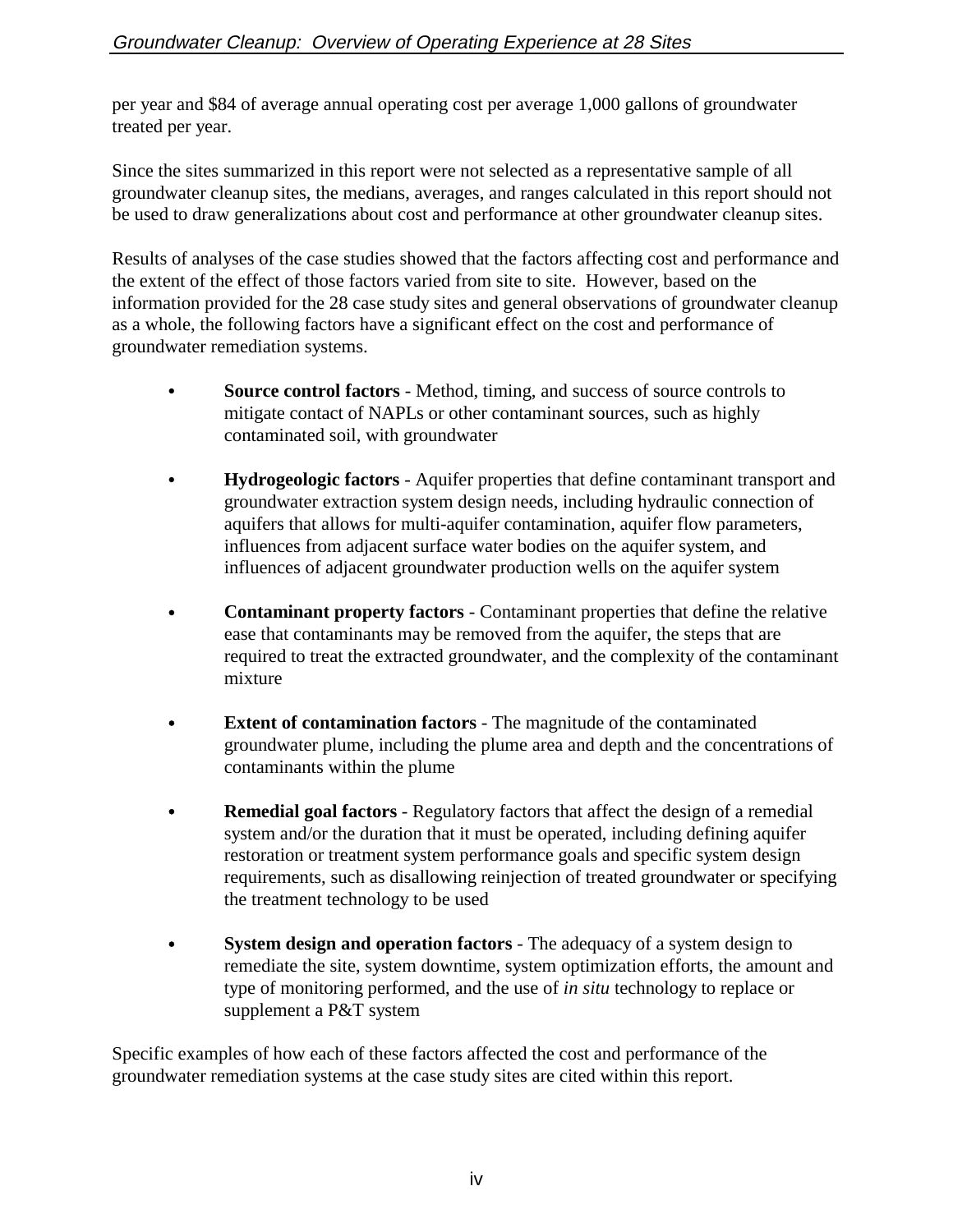# **TABLE OF CONTENTS**

| Section | Page                                                                      |
|---------|---------------------------------------------------------------------------|
|         |                                                                           |
|         |                                                                           |
|         |                                                                           |
| 1.0     |                                                                           |
| 2.0     |                                                                           |
| 3.0     | DESIGN AND OPERATION OF REMEDIAL SYSTEMS<br>3.1<br>3.2<br>3.3<br>3.4      |
| 4.0     | PERFORMANCE OF REMEDIAL SYSTEMS AT 28 CASE STUDY SITES  4-1<br>4.1<br>4.2 |
| 5.0     |                                                                           |
| 6.0     | FACTORS THAT AFFECTED COST AND PERFORMANCE OF REMEDIAL                    |
| 7.0     |                                                                           |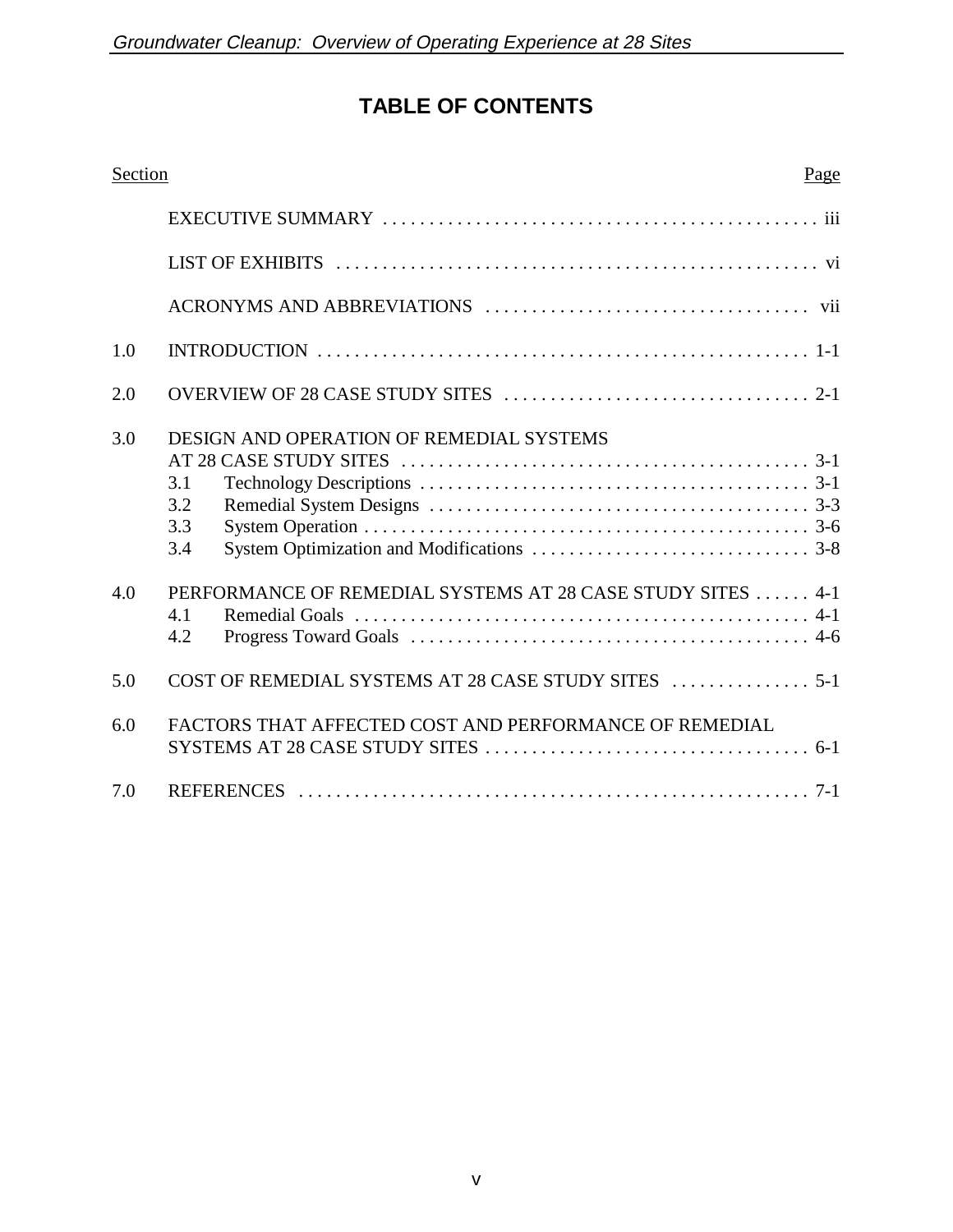# **LIST OF EXHIBITS**

| <b>Exhibit</b> | <u>Title</u>                                                                              |
|----------------|-------------------------------------------------------------------------------------------|
| $2 - 1$        | Summary of 28 Case Study Sites                                                            |
| $2 - 2$        | Remediation Systems - Years of Operation                                                  |
| $2 - 3$        | Site Types and Locations                                                                  |
| $2 - 4$        | Categories of Contaminants Treated at 28 Sites                                            |
| $2 - 5$        | Specific Contaminants Treated at 28 Sites                                                 |
| $2 - 6$        | Initial Volume of Contaminated Groundwater Plumes at 24 Sites                             |
| $2 - 7$        | Presence of NAPLs at 28 Sites                                                             |
| $2 - 8$        | Pertinent Hydrogeological Data at 28 Sites                                                |
| $3-1$          | Summary of Technologies Used at 28 Sites                                                  |
| $3 - 2$        | Remedial Technologies Used at 28 Sites                                                    |
| $3 - 3$        | Pump-and-Treat System Designs at 26 Sites                                                 |
| $3-4$          | Designs of <i>In Situ</i> Treatment Systems at Seven Sites                                |
| $3 - 5$        | Operation of Remedial Systems at 28 Sites                                                 |
| $3-6$          | Types of Optimization and Modification Efforts at 28 Sites                                |
| $3 - 7$        | System Optimization and Modification Efforts Conducted at 28 Sites                        |
| $4 - 1$        | Summary of System Performance for 28 Sites                                                |
| $4 - 2$        | Unit Contaminant Mass Removed at 26 Sites                                                 |
| $4 - 3$        | Summary of Average Contaminant Concentration Reduction at 17 Sites                        |
| $4 - 4$        | <b>System Performance Summary</b>                                                         |
| $5 - 1$        | Summary of Cost Data for 28 Sites                                                         |
| $5 - 2$        | Summary of Remedial Cost and Unit Cost Data for 28 Sites                                  |
| $5 - 3$        | <b>Average Operating Cost Per Year at 28 Sites</b>                                        |
| $5 - 4$        | Capital Cost Per 1,000 Gallons of Groundwater Treated Per Year                            |
| $5 - 5$        | Average Annual Operating Cost Per 1,000 Gallons of Groundwater<br><b>Treated Per Year</b> |
| $6 - 1$        | Factors Affecting Cost and Performance of Groundwater Remediation<br><b>Systems</b>       |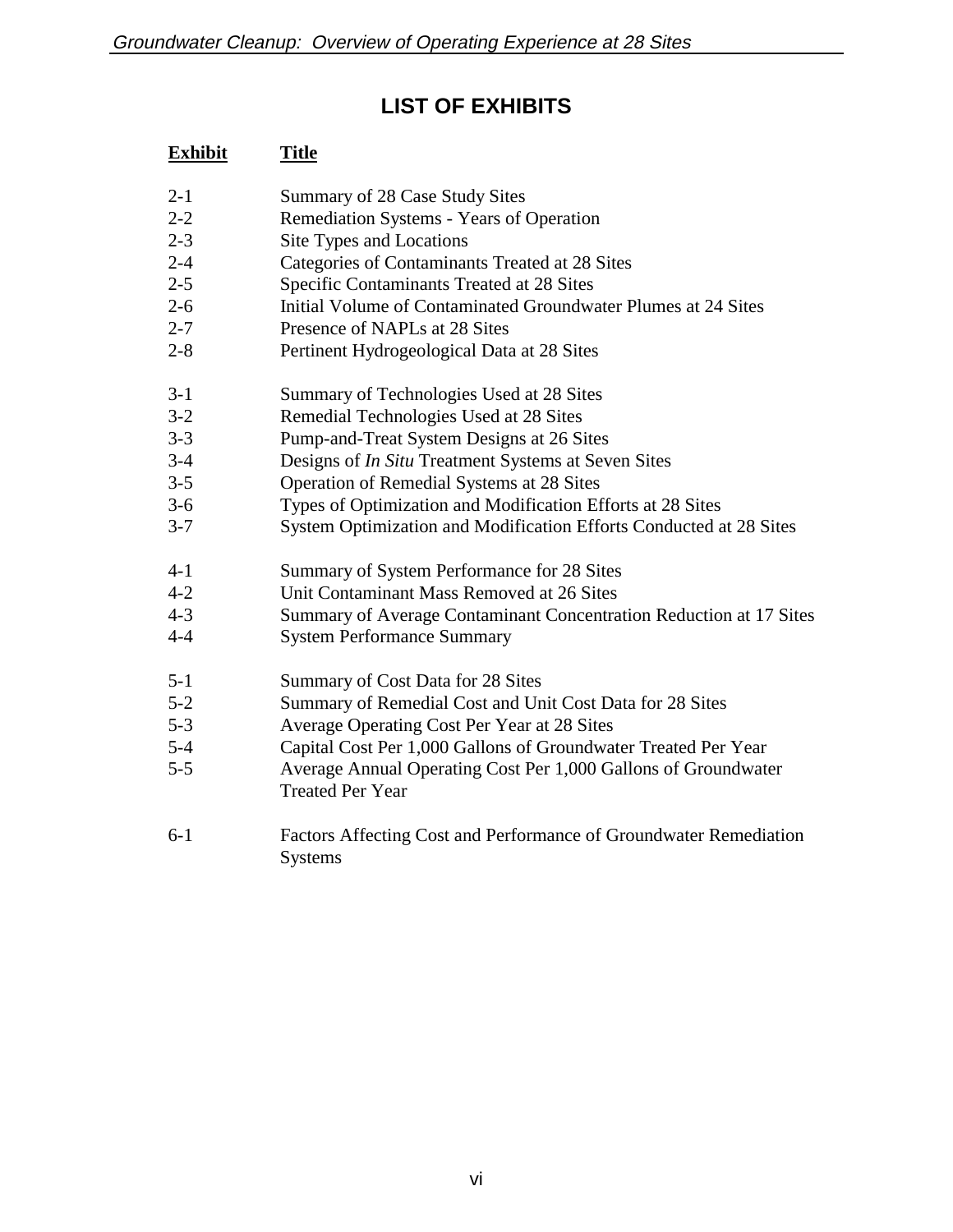# **ACRONYMS AND ABBREVIATIONS**

| AS           | Air sparging                                 |
|--------------|----------------------------------------------|
| <b>ACL</b>   | Alternate concentration limit                |
| <b>BTEX</b>  | Benzene, toluene, ethylbenzene, and xylene   |
| <b>DCE</b>   | Dichloroethene                               |
| <b>DNAPL</b> | Dense nonaqueous phase liquid                |
| DoD          | U.S. Department of Defense                   |
| <b>DOE</b>   | U.S. Department of Energy                    |
| <b>EPA</b>   | U.S. Environmental Protection Agency         |
| <b>ISB</b>   | <i>In situ</i> bioremediation                |
| <b>LNAPL</b> | Light nonaqueous phase liquid                |
| <b>MCL</b>   | Maximum contaminant level                    |
| <b>NAPL</b>  | Nonaqueous phase liquid                      |
| <b>NPV</b>   | Net present value                            |
| <b>OSWER</b> | Office of Solid Waste and Emergency Response |
| P&T          | Pump and treat                               |
| <b>PAH</b>   | Polycyclic aromatic hydrocarbon              |
| <b>PCB</b>   | Polychlorinated biphenyl                     |
| <b>POTW</b>  | Publicly-owned treatment works               |
| <b>PRB</b>   | Permeable reactive barrier                   |
| <b>RCRA</b>  | Resource Conservation and Recovery Act       |
| <b>ROD</b>   | Record of Decision                           |
| <b>SVOC</b>  | Semivolatile organic compound                |
| <b>TCE</b>   | Trichloroethene                              |
| <b>TIO</b>   | <b>Technology Innovation Office</b>          |
| <b>USCG</b>  | <b>United States Coast Guard</b>             |
| <b>VCB</b>   | Vertical containment barrier                 |
| <b>VOC</b>   | Volatile organic compound                    |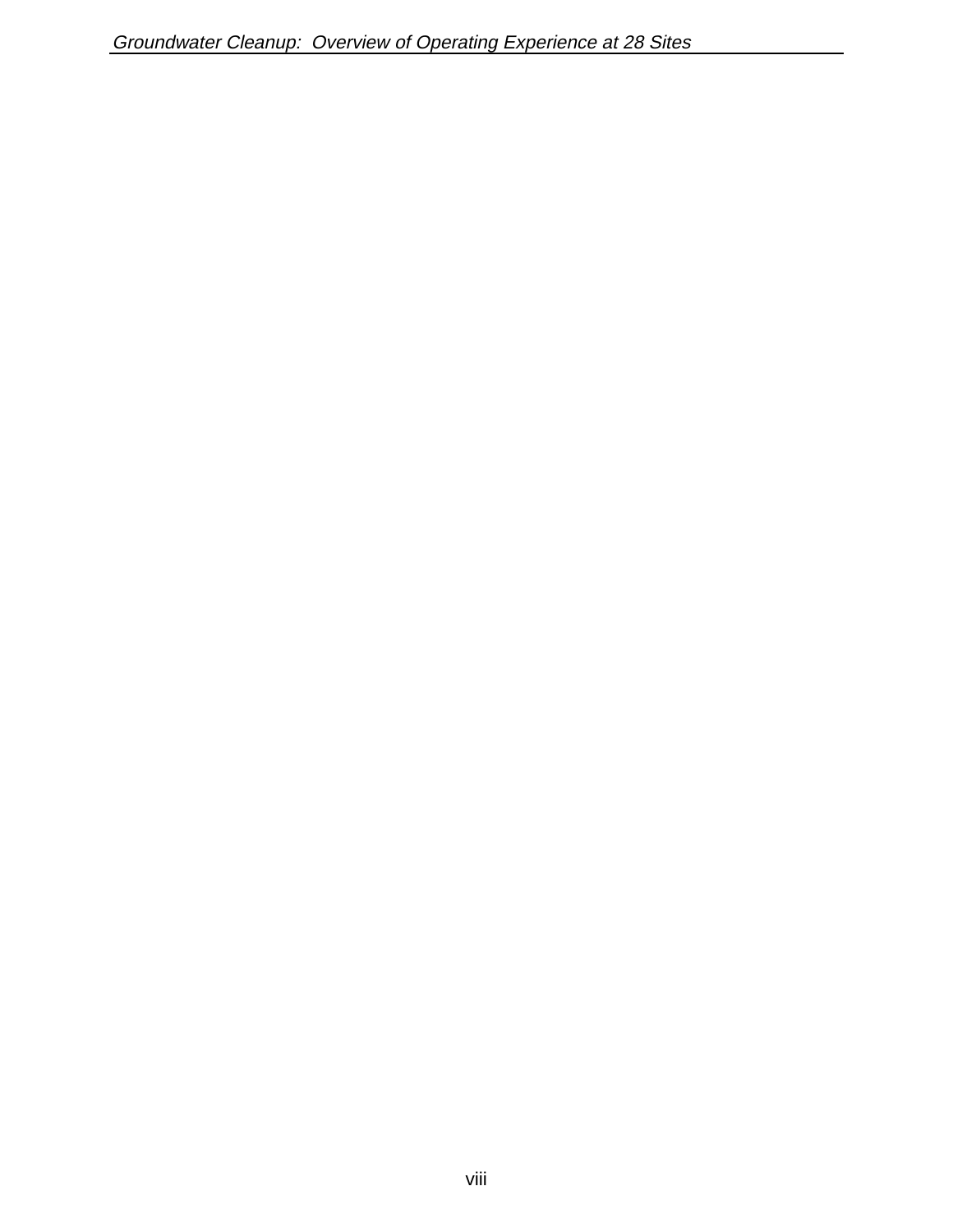# **1.0 INTRODUCTION**

Groundwater contamination is present at the majority of Superfund and Resource Conservation and Recovery Act (RCRA) corrective action sites. Groundwater remediation technologies currently in use to clean up these sites include pump-and-treat (P&T) systems, and *in situ* technologies such as bioremediation, permeable reactive barriers, and air sparging. As part of an effort by the Federal Remediation Technologies Roundtable, $<sup>1</sup>$  the U.S. Environmental Protection</sup> Agency (EPA) has prepared 28 case studies of ongoing and completed groundwater remediation projects. The Roundtable has published these case studies, along with 112 other case studies about a wide range of technologies, which are available through the Internet at <*www.frtr.gov/cost*>, or in hard copy through the EPA National Service Center for Environmental Publications (NSCEP). Case studies are about 10-20 pages in length and contain information about site background, extent of contamination, technology design and operation, performance, cost, observations and lessons learned, and points of contact for further information.

The objective of this report is to provide a summary of information about the 28 groundwater remediation case studies, including comparing results among sites, to further assist those involved in evaluating and selecting remedies for groundwater contamination at hazardous waste sites. The case studies present a range of the type of cleanups typically performed at groundwater-contaminated sites, and include 21 sites with P&T systems alone, four sites with P&T systems supplemented with *in situ* technologies, one site with P&T that was replaced by an *in situ* technology, and two systems with only *in situ* technologies. The majority of the case studies are ongoing projects, with remediation completed at two of the sites.

The report presents an overview of each of the case study sites (Section 2); describes the design and operation of the remediation systems, including efforts to optimize the systems (Section 3); summarizes the performance of each of the systems at the sites, including final results for completed remediations and progress towards goals for ongoing projects (Section 4); examines the costs for these systems, including capital, operating, and unit costs (Section 5); and examines the factors that potentially affect the cost or performance of the remediation systems (Section 6). References used to prepare this report are listed in Section 7 and are cited in parentheses.

As described in Section 2 of this report, the case study sites were selected in part on the basis of availability of information. Therefore, it is important to note that the case studies are not intended to be a representative sample of groundwater remediation projects; rather, they present a range of the types of systems that are being used at Superfund and RCRA corrective action sites. Further, this report is not intended to revise or update EPA policy or guidance on how to clean up sites with contaminated groundwater.

 $1$  The Federal Remediation Technologies Roundtable consists of senior executives from eight agencies with an interest in site remediation, including the U.S. Army, the U.S. Navy, the U.S. Air Force, the U.S. Department of Energy (DOE), and EPA. The Roundtable, which was created to build a more collaborative atmosphere among federal agencies involved in the remediation of hazardous waste sites, has on ongoing effort to improve the type and availability of cost and performance information for site remediation technologies. This information is being provided to assist those involved in evaluating and selecting remedies for hazardous waste cleanups.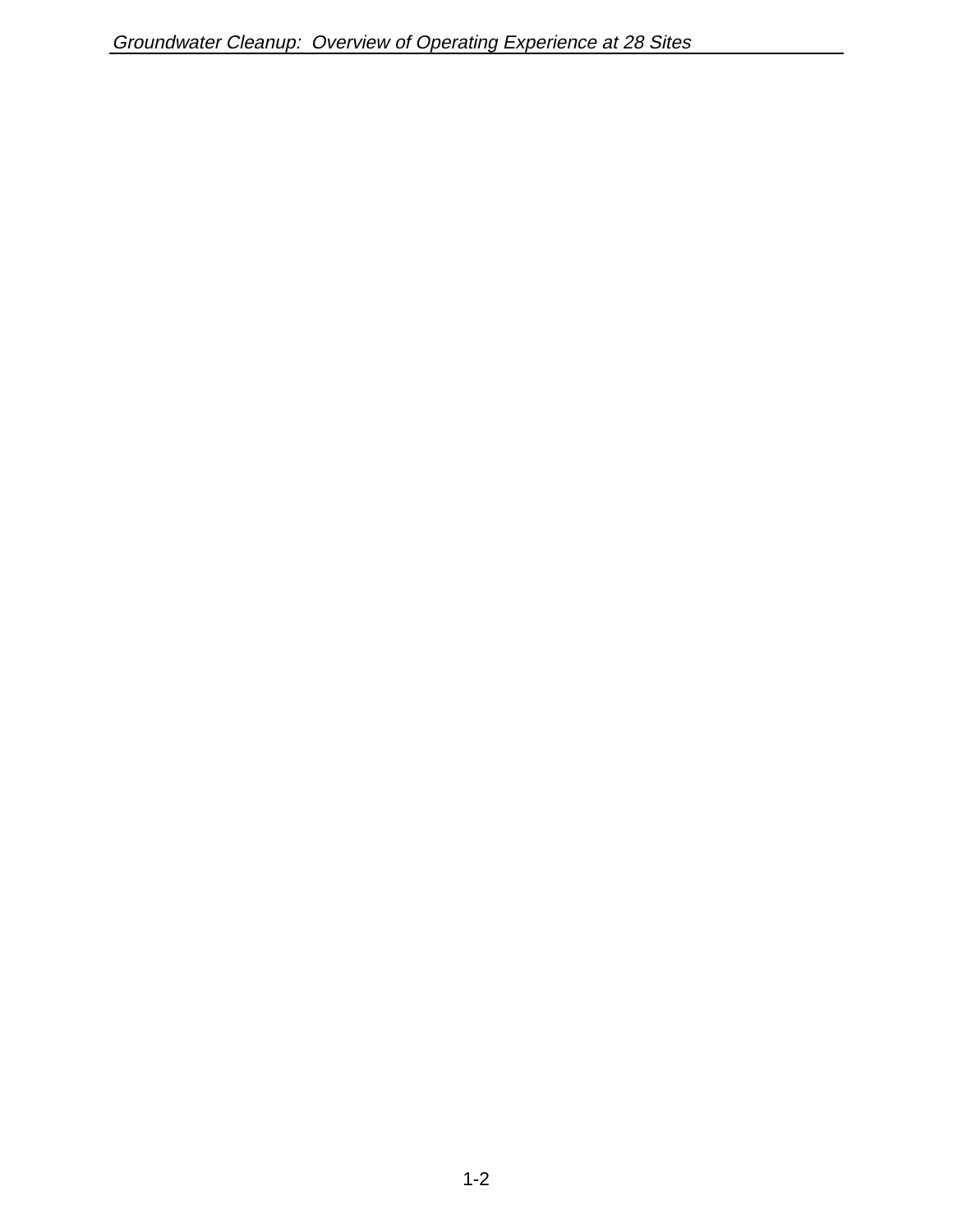# **2.0 OVERVIEW OF 28 CASE STUDY SITES**

The 28 groundwater case study sites included in this report were selected from a list of candidate sites that was developed using information from previous work by EPA and recommendations by EPA regional staff. The following criteria were used in selecting the specific sites:

- Sites are located throughout the U.S. and include a range of site types and hydrogeological conditions
- At some sites, groundwater remediation has been ongoing since the late 1980s
- Chlorinated solvents are the most common contaminant
- & Sites at which groundwater cleanup systems had been operated for a relatively long period of time
- Sites for which aquifer cleanup goals (not only containment goals) had been established
- Sites for which sufficient cost and performance data were available

Exhibit 2-1 summarizes general information about each of the 28 sites, such as duration and status of remediation, categories of contaminants targeted for treatment, type of cleanup, project lead, and highlights of the project. Of the 28 sites, 24 are Superfund remedial actions, one is a Superfund removal action, one is a state cleanup, and two are Resource Conservation and Recovery Act (RCRA) corrective actions. Of the 25 Superfund sites, four are EPA led, one is U.S. Navy led, 11 are potentially responsible party (PRP) led, and nine are state led. The sites have been grouped by the type of contamination that was targeted for cleanup at each (volatile organic compounds [VOC], VOCs combined with other contaminants, or metals).

Exhibit 2-2 presents the years of operation at each site. Groundwater remediation at most of the case study sites is ongoing, with systems operating over periods ranging from two years (*USCG Center* and *Moffett*) to 11 years (*Des Moines* and *Former Intersil*). Cleanup has been completed at two of the sites (*Firestone* and *Gold Coast)* and the remediation systems at three other sites (*French Ltd.*, *Sol Lynn*, and *Sylvester/Gilson Road*) have been shut down for various reasons, although the cleanups at these sites are not considered complete. At one site (*Western Processing*), the goal has been changed from restoration to containment. Nine of the 28 systems have been operating since the late 1980s. For sites at which systems are ongoing, the information presented in the report is current as of late 1997 or early 1998.

Exhibit 2-3 shows the type of site and the relative location of each site.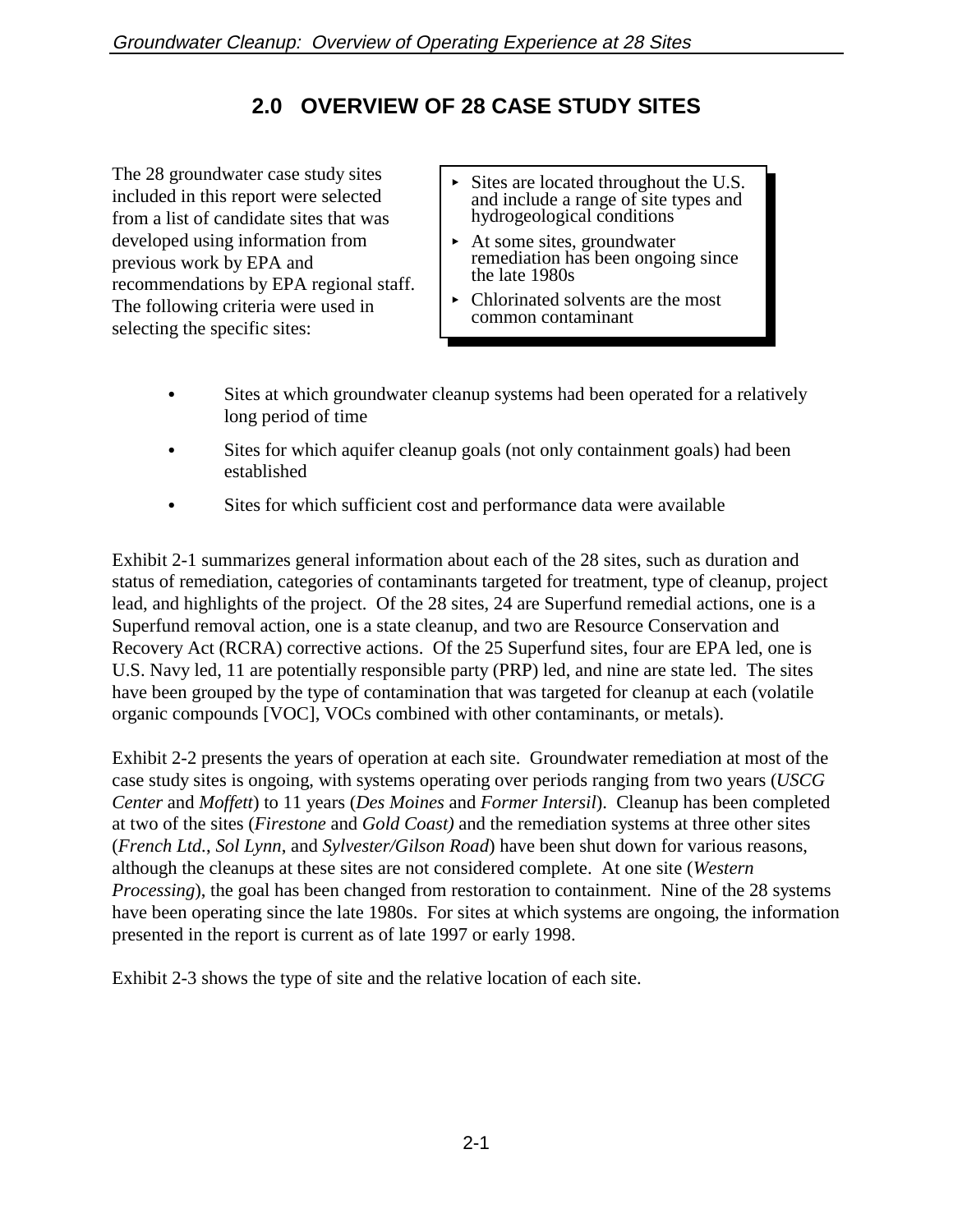| <b>Site Name, Location,</b><br><b>CERCLIS ID no.</b>                             | <b>Duration/Years</b><br>of System<br>Operation <sup>1</sup> | <b>Status</b>                       | <b>Contaminant</b><br><b>Remediation Categories Targeted</b><br>for Treatment | <b>Type of</b><br>Cleanup <sup>2</sup> | $\text{Lead}(s)$ | Site Highlight(s)                                                                                                                                                                                                               |
|----------------------------------------------------------------------------------|--------------------------------------------------------------|-------------------------------------|-------------------------------------------------------------------------------|----------------------------------------|------------------|---------------------------------------------------------------------------------------------------------------------------------------------------------------------------------------------------------------------------------|
| <b>VOCs CONTAMINATION</b>                                                        |                                                              |                                     |                                                                               |                                        |                  |                                                                                                                                                                                                                                 |
| City Industries SF Site, FL<br>(City Industries)<br><b>CERCLIS #FLD055945653</b> | 4.0                                                          | Ongoing                             | <b>VOCs</b>                                                                   | SF Remedial                            | PRP              | Simple hydrogeology with relatively high<br>hydraulic conductivity; pumping optimization<br>modeling used                                                                                                                       |
| Des Moines TCE SF Site, IA<br>(Des Moines)<br>CERCLIS #IAD98060687933            | 10.5                                                         | Ongoing                             | <b>VOCs</b>                                                                   | <b>SF</b> Remedial                     | PRP              | Approximately 5 billion gallons treated to<br>date to contain and remediate contaminated<br>groundwater; dense nonaqueous phase liquid<br>(DNAPL) suspected                                                                     |
| Former Firestone Facility SF<br>Site, CA<br>(Firestone)<br>CERCLIS #CAD990793887 | 7.0                                                          | Complete                            | <b>VOCs</b>                                                                   | <b>SF</b> Remedial                     | PRP              | Groundwater cleanup completed in seven<br>years                                                                                                                                                                                 |
| Former Intersil Inc., CA<br>(Intersil)                                           | 10.5                                                         | Ongoing                             | <b>VOCs</b>                                                                   | <b>State Cleanup</b>                   | PRP              | Used P&T for eight years; replaced that<br>technology with permeable reactive barrier to<br>minimize cost of treatment while increasing<br>effectiveness of treatment, and to return site to<br>leasable or sellable conditions |
| French, Ltd. SF Site, TX<br>(French, Ltd.)<br>CERCLIS #TXD980514814              | 4.0                                                          | Monitored<br>Natural<br>Attenuation | <b>VOCs</b>                                                                   | SF Remedial                            | PRP              | Regulatory requirements set as demonstrating,<br>through modeling, that cleanup goals would<br>be met at site boundary via monitored natural<br>attenuation 10 years after P&T is completed                                     |
| Gold Coast SF Site, FL<br>(Gold Coast)<br><b>CERCLIS #FLD071307680</b>           | 3.5                                                          | Complete                            | <b>VOCs</b>                                                                   | <b>SF</b> Remedial                     | EPA              | Air sparging used to remediate recalcitrant<br>area of contamination at the end of the<br>cleanup, optimization modeling used                                                                                                   |
| JMT Facility RCRA Site (formerly<br>Black & Decker), NY<br>$($ JMT $)$           | 10.0                                                         | Ongoing                             | <b>VOCs</b>                                                                   | <b>RCRA CA</b>                         | Owner/Operator   | Included use of an artificially produced<br>fracture zone in the bedrock                                                                                                                                                        |

 $\frac{1}{2}$  Years of system operation as of end of June 1998<br>  $\frac{2.2}{2}$  SF indicates Superfund site; RCRA CA indicates RCRA corrective action site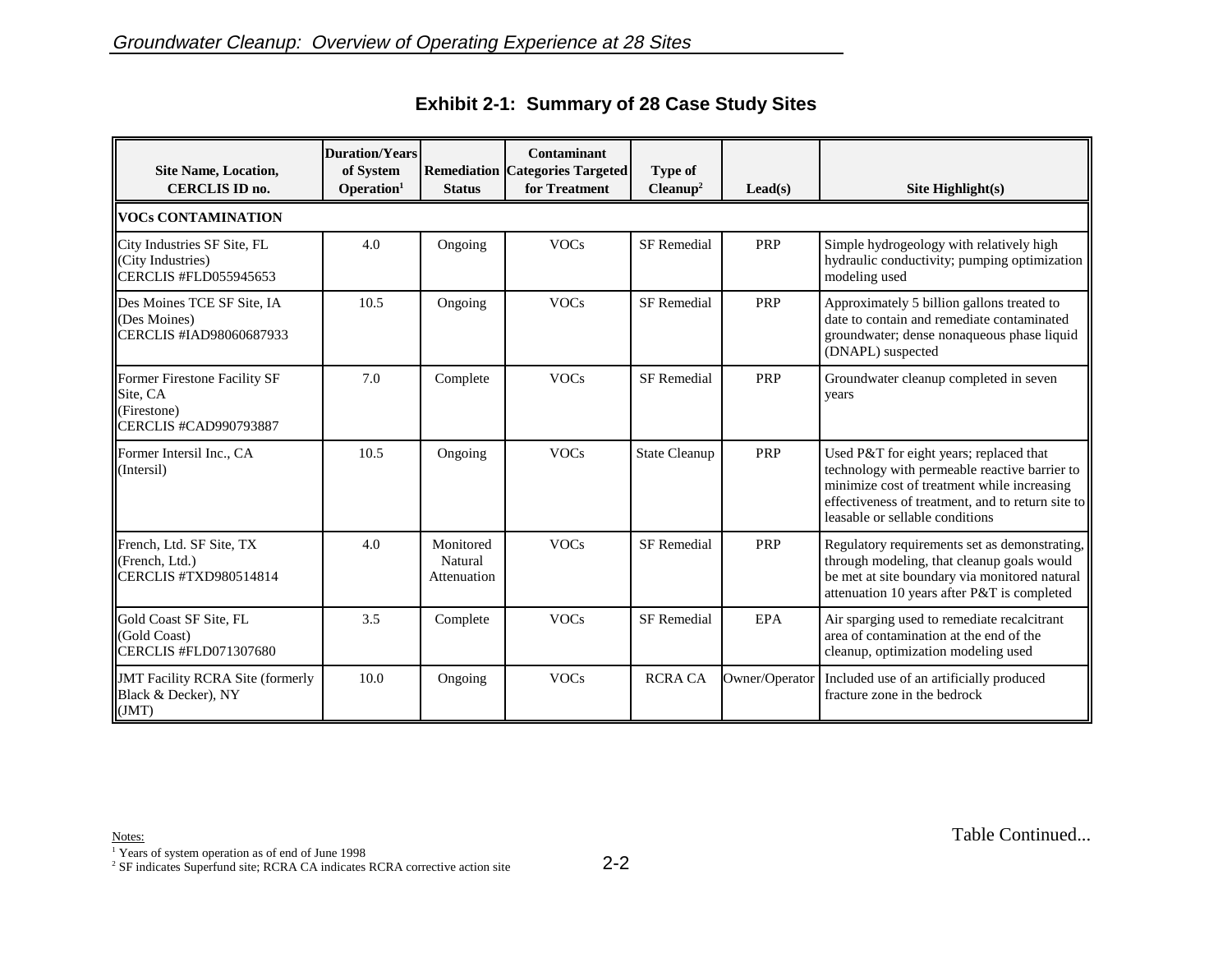| <b>Site Name, Location,</b><br><b>CERCLIS ID no.</b>                                       | <b>Duration/Years</b><br>of System<br>Operation <sup>1</sup> | <b>Status</b>                 | Contaminant<br><b>Remediation Categories Targeted</b><br>for Treatment | Type of<br>Cleanup <sup>2</sup> | $\textbf{Lead}(s)$                   | Site Highlight(s)                                                                                                                                                          |
|--------------------------------------------------------------------------------------------|--------------------------------------------------------------|-------------------------------|------------------------------------------------------------------------|---------------------------------|--------------------------------------|----------------------------------------------------------------------------------------------------------------------------------------------------------------------------|
| Keefe Environmental Services SF<br>Site, NH (Keefe)<br>CERCLIS #NHD092059112               | 5.5                                                          | Ongoing                       | <b>VOCs</b>                                                            | <b>SF</b> Remedial              | <b>State</b>                         | Major modifications to system design based<br>on optimization study                                                                                                        |
| Moffett Federal Airfield SF Site,<br>CA (Moffett)                                          | 2.0                                                          | Pilot Scale<br>Ongoing        | <b>VOCs</b>                                                            | <b>SF</b> Remedial              | U.S. Navy                            | Permeable reactive barrier successful in<br>reducing trichloroethene (TCE)<br>concentrations; increased monitoring required<br>for technology certification and validation |
| Mystery Bridge at Highway 20 SF<br>Site, WY (Mystery Bridge)<br>CERCLIS #WYD981546005      | 4.5                                                          | Ongoing                       | <b>VOCs</b>                                                            | SF Remedial                     | EPA                                  | Monitored natural attenuation used for<br>remedy of the off-site portion of the plume                                                                                      |
| Old Mill SF Site, OH<br>(Old Mill)<br>CERCLIS #OHD980510200                                | 9.0                                                          | Ongoing                       | <b>VOCs</b>                                                            | <b>SF</b> Remedial              | EPA                                  | System of trenches used to extract shallow<br>groundwater                                                                                                                  |
| SCRDI Dixiana SF Site, SC<br>(SCRDI Dixiana)<br><b>CERCLIS #SCD980711394</b>               | 6.0                                                          | Ongoing                       | <b>VOCs</b>                                                            | <b>SF</b> Remedial              | EPA '92-'94<br>PRP '95-present       | Complex hydrogeology; major modifications<br>made in system by PRP                                                                                                         |
| Site A (Confidential SF Site), NY<br>(Site A)<br><b>CERCLIS</b> #Confidential              | 3.0                                                          | Ongoing                       | <b>VOCs</b>                                                            | <b>SF</b> Remedial              | <b>State</b>                         | Remedial system included use of P&T<br>supplemented with air sparging and in situ<br>bioremediation                                                                        |
| Sol Lynn/Industrial Transformers<br>SF Site, TX (Sol Lynn)<br><b>CERCLIS #TXD980973327</b> | 3.0                                                          | Shut Down<br>Pending<br>Study | <b>VOCs</b>                                                            | <b>SF</b> Remedial              | <b>State</b>                         | Multiaquifer contamination (three aquifers);<br>additional contamination identified after<br>remediation began                                                             |
| Solid State Circuits SF Site, MO<br>(Solid State)<br>CERCLIS #MOD9808854111                | 5.4                                                          | Ongoing                       | <b>VOCs</b>                                                            | SF Remedial                     | <b>State</b>                         | Complex hydrogeology (leaky artesian system<br>in a Karst formation)                                                                                                       |
| U.S. Aviex SF Site, MI<br>(U.S. Aviex)<br>CERCLIS #MID980794556                            | 5.0                                                          | Ongoing                       | <b>VOCs</b>                                                            | <b>SF</b> Remedial              | EPA '93-'96<br>State '96-<br>present | Performance modeling used for system<br>optimization                                                                                                                       |

| <b>Exhibit 2-1: Summary of 28 Case Study Sites</b> |  |  |  |  |  |
|----------------------------------------------------|--|--|--|--|--|
|----------------------------------------------------|--|--|--|--|--|

 $\frac{1}{2}$  Years of system operation as of end of June 1998<br>  $\frac{2}{3}$  SF indicates Superfund site; RCRA CA indicates RCRA corrective action site 2-3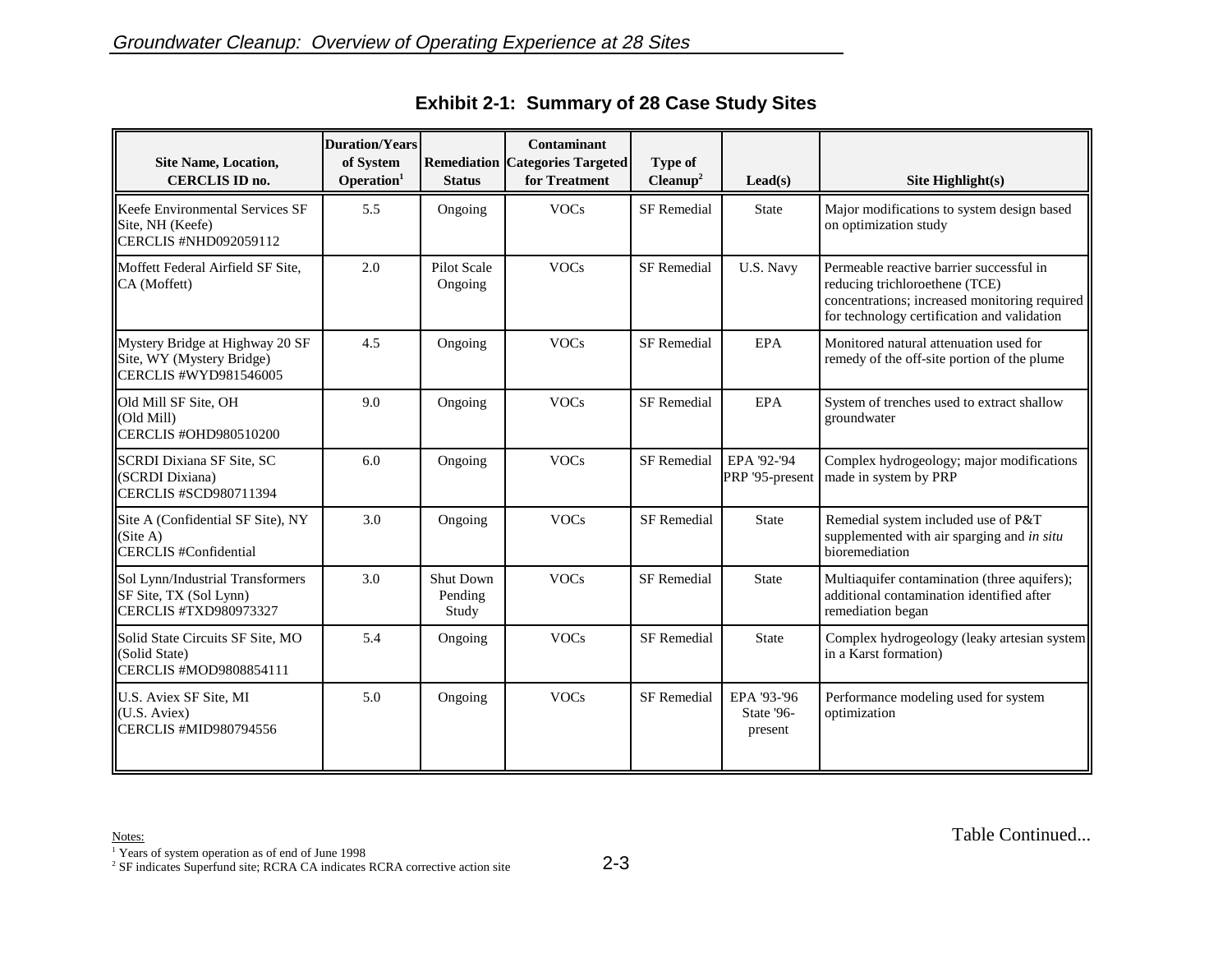| <b>Duration/Years</b><br>of System<br><b>Site Name, Location,</b><br><b>CERCLIS ID no.</b><br>Operation <sup>1</sup> |                                | <b>Status</b>                                                                       | <b>Contaminant</b><br><b>Remediation Categories Targeted</b><br>for Treatment | Type of<br>Cleanup <sup>2</sup> | $\text{Lead}(s)$                                                       | Site Highlight(s)                                                                                                                                                                                               |  |  |  |  |  |  |
|----------------------------------------------------------------------------------------------------------------------|--------------------------------|-------------------------------------------------------------------------------------|-------------------------------------------------------------------------------|---------------------------------|------------------------------------------------------------------------|-----------------------------------------------------------------------------------------------------------------------------------------------------------------------------------------------------------------|--|--|--|--|--|--|
| <b>VOCS COMBINED WITH OTHER CONTAMINANTS</b>                                                                         |                                |                                                                                     |                                                                               |                                 |                                                                        |                                                                                                                                                                                                                 |  |  |  |  |  |  |
| Baird and McGuire SF Site, MA<br>5.5<br>(Baird and McGuire)<br>CERCLIS #MAD001041987                                 |                                | Ongoing                                                                             | VOCs, semivolatile<br>organic compounds<br>(SVOCs), pesticides,<br>metals     | <b>SF</b> Remedial              | EPA                                                                    | Complex mixture of contaminants requiring<br>extensive treatment train                                                                                                                                          |  |  |  |  |  |  |
| King of Prussia Technical<br>Corporation SF Site, NJ<br>(King of Prussia)<br>CERCLIS #NJD980505341                   | 3.5<br>VOCs, metals<br>Ongoing |                                                                                     | <b>SF</b> Remedial                                                            | PRP                             | Complex mixture of contaminants requiring<br>extensive treatment train |                                                                                                                                                                                                                 |  |  |  |  |  |  |
| LaSalle Electrical SF Site, IL<br>(LaSalle)<br>CERCLIS #SCD980711394                                                 | 5.5                            | Ongoing                                                                             | VOCs.<br>polychlorinated<br>biphenyls (PCBs)                                  | <b>SF</b> Remedial              | <b>State</b>                                                           | Relatively low groundwater flow; DNAPLs<br>present                                                                                                                                                              |  |  |  |  |  |  |
| Libby Groundwater SF Site, MT<br>(Libby)<br>CERCLIS #MTD980502736                                                    | 7.0                            | Ongoing                                                                             | VOCs, SVOCs                                                                   | SF Remedial                     | PRP                                                                    | Light nonaqueous phase liquids (LNAPLs)<br>and DNAPLs perpetuate elevated levels of<br>contaminants in groundwater                                                                                              |  |  |  |  |  |  |
| Mid-South Wood Products SF<br>Site, AR (MSWP)<br>CERCLIS #ARD092916188                                               | 9.0                            | Ongoing                                                                             | VOCs, SVOCs                                                                   | <b>SF</b> Remedial              | PRP                                                                    | System optimization performed after eight<br>years of operation; contamination reduced to<br>one localized area of concern                                                                                      |  |  |  |  |  |  |
| Solvent Recovery Services of New<br>England, Inc. SF Site, CT<br>(Solvent Recovery Service)<br>CERCLIS #CTD009717604 | 3.0                            | Ongoing                                                                             | VOCs, metals                                                                  | Removal                         | PRP                                                                    | Complex mixture of contaminants having<br>various properties led to extensive treatment<br>train; DNAPLs present                                                                                                |  |  |  |  |  |  |
| Sylvester/Gilson Road SF Site, NH<br>(Sylvester/Gilson Road)<br>CERCLIS #NHD099363541                                | 9.5                            | <b>Shut Down</b><br>Pending<br>Explanation<br>of Significant<br>Difference<br>(ESD) | VOCs, pesticides,<br>metals                                                   | <b>SF</b> Remedial              | <b>State</b>                                                           | Modifications of the system were costly;<br>system shut down since 1996, pending an<br>ESD to raise the alternate concentration limit<br>(ACL) for 1,1-dichloroethane to greater than<br>method detection limit |  |  |  |  |  |  |

| <b>Exhibit 2-1: Summary of 28 Case Study Sites</b> |  |  |  |  |  |
|----------------------------------------------------|--|--|--|--|--|
|----------------------------------------------------|--|--|--|--|--|

 $\frac{1}{2}$  Years of system operation as of end of June 1998<br>  $\frac{2.24}{\pi}$  SF indicates Superfund site; RCRA CA indicates RCRA corrective action site 2-4

Notes: Table Continued...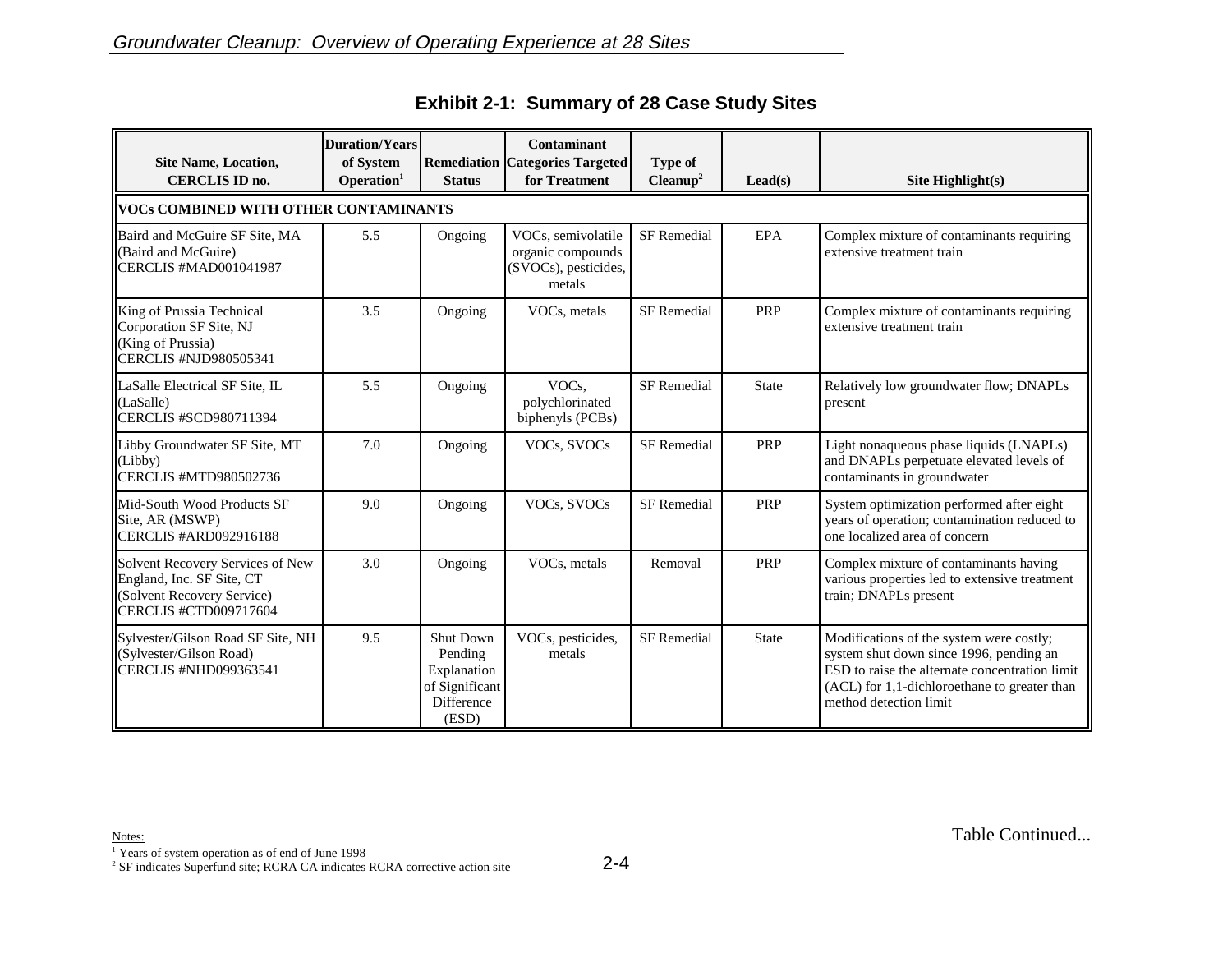| <b>Site Name, Location,</b><br><b>CERCLIS ID no.</b>                            | <b>Duration/Years</b><br>of System<br>Operation <sup>1</sup> | <b>Status</b> | Contaminant<br><b>Remediation Categories Targeted</b><br>for Treatment | <b>Type of</b><br>Cleanup <sup>2</sup> | $\textbf{Lead}(s)$ | Site $Highlight(s)$                                                                                                                                                                                                                   |
|---------------------------------------------------------------------------------|--------------------------------------------------------------|---------------|------------------------------------------------------------------------|----------------------------------------|--------------------|---------------------------------------------------------------------------------------------------------------------------------------------------------------------------------------------------------------------------------------|
| <b>USCG</b> Support Center, NC<br>(USCG Center)                                 | 2.0                                                          | Ongoing       | VOCs, metals                                                           | <b>RCRA CA</b>                         | Owner/Operator     | Use of PRB to treat groundwater<br>contaminated with TCE and hexavalent<br>chromium; extensive sampling conducted to<br>evaluate                                                                                                      |
| Western Processing SF Site, WA<br>(Western Processing)<br>CERCLIS #WAD009487514 | 10.0                                                         | Ongoing       | VOCs, metals                                                           | <b>SF</b> Remedial                     | PRP                | Goals for off-site plume met; on-site system<br>modified to provide containment of on-site<br>contamination rather than site restoration;<br>NAPL observed and suspected in various<br>areas of the site                              |
| <b>METALS CONTAMINATION</b>                                                     |                                                              |               |                                                                        |                                        |                    |                                                                                                                                                                                                                                       |
| Odessa Chromium I SF Site, TX<br>(Odessa I)<br>CERCLIS #TXD980867279            | 4.5                                                          | Ongoing       | metals                                                                 | <b>SF</b> Remedial                     | <b>State</b>       | Low groundwater production; electrochemical<br>treatment for chromium required by Record of<br>Decision (ROD)                                                                                                                         |
| Odessa Chromium IIS SF Site, TX<br>(Odessa IIS)<br>CERCLIS #TXD980697114        | 4.5                                                          | Ongoing       | metals                                                                 | <b>SF</b> Remedial                     | <b>State</b>       | Relatively low groundwater production;<br>multiaquifer contamination; electrochemical<br>treatment for chromium required by ROD                                                                                                       |
| United Chrome SF Site, OR<br>(United Chrome)<br>CERCLIS #ORD009043001           | 10.0                                                         | Ongoing       | metals                                                                 | <b>SF</b> Remedial                     | PRP                | Contaminant concentrations reduced to the<br>point at which extracted groundwater can be<br>discharged to the publicly-owned treatment<br>works (POTW) without on-site treatment;<br>major modifications made in extraction<br>system |

| <b>Exhibit 2-1: Summary of 28 Case Study Sites</b> |  |  |  |  |  |
|----------------------------------------------------|--|--|--|--|--|
|----------------------------------------------------|--|--|--|--|--|

Notes:<br><sup>1</sup> Years of system operation as of end of June 1998

 $<sup>2</sup>$  SF indicates Superfund site; RCRA CA indicates RCRA corrective action site</sup>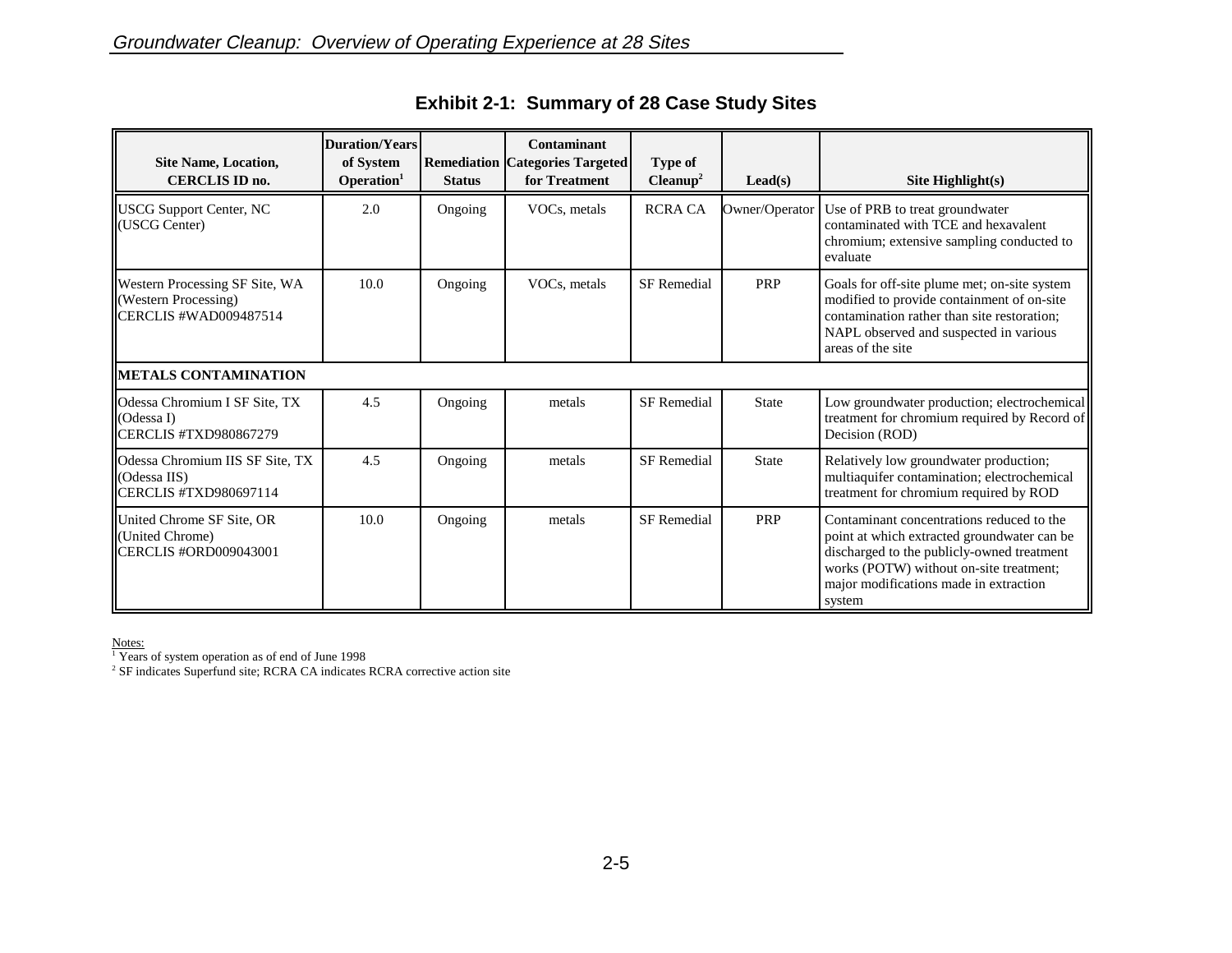| <b>Site Name, Location</b>                                 | 1986 | 1987 | 1988 | 1989 | 1990 | 1991 | 1992 | 1993 | 1994 | 1995 | 1996          | 1997 | 1998 | Years<br>Operating |
|------------------------------------------------------------|------|------|------|------|------|------|------|------|------|------|---------------|------|------|--------------------|
| Former Firestone Facility SF Site, CA                      |      |      |      |      |      |      |      | ้า   |      |      |               |      |      | $\overline{7}$     |
| Sylvester/Gilson Road SF Site, NH                          |      |      |      |      |      |      |      |      |      |      | $\widehat{2}$ |      |      | 9.5                |
| Former Intersil Inc., CA                                   |      |      |      |      |      |      |      |      |      |      |               |      |      | 10.5               |
| Des Moines TCE SF Site, IA                                 |      |      |      |      |      |      |      |      |      |      |               |      |      | 10.5               |
| JMT Facility RCRA Site (formerly Black & Decker), NY       |      |      |      |      |      |      |      |      |      |      |               |      |      | 10                 |
| United Chrome SF Site, OR                                  |      |      |      |      |      |      |      |      |      |      |               |      |      | 10                 |
| Western Processing SF Site, WA                             |      |      |      |      |      |      |      |      |      |      |               |      |      | 10                 |
| Old Mill SF Site, OH                                       |      |      |      |      |      |      |      |      |      |      |               |      |      | 9                  |
| Mid-South Wood Products SF Site. AR                        |      |      |      |      |      |      |      |      |      |      |               |      |      | 9                  |
| Gold Coast SF Site, FL                                     |      |      |      |      |      |      |      |      | 1    |      |               |      |      | 35                 |
| Libby Groundwater SF Site, MT                              |      |      |      |      |      |      |      |      |      |      |               |      |      | $\overline{7}$     |
| French, Ltd. SF Site, TX                                   |      |      |      |      |      |      |      |      |      |      | T             |      |      | 4                  |
| SCRDI Dixiana SF Site, SC                                  |      |      |      |      |      |      |      |      |      |      |               |      |      | 6.                 |
| LaSalle Electrical SF Site, IL                             |      |      |      |      |      |      |      |      |      |      |               |      |      | 55                 |
| Solid State Circuits SF Site, MO                           |      |      |      |      |      |      |      |      |      |      |               |      |      | 55                 |
| Baird and McGuire SF Site, MA                              |      |      |      |      |      |      |      |      |      |      |               |      |      | 55                 |
| Keefe Environmental Services SF Site, NH                   |      |      |      |      |      |      |      |      |      |      |               |      |      | 55                 |
| U.S. Aviex SF Site, MI                                     |      |      |      |      |      |      |      |      |      |      |               |      | −    | 5                  |
| Sol Lynn/Industrial Transformers SF Site, TX               |      |      |      |      |      |      |      |      |      |      |               | 4)   |      | $\mathbf{3}$       |
| Odessa Chromium   SF Site, TX                              |      |      |      |      |      |      |      |      |      |      |               |      |      | 4.5                |
| Odessa Chromium IIS SF Site, TX                            |      |      |      |      |      |      |      |      |      |      |               |      |      | 45                 |
| Mystery Bridge at Highway 20 SF Site, WY                   |      |      |      |      |      |      |      |      |      |      |               |      |      | 4.5                |
| City Industries SF Site, FL                                |      |      |      |      |      |      |      |      |      |      |               |      |      | 4.                 |
| King of Prussia Technical Corporation SF Site, NJ          |      |      |      |      |      |      |      |      |      |      |               |      |      | 3.5                |
| Solvent Recovery Services of New England, Inc. SF Site, CT |      |      |      |      |      |      |      |      |      |      |               |      |      | $\mathbf{3}$       |
| Site A (Confidential) SF Site, NY                          |      |      |      |      |      |      |      |      |      |      |               |      |      | $\mathbf{3}$       |
| Moffett Federal Airfield SF Site, CA                       |      |      |      |      |      |      |      |      |      |      |               |      |      | $\mathbf{2}$       |
| USCG Support Center, NC                                    |      |      |      |      |      |      |      |      |      |      |               |      |      | $\mathbf{2}$       |

#### **Exhibit 2-2: Remediation Systems - Years of Operation**

#### Notes:



 $\left( 1\right)$ Groundwater cleanup is complete.

 $\odot$ Sylvester/Gilson Road system was shut down pending an Explanation of Significant Difference.

 $\odot$ French Limited cleanup continues by natural attenuation since 12/95. Cleanup is not complete.

 $\bigcirc$ Sol Lynn system was shut down for maintenance and upgrade in 10/96. Cleanup is not complete.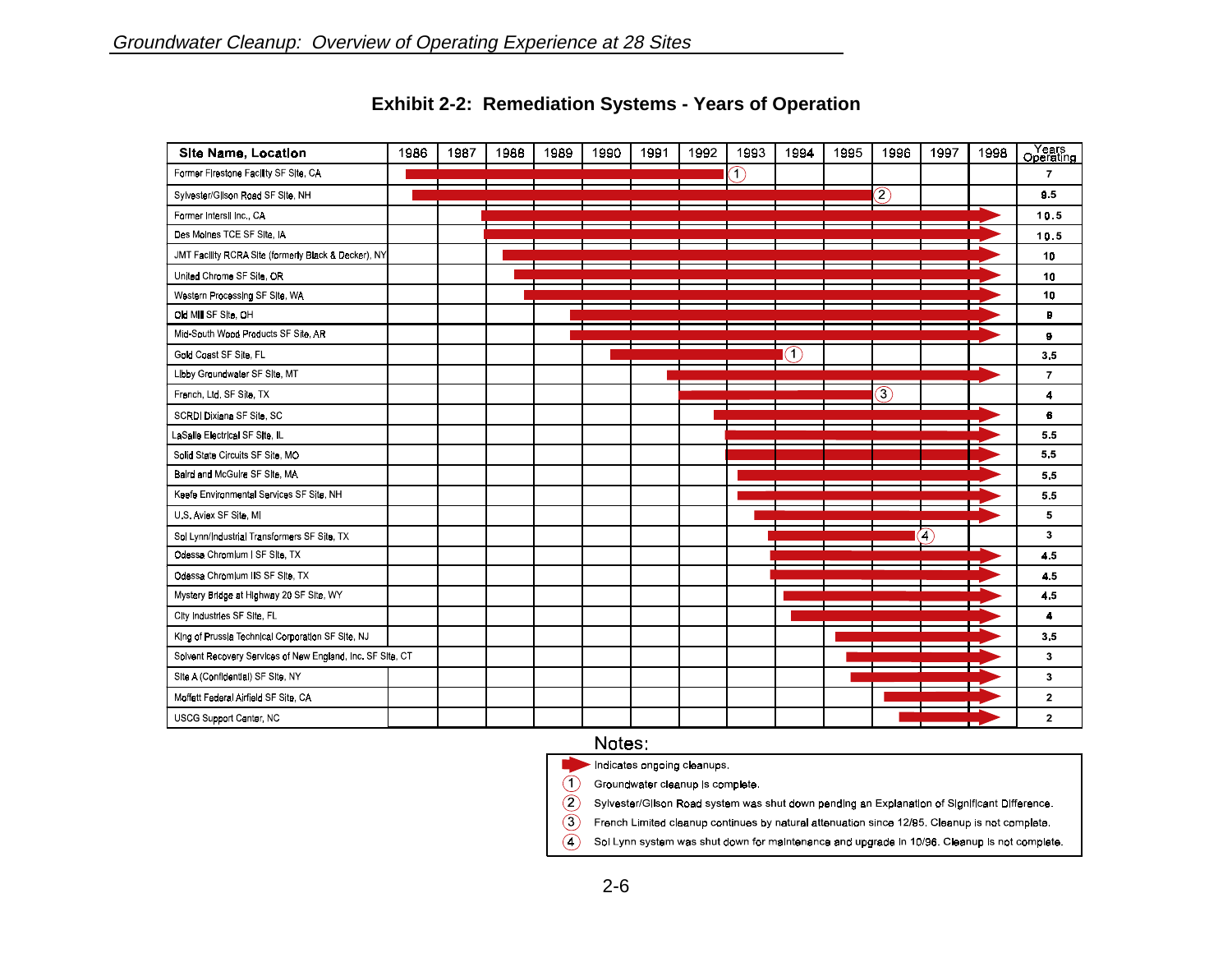

#### **Exhibit 2-3: Site Types and Locations**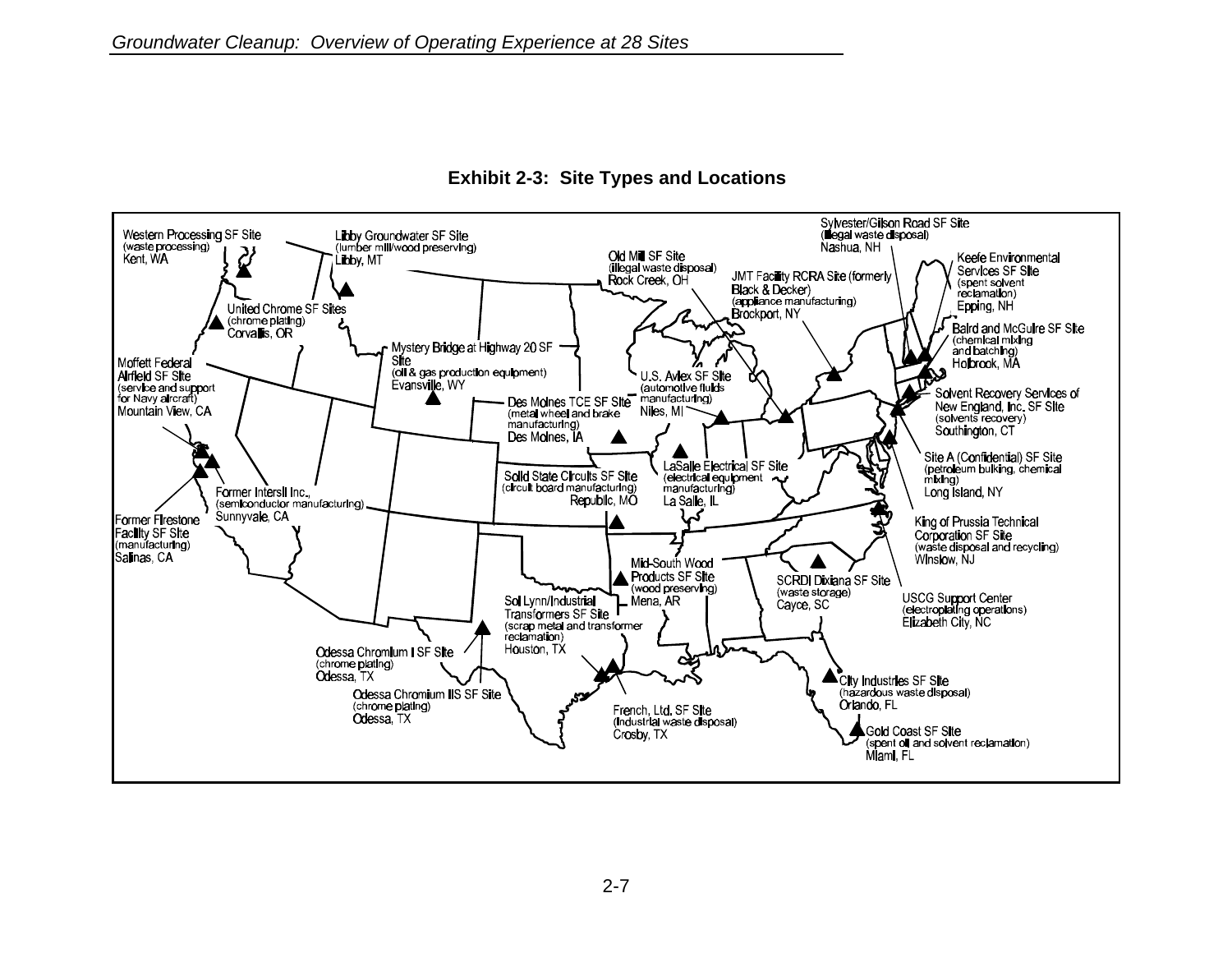Exhibit 2-4 summarizes the types of contaminants treated at the 28 sites. The contaminants fall into the following categories. Multiple contaminant category groups have been targeted for treatment at some sites.

- Volatile organic compounds (VOCs)
	- Chlorinated VOCs
	- Benzene, toluene, ethylbenzene, and xylene (BTEX)
	- Other VOCs
- Semivolatile organic compounds (SVOCs)
	- Pesticides
	- Polycyclic aromatic hydrocarbons (PAHs)
	- Polychlorinated biphenyls (PCBs)
	- Other SVOCs
- Metals

Chlorinated VOCs were the type of contaminant most frequently present, found at 21 of the 28 sites.

Exhibit 2-5 summarizes information about the specific contaminants addressed at the sites. Only contaminants that were treated at more than one site are included in this exhibit. Six of the 10 most common contaminants treated were chlorinated VOCs, with trichloroethene (TCE), treated at 18 sites, the most common. Benzene was the most commonly treated nonchlorinated VOC (at five sites). Chromium was the most common metal, treated at seven of the sites.

Exhibit 2-6 shows the volume of the contaminated groundwater plume at each site. For most of the sites, the extent of contamination was quantified by the volume of contaminated groundwater. Plume volume presented for these sites generally represents one pore volume of the contaminated plume prior to commencing groundwater cleanup activities at the site. The volume was calculated by the site contractors or during the preparation of the cost and performance reports by combining isoconcentration data for groundwater contaminants with reported or typical hydrogeological data. The volume of contaminated groundwater at the sites ranged from 930,000 gallons (*Intersil*) to 5.6 billion gallons (*Moffett*). The average volume of the contaminated plume was 440 million gallons, and the median volume was 29 million gallons.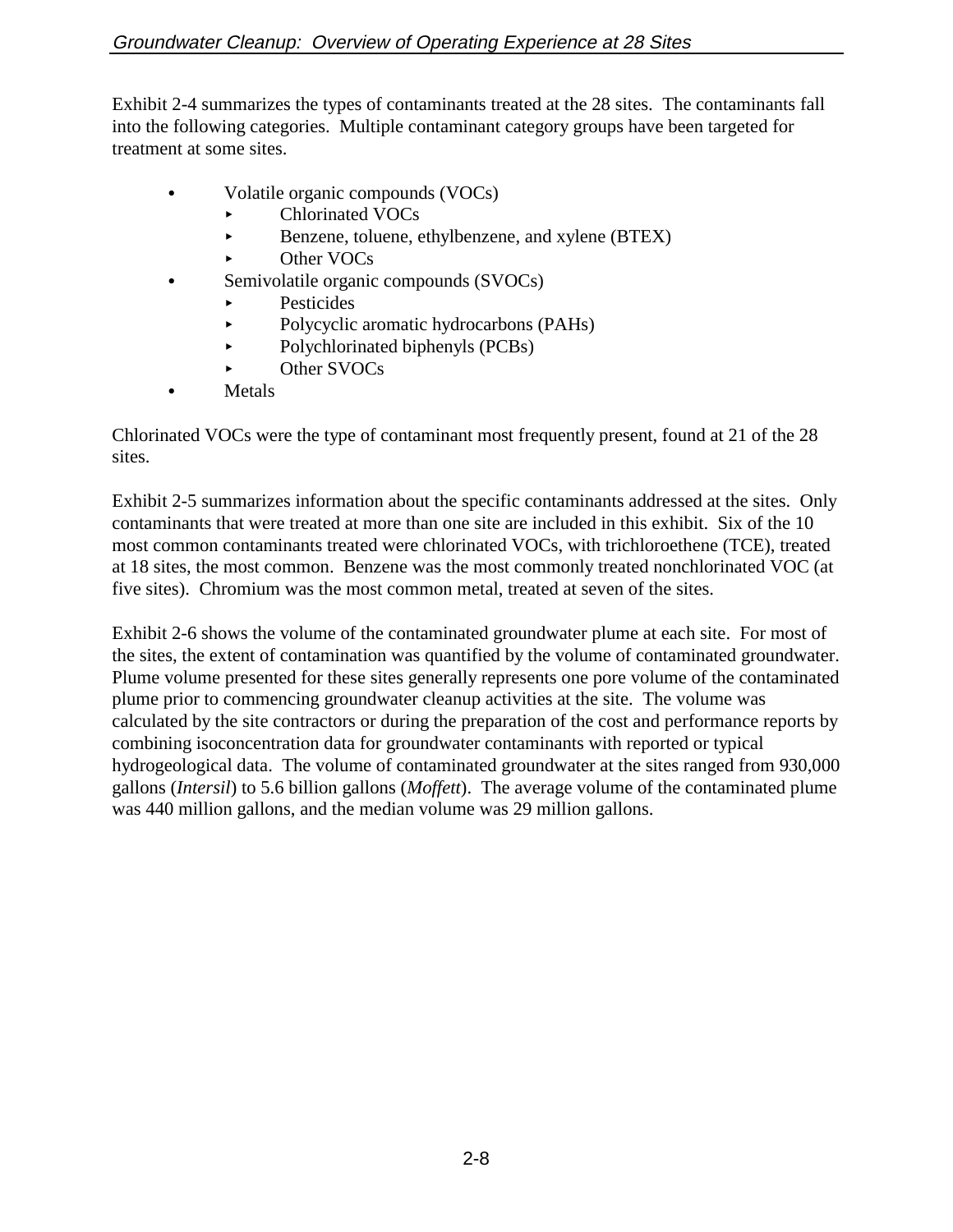

**Exhibit 2-4: Categories of Contaminants Treated at 28 Sites**

**Exhibit 2-5: Specific Contaminants Treated at 28 Sites**

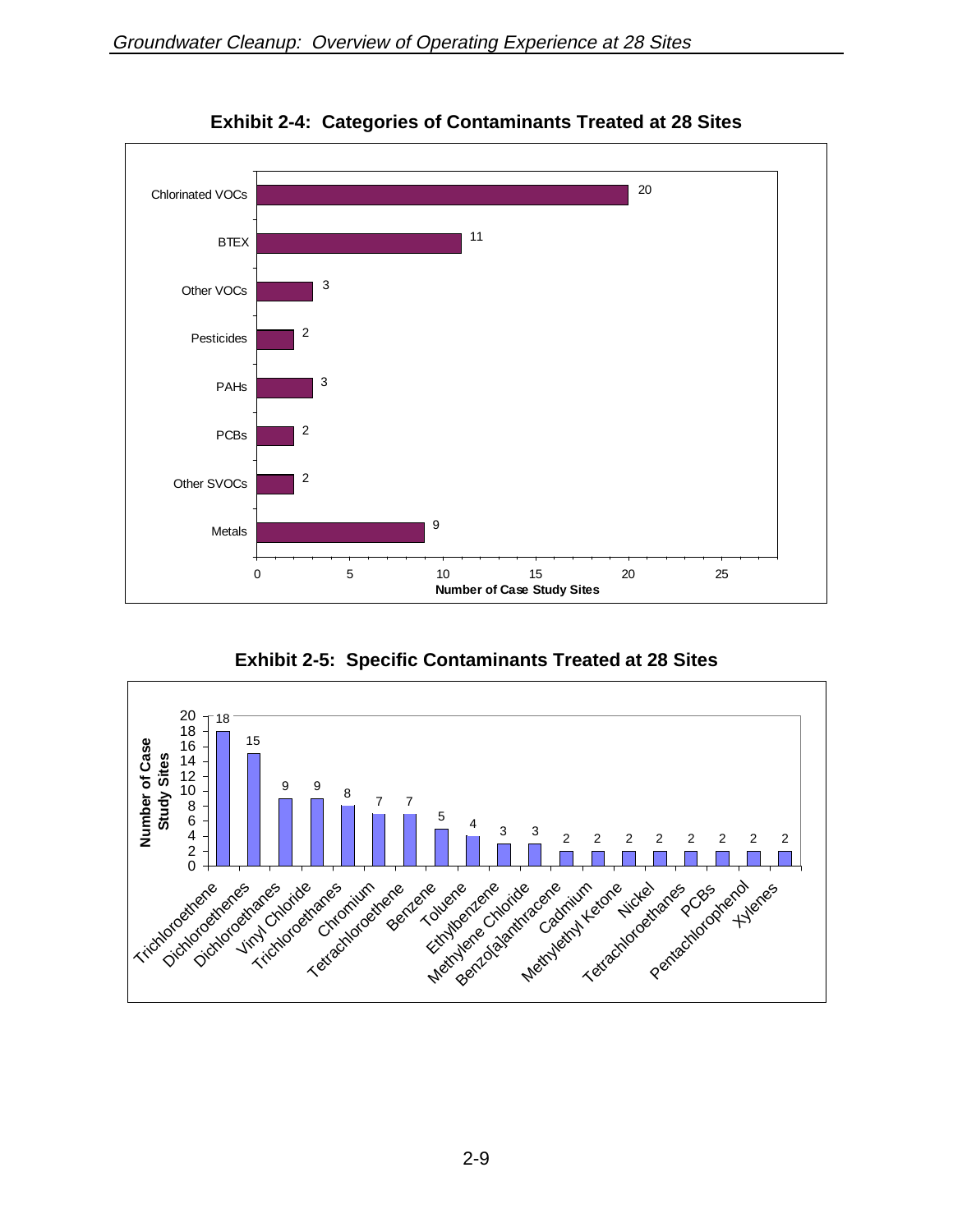



#### Note:

Plume volume presented here generally represents one pore volume of the contaminated plume prior to commencing groundwater cleanup activities at the site. Volume of the plume was reported by contractors or estimated during the preparation of the case study reports from contaminant isoconcentration and hydrogeologic data.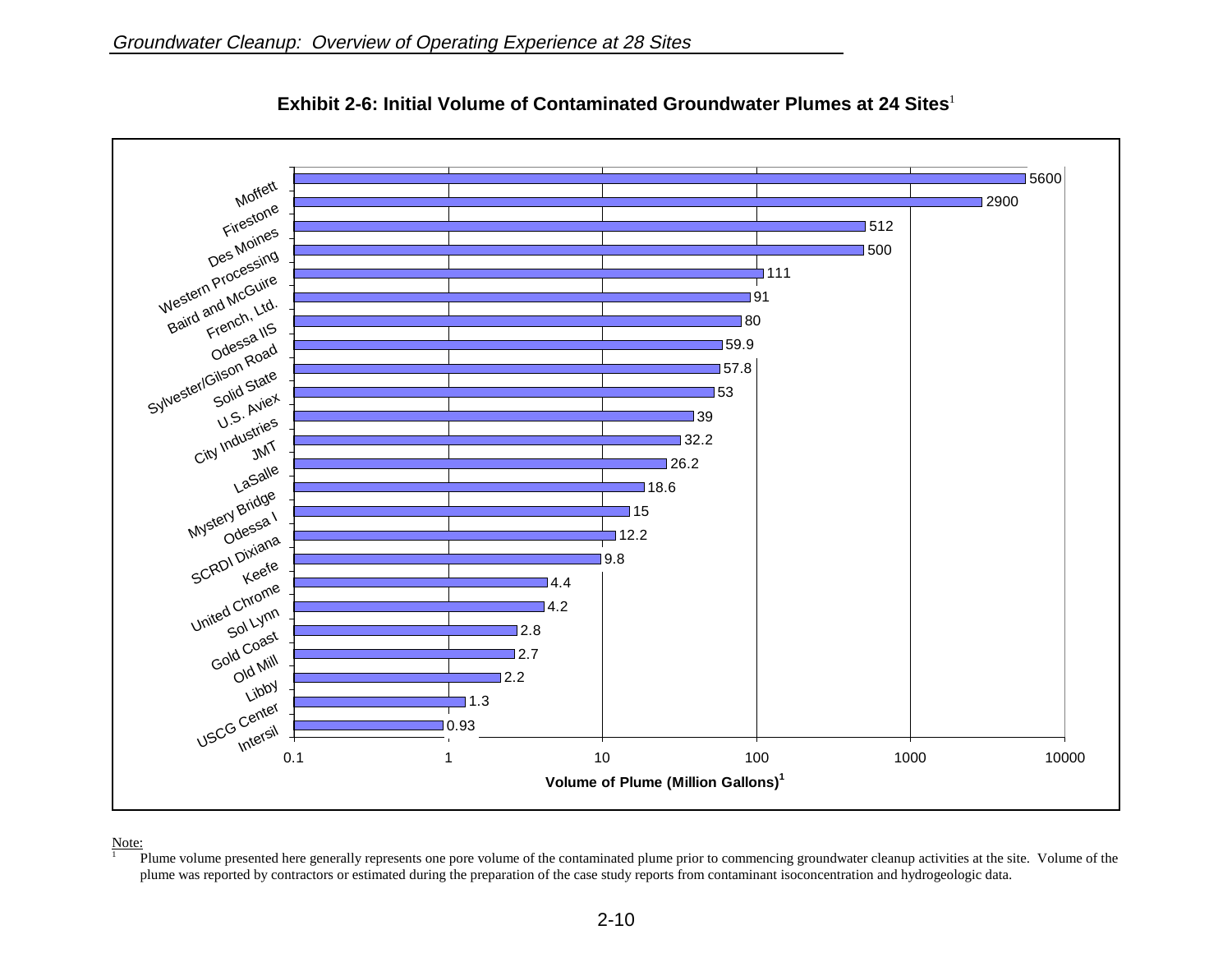Exhibit 2-7 summarizes information on the observed and suspected presence of nonaqueous phase liquid (NAPL) at the sites either as light nonaqueous phase liquid (LNAPL), which generally floats on the water table, or dense nonaqueous phase liquid (DNAPL), which typically sinks through permeable media (including saturated materials) to an impermeable barrier. Of the 28 sites: NAPLs were observed or suspected to be present at 18; DNAPL only was observed or suspected at 12 sites; LNAPL only was observed or suspected at three sites; and both DNAPL and LNAPL was observed or suspected at three sites. As described in *Estimating Potential for Occurrence of DNAPL at Superfund Sites* [6], NAPL can be "suspected" at a site if its components are present in groundwater at greater than one percent of either their pure-phase solubility or effective solubility. For the case study sites, NAPL was considered "suspected" if at lease one component was present at greater than one percent of its pure-phase solubility.

|                               |                 |                        | <b>NAPL Observed or Suspected</b> |                        |  |  |
|-------------------------------|-----------------|------------------------|-----------------------------------|------------------------|--|--|
|                               |                 | <b>DNAPL</b>           |                                   | <b>LNAPL</b>           |  |  |
| <b>Site Name and Location</b> | <b>Observed</b> | Suspected <sup>1</sup> | <b>Observed</b>                   | Suspected <sup>1</sup> |  |  |
| Baird and McGuire, MA         |                 |                        |                                   |                        |  |  |
| City Industries, FL           |                 |                        |                                   |                        |  |  |
| Des Moines, IA                |                 | ●                      |                                   |                        |  |  |
| Firestone, CA                 |                 |                        |                                   |                        |  |  |
| French, Ltd., TX              |                 |                        |                                   |                        |  |  |
| Gold Coast, FL                |                 |                        |                                   |                        |  |  |
| Intersil, CA                  |                 |                        |                                   |                        |  |  |
| JMT, NY                       |                 | ۰                      |                                   |                        |  |  |
| Keefe, NH                     |                 |                        |                                   |                        |  |  |
| King of Prussia, NJ           |                 |                        |                                   |                        |  |  |
| LaSalle, IL                   |                 |                        |                                   |                        |  |  |
| Libby, MT                     |                 |                        |                                   |                        |  |  |
| Moffett, CA                   |                 | ▲                      |                                   |                        |  |  |
| MSWP, AR                      |                 |                        |                                   |                        |  |  |
| Mystery Bridge, WY            |                 |                        |                                   |                        |  |  |
| Odessa I, TX                  |                 |                        |                                   |                        |  |  |
| Odessa IIS, TX                |                 |                        |                                   |                        |  |  |
| Old Mill, OH                  |                 |                        |                                   |                        |  |  |
| SCRDI Dixiana, SC             |                 |                        |                                   |                        |  |  |
| Site A, NY                    |                 |                        |                                   |                        |  |  |
| Sol Lynn, TX                  |                 |                        |                                   |                        |  |  |
| Solid State, MO               |                 |                        |                                   |                        |  |  |
| Solvent Recovery Service, CT  |                 |                        |                                   |                        |  |  |
| Sylvester/Gilson Road, NH     |                 |                        |                                   |                        |  |  |
| U.S. Aviex, MI                |                 |                        |                                   |                        |  |  |
| United Chrome, OR             |                 |                        |                                   |                        |  |  |
| <b>USCG Center, NC</b>        |                 |                        |                                   |                        |  |  |
| Western Processing, WA        |                 |                        |                                   |                        |  |  |
| Number of Sites               | 7               | 8                      | 6                                 | $\overline{0}$         |  |  |

|  | <b>Exhibit 2-7: Presence of NAPLs at 28 Sites</b> |  |
|--|---------------------------------------------------|--|
|--|---------------------------------------------------|--|

Note:

Suspected NAPL was identified in the case study reports when contaminants were present at more than one percent of their either their pure-phase solubility or effective solubility.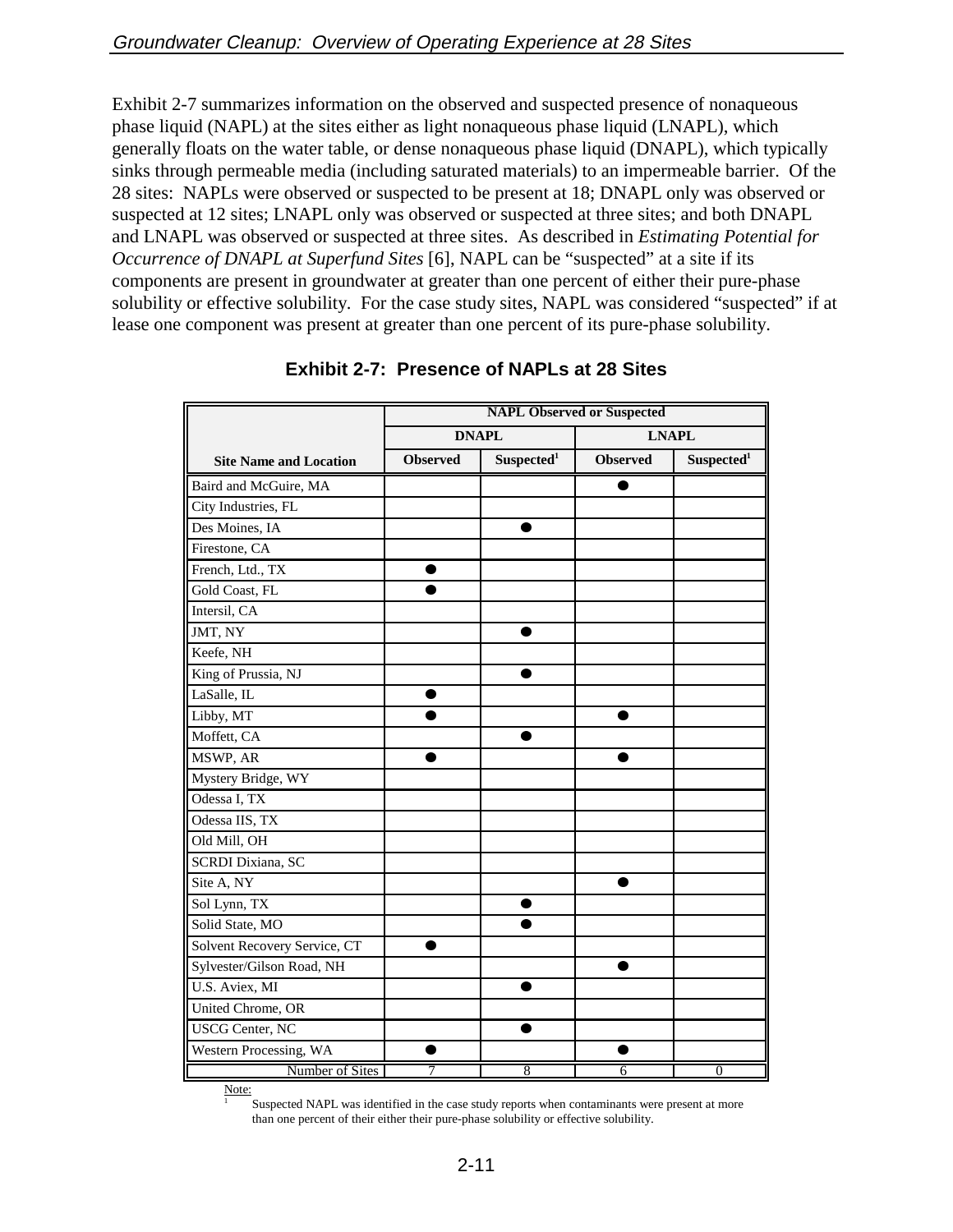Exhibit 2-8 presents information about the hydrogeologic conditions at the 28 sites. The average hydraulic conductivity of the contaminated water-bearing layer(s) at the sites varied by more than six orders of magnitude (0.023 feet per day (ft/day) to 1,200 ft/day). At more than half of the sites, contamination was present in multiple water-bearing layers or aquifers. Seven of the sites exhibited vertical groundwater flow between aquifers, 13 sites were influenced by adjacent bodies of surface water, and eight sites were influenced by the presence of production wells (for example, municipal). Reported depths to the top of contaminated aquifers ranged from zero (at ground surface) to 45 ft below ground surface (bgs). Additional detail on the hydrogeologic conditions, such as aquifer type, lithology, and degree of heterogeneity at the sites can be found in the case studies.

|                                        | <b>Hydraulic</b><br>Conductivity | <b>Multiple</b><br><b>Aquifer</b> | <b>Vertical</b><br><b>GW</b> | <b>Surface</b><br>Water | <b>Production</b><br>Wells in | Depth to<br>Contaminated |
|----------------------------------------|----------------------------------|-----------------------------------|------------------------------|-------------------------|-------------------------------|--------------------------|
| <b>Site Name and Location</b>          | Range (ft/day)                   | Contamination                     | Flow                         | <b>Influence</b>        | Area                          | Aquifer (ft bgs)         |
| Baird and McGuire, MA                  | $3-45$                           | Ÿ                                 | $\overline{N}$               | $\overline{Y}$          | ${\bf N}$                     | $10 - 15$                |
| City Industries, FL                    | 6.39                             | $\mathbf Y$                       | ${\bf N}$                    | ${\bf N}$               | ${\bf N}$                     | NR                       |
| Des Moines, IA                         | 535                              | $\overline{N}$                    | ${\bf N}$                    | $\mathbf Y$             | $\mathbf Y$                   | $10 - 25$                |
| Firestone, CA                          | 100-1200                         | $\mathbf Y$                       | ${\bf N}$                    | N                       | Y                             | $\rm NR$                 |
| French, Ltd., TX                       | $0.28 - 2.8$                     | Y                                 | ${\bf N}$                    | $\mathbf Y$             | ${\bf N}$                     | $10 - 12$                |
| Gold Coast, FL                         | 40                               | Y                                 | $\overline{N}$               | $\mathbf Y$             | Y                             | 5.0                      |
| Intersil, CA                           | 370                              | ${\bf N}$                         | $\mathbf Y$                  | ${\bf N}$               | ${\bf N}$                     | $\rm NR$                 |
| JMT, NY                                | $0.65 - 0.93$                    | Y                                 | $\overline{N}$               | ${\bf N}$               | $\overline{N}$                | 10.0                     |
| Keefe, NH                              | 42.5                             | $\mathbf N$                       | ${\bf N}$                    | ${\bf N}$               | ${\bf N}$                     | NR                       |
| King Of Prussia, NJ                    | Variable                         | N                                 | $\overline{N}$               | $\mathbf Y$             | ${\bf N}$                     | 15.0                     |
| LaSalle, IL                            | 0.22                             | $\mathbf N$                       | Y                            | ${\bf N}$               | ${\bf N}$                     | $3 - 5$                  |
| Libby, MT                              | 100-1000                         | $\mathbf Y$                       | ${\bf N}$                    | $\mathbf Y$             | $\mathbf Y$                   | $10 - 20$                |
| Moffett, CA                            | $0.3 - 400$                      | Y                                 | Y                            | N                       | $\mathbf N$                   | 5.0                      |
| MSWP, AR                               | Variable                         | $\mathbf Y$                       | ${\bf N}$                    | ${\bf N}$               | ${\bf N}$                     | NR                       |
| Mystery Bridge, WY                     | 340                              | $\mathbf N$                       | ${\bf N}$                    | N                       | $\mathbf N$                   | $14 - 42$                |
| Odessa I, TX                           | $1.6 - 5.1$                      | Y                                 | ${\bf N}$                    | N                       | Y                             | $30 - 45$                |
| Odessa IIS, TX                         | $1.6 - 5.1$                      | $\mathbf Y$                       | ${\bf N}$                    | $\mathbf N$             | $\mathbf Y$                   | $30 - 45$                |
| Old Mill, OH                           | $0.22 - 1.25$                    | $\mathbf N$                       | $\mathbf N$                  | Y                       | ${\bf N}$                     | 5.0                      |
| SCRDI Dixiana, SC                      | 10                               | $\mathbf Y$                       | ${\bf N}$                    | ${\bf N}$               | ${\bf N}$                     | 14.0                     |
| Site A, NY                             | 53.5                             | N                                 | Y                            | Y                       | N                             | $15 - 18$                |
| Sol Lynn, TX                           | $0.14 - 25.5$                    | $\mathbf Y$                       | $\mathbf N$                  | $\mathbf N$             | ${\bf N}$                     | $20 - 25$                |
| Solid State, MO                        | $0.023 - 1.62$                   | Y                                 | $\mathbf Y$                  | $\mathbf Y$             | Y                             | NR                       |
| <b>Solvent Recovery</b><br>Service, CT | 0.023-300                        | Y                                 | ${\bf N}$                    | Y                       | ${\bf N}$                     | NR                       |
| Sylvester/Gilson Road, NH              | 30-50                            | $\mathbf Y$                       | $\mathbf Y$                  | $\mathbf Y$             | $\mathbf N$                   | <b>NR</b>                |
| U.S. Aviex, MI                         | $9.1 - 45.4$                     | $\mathbf N$                       | ${\bf N}$                    | $\mathbf N$             | Y                             | 20.0                     |
| United Chrome, OR                      | $0.5 - 60$                       | $\mathbf Y$                       | $\mathbf Y$                  | ${\bf N}$               | $\mathbf N$                   | $0 - 10$                 |
| <b>USCG Center, NC</b>                 | 11.3-25.5                        | ${\bf N}$                         | ${\bf N}$                    | Y                       | ${\bf N}$                     | 6.0                      |
| Western Processing, WA                 | $1 - 100$                        | $\mathbf Y$                       | ${\bf N}$                    | $\mathbf Y$             | ${\bf N}$                     | $5 - 10$                 |

**Exhibit 2-8: Pertinent Hydrogeological Data at 28 Sites**

Notes:

 $GW =$  Groundwater

 $NR = Not$  recorded in case studies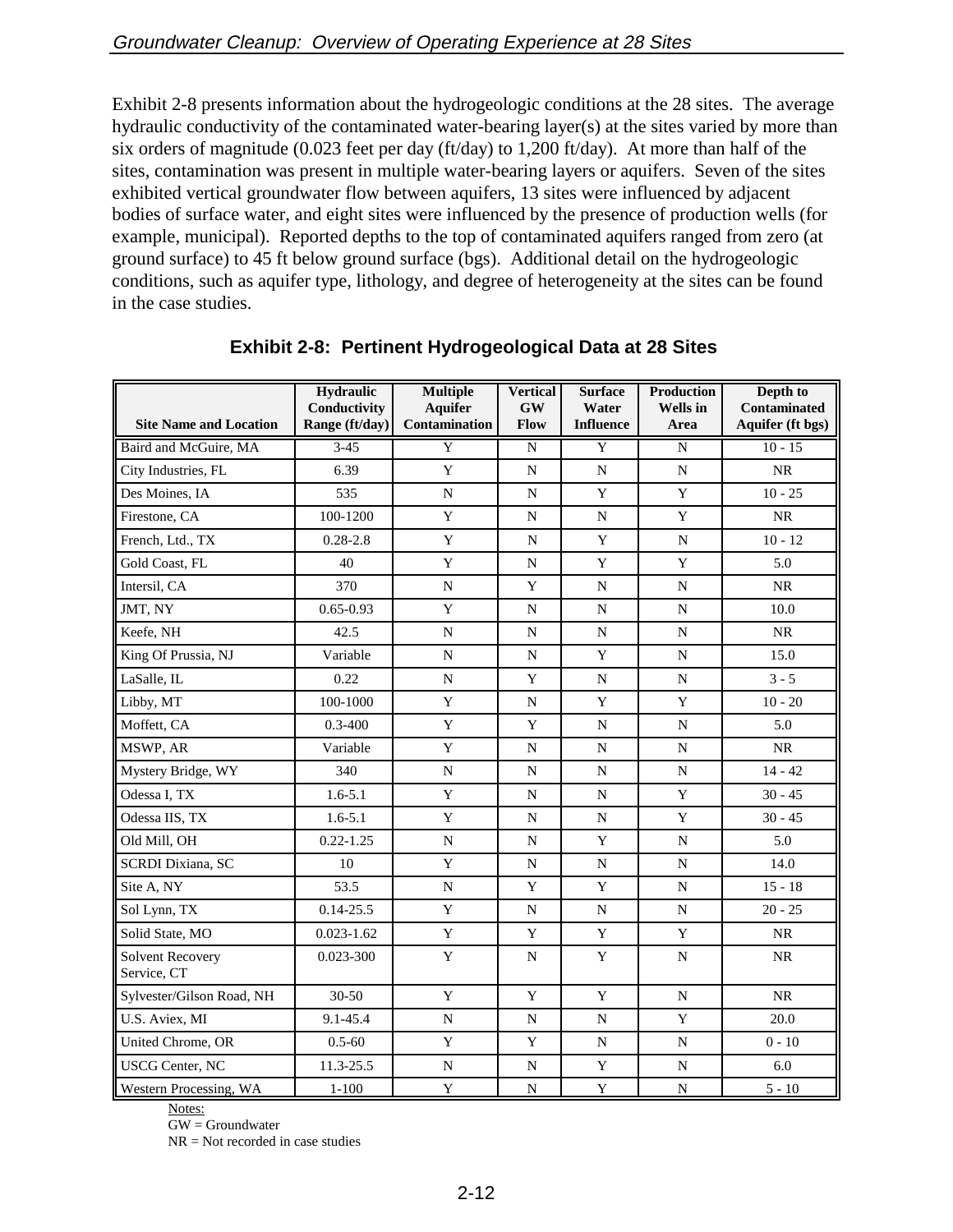# **3.0 DESIGN AND OPERATION OF REMEDIAL SYSTEMS AT 28 CASE STUDY SITES**

The design of the groundwater remediation systems at the 28 sites include: pump-and-treat (P&T) systems used alone as the remediation technology at 21 sites; *in situ* technologies (permeable reactive barriers [PRB] in these cases) used alone as the remediation technology at two sites, and *in situ* technologies, such as *in situ* bioremediation, air sparging, or PRBs, used in conjunction with or to replace P&T systems at five sites. Source controls were identified at 23 of the sites. Vertical containment barriers (VCB) were used at five of the sites to provide hydraulic control of contaminant plumes.

The technologies used at the 28 case study sites are described briefly below, followed by a

- Most of the sites used P&T alone; five of the sites used P&T in combination with *in situ* technologies
- $\triangleright$  Eighteen of the P&T systems at the sites used air stripping as aboveground treatment; carbon adsorption, metal removal, and biological treatment also were used to a lesser extent
- The volume of groundwater treated per year of operation at the P&T sites ranged from 1.7 million to 554 million gallons
- Optimization and modification efforts have been made to some extent at all of the sites

detailed summary of the remedial system designs implemented at the case study sites.

# **3.1 Technology Descriptions**

#### **Pump-and-Treat**

P&T involves extracting contaminated groundwater through recovery wells or trenches and treating the extracted groundwater by *ex situ* (aboveground) processes, such as air stripping, carbon adsorption, biological reactors, or chemical precipitation. Variables in the design of a typical P&T system include:

- & The number and production rate of groundwater extraction points (determined by such factors as the extent of contamination and the productivity of the contaminated aquifer)
- The *ex situ* treatment processes employed (determined by such factors as system throughput and the contaminants that require remediation)
- The discharge location for treatment plant effluent (determined by such factors as location of the site and regulatory requirements)

Additional information about the fundamentals of P&T technology can be found in *Design Guidelines for Conventional Pump-and-Treat Systems* [1].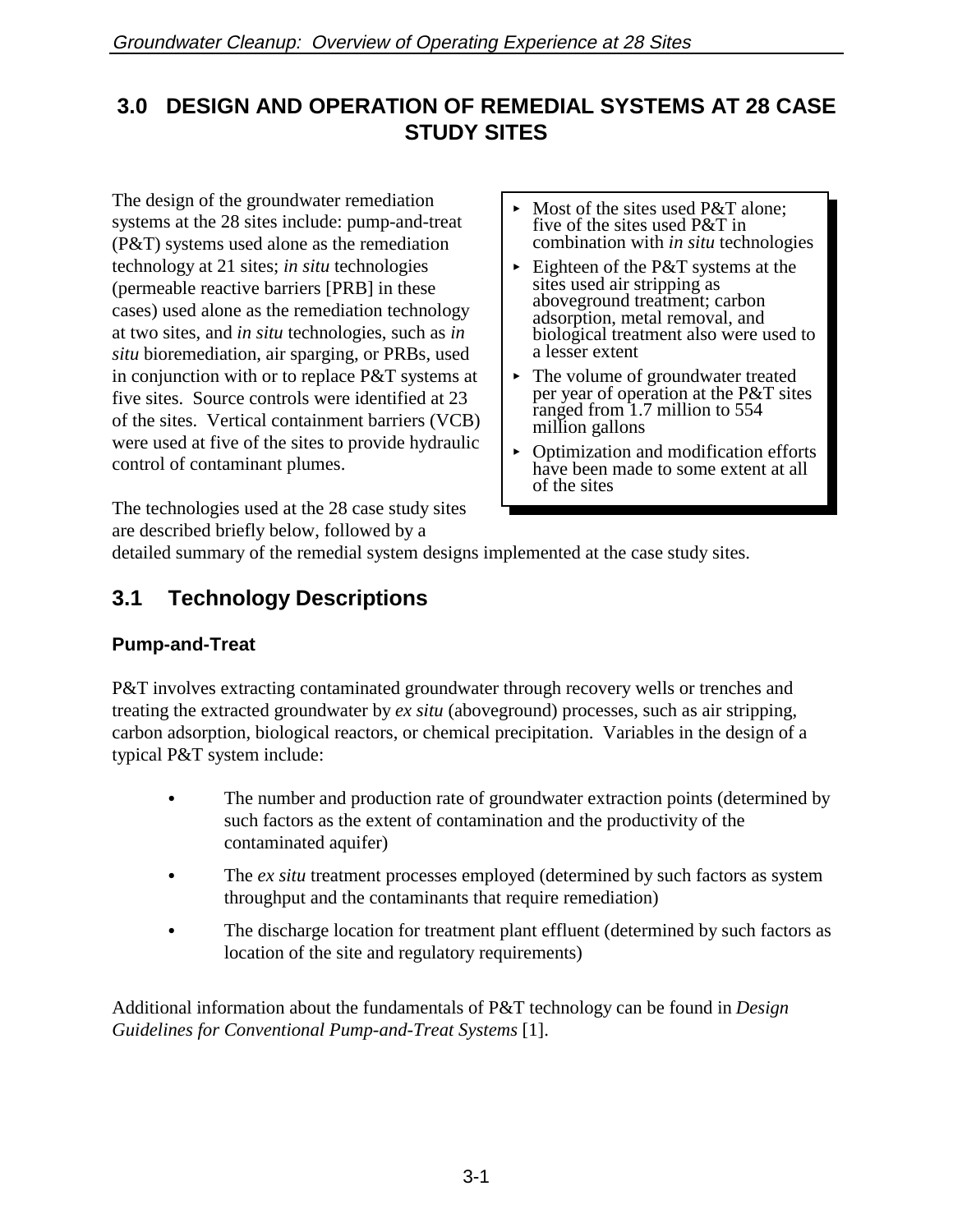## **Air Sparging**

Air sparging (AS) involves injecting a gas (usually air or oxygen) under pressure into the saturated zone to volatilize contaminants in groundwater. Volatilized vapors migrate into the vadose zone where they are extracted by vacuum, generally by a soil vapor extraction system. AS also is used to supplement P&T systems. For example, AS may be added to remediate specific portions of a contaminated plume that are not treated effectively by P&T alone or to accelerate cleanups. For the purpose of this report, the use of air to promote biodegradation (sometimes referred to as "biosparging") in saturated and unsaturated soils by increasing subsurface concentrations of oxygen is referred to as *in situ* bioremediation.

#### **Permeable Reactive Barriers**

A PRB, or treatment wall, consists of an in-ground trench that is backfilled with a reactive medium. The selection of the reactive medium is based on the targeted contaminants and the hydrogeologic setting of the site. Zero-valent iron is the most common medium used in PRBs to date. Examples of other reactive media include, microorganisms, zeolite, activated carbon, peat, phosphate, bentonite, limestone, and amorphous ferric oxide. The treatment processes that occur within the tremch are degradation, sorption, or precipitation of the contaminant. PRB systems may be configured as "funnel and gate" designs; in such configurations groundwater flow is routed by two or more impermeable walls through a permeable reactive zone.

PRBs may or may not be similar to P&T systems in both purpose and function. Like a P&T system, PRBs may be used to treat contaminated groundwater at the boundary of a site, or to restore the groundwater throughout a site. However, the volume of groundwater treated by a PRB at a site is typically much lower than it would be for a P&T system at the same site because PRBs treat only the groundwater that passes through the barrier, while P&T systems actively extract groundwater from an aquifer, usually at multiple locations throughout the plume.

#### **In Situ Bioremediation**

*In situ* bioremediation (ISB) involves microbial degradation of organic constituents through aerobic or anaerobic processes. *In situ* bioremediation includes processes by which nutrients (such as nitrogen and phosphorus), electron donors (such as methane for aerobic processes or methanol for anaerobic processes), or electron acceptors (such as oxygen for aerobic processes or ferric iron for anaerobic processes) are added to the groundwater to enhance the natural biodegradation processes. The addition of oxygen by biosparging is an example of such a process.

#### **Source Controls**

Source controls include such activities as excavation of soil at hot spots, *in situ* treatment of soil (for example, by soil vapor extraction), and installation of VCBs for control of NAPLs. Source controls are implemented to remove source materials or to isolate them from contact with groundwater.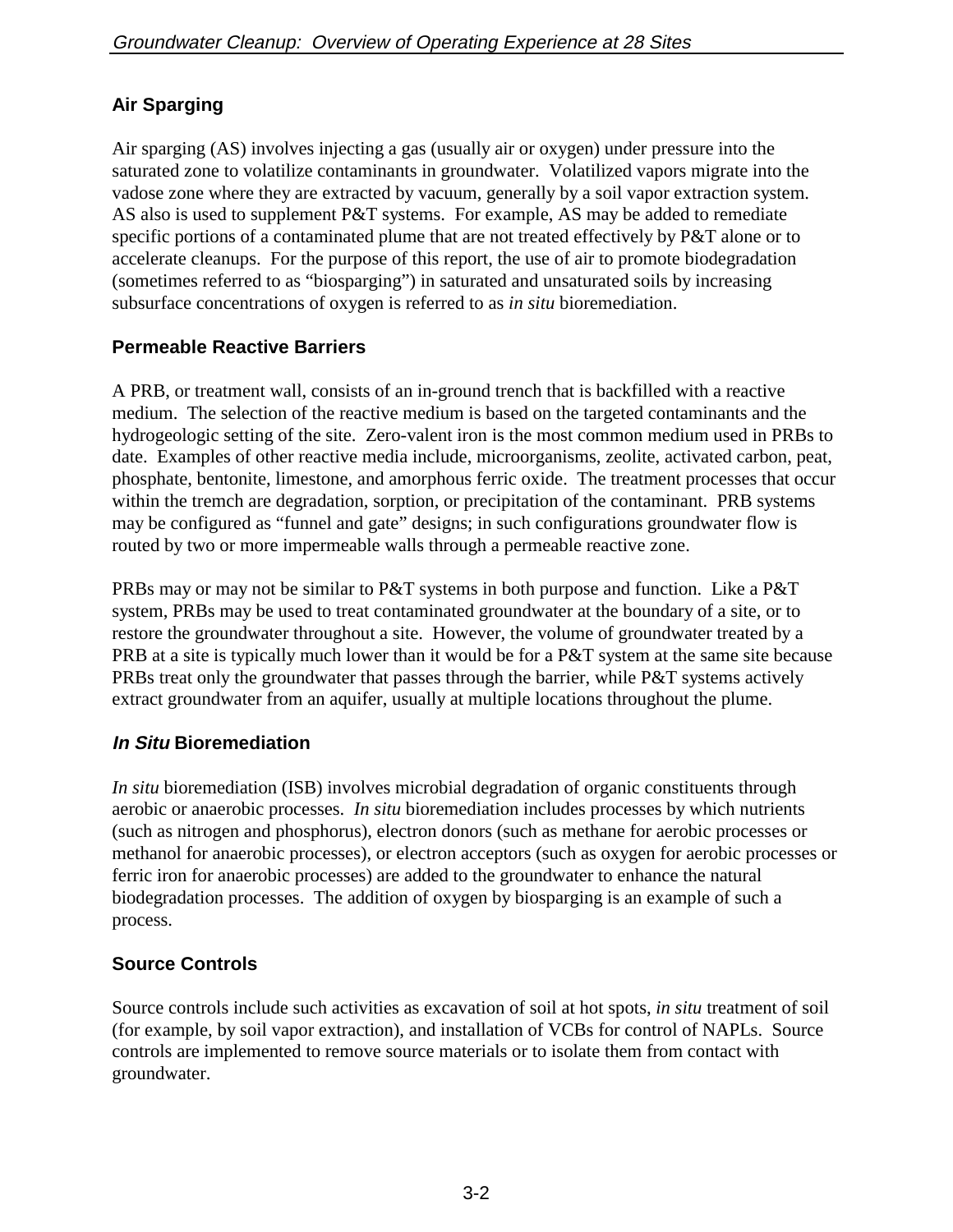#### **Vertical Containment Barriers for Hydraulic Control**

VCBs, such as slurry or sheet pile walls, also are used to hinder the migration of contaminated groundwater. VCBs are used in conjunction with groundwater extraction wells in an effort to gain hydraulic control over a contaminated groundwater plume.

# **3.2 Remedial System Designs**

Exhibit 3-1 lists the remedial technologies used at the 28 subject sites. At most of the sites (26 of 28), P&T systems were used for groundwater remediation. At five of the P&T sites, *in situ* technologies were incorporated into the P&T approach. AS was incorporated at two sites, ISB at three sites, and PRBs at one site. At two sites, PRBs were used alone as the remedial technology. Source controls were used at most (24) of the sites, and VCBs were used for hydraulic control five sites.

| <b>Technology</b>                                   | Number of<br><b>Sites</b> |
|-----------------------------------------------------|---------------------------|
| Total P&T Technologies                              | 26                        |
| Total <i>In Situ</i> Technologies                   |                           |
| P&T Only                                            | 21                        |
| P&T with In Situ Technology or Technologies         | 5                         |
| Air Sparging                                        |                           |
| In Situ Bioremediation                              | $\mathfrak{D}$            |
| Air Sparging and In Situ Bioremediation             |                           |
| Permeable Reactive Barriers (replaced P&T)          |                           |
| <i>In Situ</i> Technology Only                      | $\mathfrak{D}$            |
| Air Sparging                                        | 0                         |
| In Situ Bioremediation                              | O                         |
| <b>Permeable Reactive Barriers</b>                  | $\mathfrak{D}$            |
| Vertical Containment Barriers for Hydraulic Control | 5                         |
| <b>Source Controls</b>                              | 24                        |

**Exhibit 3-1: Summary of Technologies Used at 28 Sites**

Exhibit 3-2 identifies the specific remedial technology or technologies used at each of the sites. Extracted groundwater at the sites was treated using treatment systems varying from an individual *ex situ* technology to a complex series of different technologies. The *ex situ* treatment technologies included:

- 
- Carbon adsorption oxidation
- 
- Electrochemical removal of metals <br> equalization
- Oil/water separation
- Air stripping **a Chemical or ultraviolet**
- Filtration <br>
Electrochemical removal of <br>  $\bullet$  Biological degradation<br>
Neutralization
	-
	-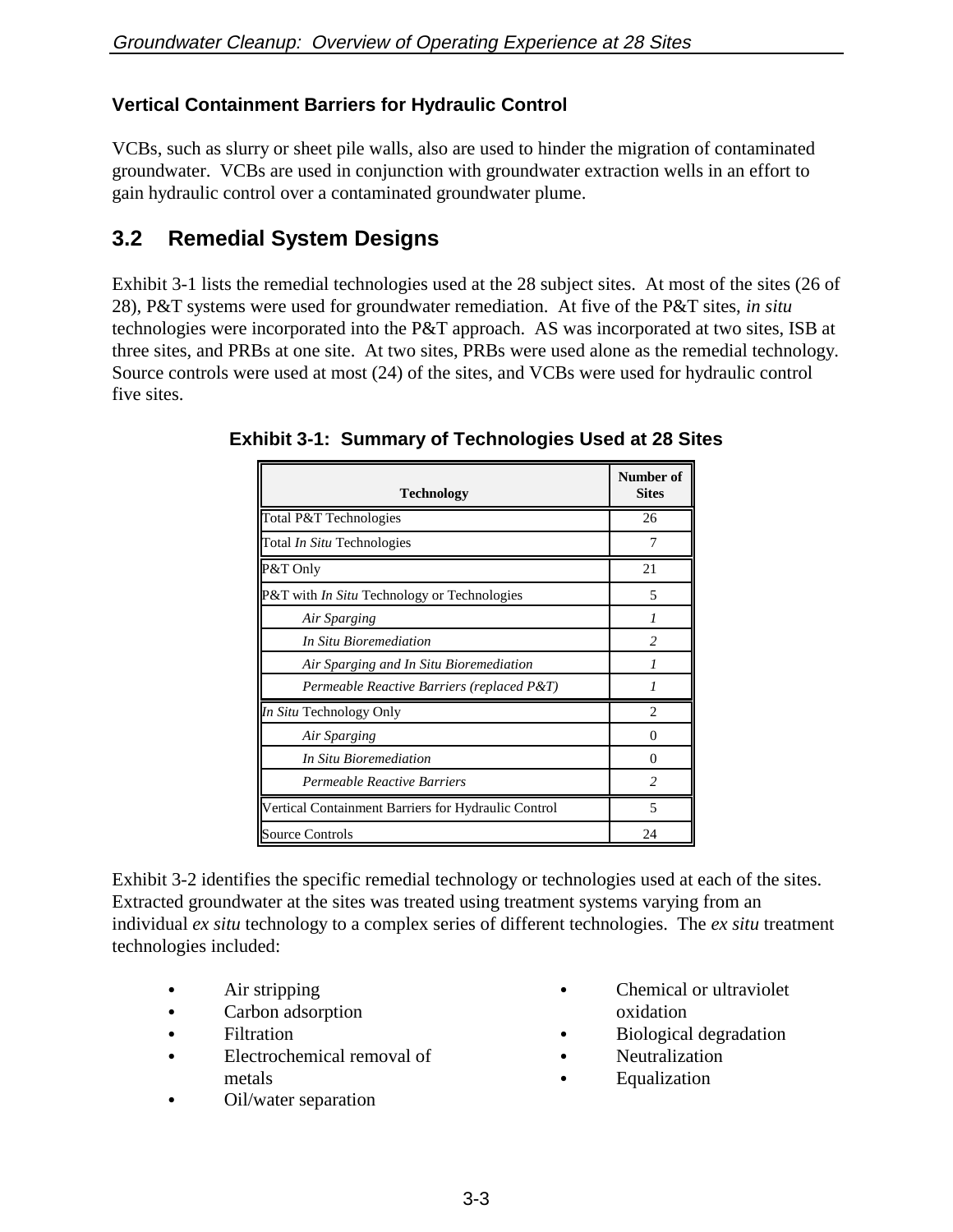Vapor-phase treatment of off-gases from the *ex situ* technologies was employed at eight of the sites. At those sites, vapor-phase incineration, carbon adsorption, filtration, or thermal oxidation were used either individually or in series.

|                                        |                         | <b>Remediation Technology</b> |     |           |                         |                                                                                 |                |              |              |     |                                                                |
|----------------------------------------|-------------------------|-------------------------------|-----|-----------|-------------------------|---------------------------------------------------------------------------------|----------------|--------------|--------------|-----|----------------------------------------------------------------|
|                                        |                         | P&T (with ex situ treatment)  |     |           |                         |                                                                                 |                |              |              |     |                                                                |
|                                        |                         |                               |     |           |                         |                                                                                 | AS             | <b>ISB</b>   | PRB          | VCB |                                                                |
| <b>Site Name and</b>                   | $\overline{\text{W}}$   | STRIP                         | GAC | METAI     | <b>BIO</b>              | <b>Other</b>                                                                    |                |              |              |     | <b>Source Control(s)</b>                                       |
| <b>Location</b>                        |                         |                               |     |           |                         |                                                                                 |                |              |              |     | <b>Implemented</b>                                             |
| Baird and McGuire,<br>MA               |                         |                               |     | ●         |                         | Filtration                                                                      |                |              |              |     | Concurrent excavation                                          |
| City Industries, FL                    |                         |                               |     |           |                         | Equalization                                                                    |                |              |              |     | Prior excavation                                               |
| Des Moines, IA                         |                         | 0                             |     |           |                         |                                                                                 |                |              |              |     | Prior excavation                                               |
| Firestone, CA                          | O                       | ●                             | 0   |           |                         | Filtration                                                                      |                |              |              |     | Prior excavation                                               |
| French, Ltd., TX                       |                         |                               |     |           | $\bullet$               | Neutralization;<br>addition of nutrients<br>and oxygen                          |                | ●            |              |     | Prior in situ<br>bioremediation of soil and<br>sludges         |
| Gold Coast, FL                         |                         |                               |     |           |                         |                                                                                 | 0              |              |              |     | <b>NA</b>                                                      |
| Intersil, CA                           |                         |                               |     |           |                         |                                                                                 |                |              | 0            |     | Prior excavation                                               |
| JMT, NY                                |                         |                               |     |           |                         |                                                                                 |                |              |              |     | Prior excavation                                               |
| Keefe, NH                              |                         | ●                             |     | 0         |                         |                                                                                 |                |              |              |     | Prior excavation                                               |
| King of Prussia, NJ                    |                         |                               |     |           |                         | Equalization;<br>clarification; filtration                                      |                |              |              |     | Prior soil washing                                             |
| LaSalle, IL                            | 0                       | С                             |     |           |                         |                                                                                 |                |              |              |     | Prior excavation                                               |
| Libby, MT                              | $\bullet$               |                               |     |           |                         |                                                                                 |                | ●            |              |     | Prior excavation                                               |
| Moffett, CA                            |                         |                               |     |           |                         |                                                                                 |                |              | 0            |     | <b>NA</b>                                                      |
| MSWP, AR                               | O                       |                               | C   |           |                         | Filtration                                                                      |                |              |              |     | Prior excavation                                               |
| Mystery Bridge, WY                     |                         |                               |     |           |                         |                                                                                 |                |              |              |     | Prior excavation/SVE                                           |
| Odessa I, TX                           |                         |                               |     |           |                         | Filtration                                                                      |                |              |              |     | <b>NA</b>                                                      |
| Odessa IIS, TX                         |                         |                               |     | $\bullet$ |                         | Filtration                                                                      |                |              |              |     | Prior excavation                                               |
| Old Mill, OH                           |                         | 0                             |     |           |                         |                                                                                 |                |              |              |     | Prior excavation                                               |
| SCRDI Dixiana, SC                      |                         |                               |     |           |                         |                                                                                 |                |              |              |     | Prior excavation                                               |
| Site A, NY                             |                         |                               |     |           |                         | Settling; filtration;<br>addition of nutrients;<br>pH adjustment of<br>effluent |                |              |              |     | Prior excavation                                               |
| Sol Lynn, TX                           |                         | 0                             | ●   | ●         |                         | pH adjustment                                                                   |                |              |              |     | Prior excavation                                               |
| Solid State, MO                        |                         |                               |     |           |                         |                                                                                 |                |              |              |     | Prior excavation                                               |
| <b>Solvent Recovery</b><br>Service, CT |                         |                               |     |           |                         | Oxidation; filtration;<br>pH adjustment                                         |                |              |              |     | Prior excavation                                               |
| Sylvester/Gilson Road,<br>NH           |                         |                               |     |           |                         |                                                                                 |                |              |              |     | Prior and concurrent<br>capping/slurry wall/<br>excavation/SVE |
| U.S. Aviex, MI                         |                         | $\bullet$                     |     |           |                         |                                                                                 |                |              |              |     | NA                                                             |
| United Chrome, OR                      |                         |                               |     |           |                         |                                                                                 |                |              |              |     | Prior excavation                                               |
| <b>USCG Center, NC</b>                 |                         |                               |     |           |                         |                                                                                 |                |              | $\bullet$    |     | Prior excavation                                               |
| Western Processing,<br>WA              |                         |                               | Œ   |           |                         | Oxidation; filtration                                                           |                |              |              |     | NA                                                             |
| <b>Total Sites</b>                     | $\overline{\mathbf{4}}$ |                               |     | 18 10 11  | $\overline{\mathbf{3}}$ |                                                                                 | $\overline{2}$ | $\mathbf{3}$ | $\mathbf{3}$ | 5   |                                                                |

**Exhibit 3-2: Remedial Technologies Used at 28 Sites**

Notes:<br>OWS

 $\frac{1}{\text{OWS}}$  = Oil/water separation AS = Air sparging<br>STRIP = Air stripping 1SB = *In Situ* biorer STRIP = Air stripping  $GAC$  = Air stripping  $GAC$  =  $G$  -  $G$  -  $G$  -  $G$  -  $G$  -  $G$  -  $G$  -  $G$  -  $G$  -  $G$  -  $G$  -  $G$  -  $G$  -  $G$  -  $G$  -  $G$  -  $G$  -  $G$  -  $G$  -  $G$  -  $G$  -  $G$  -  $G$  -  $G$  -  $G$  -  $G$  -  $G$  -  $G$  -  $G$  GAC = Granular activated carbon adsorption PRB = Permeable reactive barrier<br>METAL = Physical or chemical removal of metal VCB = Vertical containment barrier

METAL = Physical or chemical removal of metal VCB = Vertical conta<br>BIO = Biological treatment barriers  $\overrightarrow{NA}$  = Not Available  $=$  Biological treatment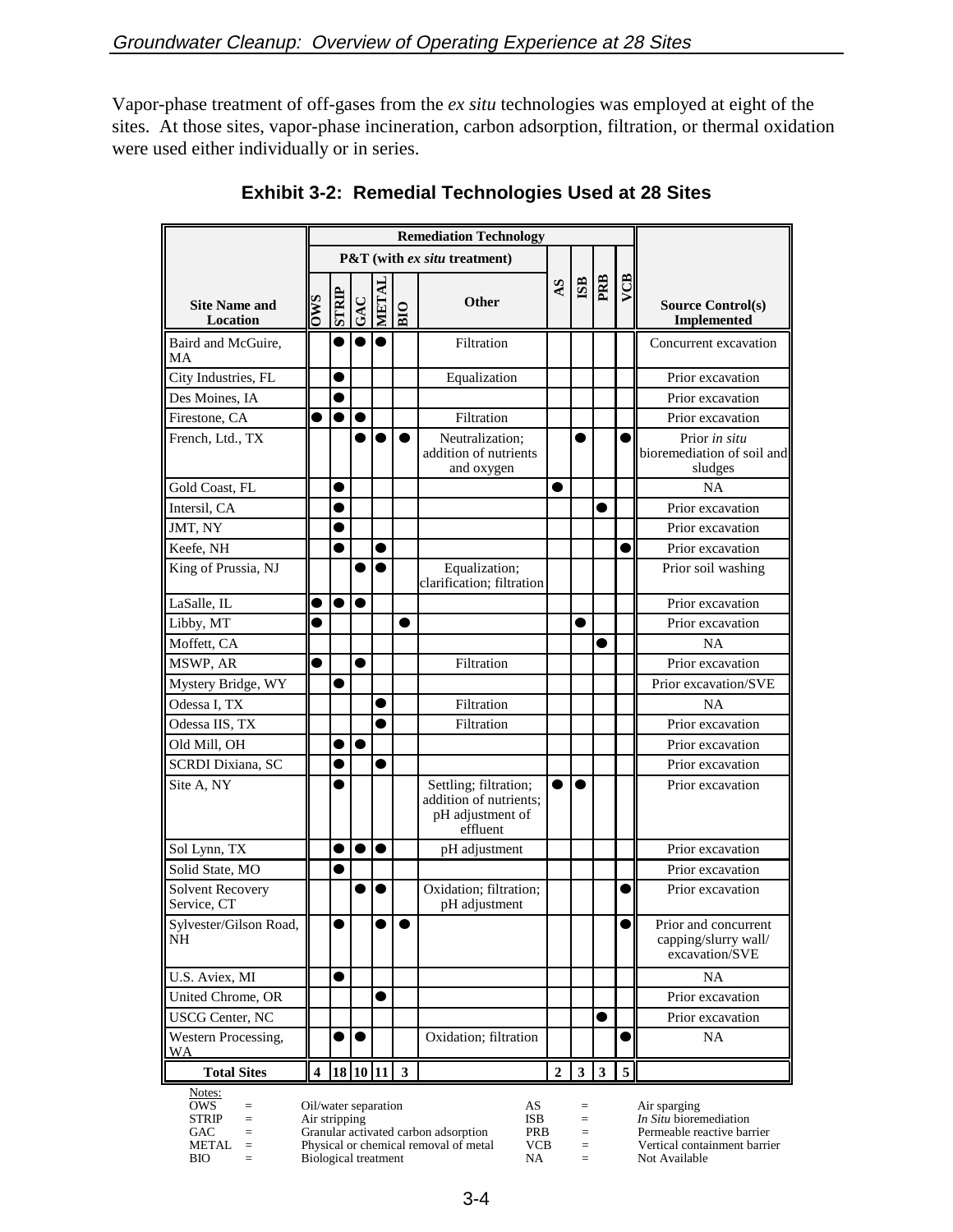Exhibit 3-3 identifies the extraction system design for each of the P&T sites. Groundwater extraction designs at the 26 P&T sites varied in magnitude from one production well (*JMT*) to several wells combined with trenches (*MSWP* and *Old Mill*) and to 210 vacuum wellpoints (*Western Processing*). Pumping rates for the P&T systems ranged from 3 gallons per minute (*Old Mill*) to more than 1,000 gallons per minute (*Des Moines*).

|                                        | <b>Number of Wells</b> |                         |                  | Number of<br><b>Pumping</b><br><b>Trenches</b> |                | <b>Number Of</b><br><b>Wells/Trenches</b><br>(by Location) |                             |                 | <b>Treated</b><br>Groundwater<br><b>Discharge</b> |             |
|----------------------------------------|------------------------|-------------------------|------------------|------------------------------------------------|----------------|------------------------------------------------------------|-----------------------------|-----------------|---------------------------------------------------|-------------|
| <b>Site Name, Location</b>             | <b>Extract</b>         | Inject                  | <b>Extract</b>   | Inject                                         | Average<br>gpm | On-site                                                    | Off-<br>site                | Re-<br>injected | Surface<br>Water                                  | <b>POTW</b> |
| Baird and McGuire, MA                  | 6                      | $\boldsymbol{0}$        | $\boldsymbol{0}$ | $\boldsymbol{0}$                               | 60             | 6                                                          | $\mathbf{0}$                | $\bullet$       |                                                   |             |
| City Industries, FL                    | 13                     | $\boldsymbol{0}$        | $\boldsymbol{0}$ | $\boldsymbol{0}$                               | 105            | 13                                                         | $\overline{0}$              | $\bullet$       |                                                   |             |
| Des Moines, IA                         | $\overline{7}$         | $\boldsymbol{0}$        | $\boldsymbol{0}$ | $\boldsymbol{0}$                               | 1041           | $\tau$                                                     | $\boldsymbol{0}$            |                 | $\bullet$                                         |             |
| Firestone, CA                          | 25                     | $\boldsymbol{0}$        | $\boldsymbol{0}$ | $\boldsymbol{0}$                               | 484            | 15                                                         | 10                          |                 |                                                   | $\bullet$   |
| French, Ltd., TX                       | 109                    | 59                      | $\boldsymbol{0}$ | $\boldsymbol{0}$                               | 189            | <b>NR</b>                                                  | <b>NR</b>                   | $\bullet$       |                                                   |             |
| Gold Coast, FL                         | 5                      | 3                       | $\boldsymbol{0}$ | $\boldsymbol{0}$                               | 44             | 5                                                          | $\mathbf{0}$                | $\bullet$       |                                                   |             |
| Intersil, CA                           | 3                      | $\boldsymbol{0}$        | $\boldsymbol{0}$ | $\boldsymbol{0}$                               | 8              | $\overline{4}$                                             | $\overline{0}$              |                 | $\bullet$                                         |             |
| JMT, NY                                | $\mathbf{1}$           | $\boldsymbol{0}$        | $\boldsymbol{0}$ | $\boldsymbol{0}$                               | 11.2           | $\mathbf{1}$                                               | $\overline{0}$              | <b>NR</b>       | <b>NR</b>                                         | <b>NR</b>   |
| Keefe, NH                              | 5                      | $\boldsymbol{0}$        | $\mathbf{1}$     | $\boldsymbol{0}$                               | 23.4           | $\mathbf{1}$                                               | 5                           |                 | $\bullet$                                         |             |
| King of Prussia, NJ                    | 11                     | $\boldsymbol{0}$        | $\boldsymbol{0}$ | $\boldsymbol{0}$                               | 200            | $\overline{4}$                                             | $\overline{7}$              |                 | $\bullet$                                         |             |
| LaSalle, IL                            | $\boldsymbol{0}$       | $\boldsymbol{0}$        | 3                | $\boldsymbol{0}$                               | 17             | $\mathfrak{Z}$                                             | $\boldsymbol{0}$            |                 |                                                   | $\bullet$   |
| Libby, MT                              | 5                      | 11                      | $\boldsymbol{0}$ | $\boldsymbol{0}$                               | 6.6            | 5                                                          | $\overline{0}$              | $\bullet$       | $\bullet$                                         |             |
| MSWP, AR                               | 15                     | $\boldsymbol{0}$        | $\,8\,$          | $\boldsymbol{0}$                               | 24             | 10                                                         | 5                           |                 |                                                   |             |
| Mystery Bridge, WY                     | 3                      | $\boldsymbol{0}$        | $\boldsymbol{0}$ | $\boldsymbol{0}$                               | 103            | $\mathfrak{Z}$                                             | $\overline{0}$              | $\bullet$       |                                                   |             |
| Odessa I, TX                           | 6                      | 6                       | $\mathbf{0}$     | $\mathbf{0}$                                   | 60             | <b>NR</b>                                                  | <b>NR</b>                   |                 |                                                   |             |
| Odessa IIS, TX                         | 10                     | 9                       | $\mathbf{0}$     | $\boldsymbol{0}$                               | 58.5           | <b>NR</b>                                                  | <b>NR</b>                   | $\bullet$       |                                                   |             |
| Old Mill, OH                           | 3                      | $\boldsymbol{0}$        | 5                | $\boldsymbol{0}$                               | 3.1            | <b>NR</b>                                                  | <b>NR</b>                   | $\bullet$       |                                                   |             |
| SCRDI Dixiana, SC                      | 15                     | $\mathbf{0}$            | $\mathbf{1}$     | $\boldsymbol{0}$                               | 40             | 8                                                          | 12                          | $\bullet$       |                                                   |             |
| Site A, NY                             | 5                      | $\boldsymbol{0}$        | $\boldsymbol{0}$ | $\mathbf{1}$                                   | 18             | 5                                                          | $\overline{0}$              |                 | $\bullet$                                         |             |
| Sol Lynn, TX                           | 12                     | 14                      | $\boldsymbol{0}$ | $\boldsymbol{0}$                               | 8              | <b>NR</b>                                                  | <b>NR</b>                   | $\bullet$       |                                                   | $\bullet$   |
| Solid State, MO                        | 7                      | $\boldsymbol{0}$        | $\boldsymbol{0}$ | $\boldsymbol{0}$                               | 34             | $\overline{4}$                                             | $\ensuremath{\mathfrak{Z}}$ |                 |                                                   |             |
| Solvent Recovery Service,<br><b>CT</b> | 12                     | $\boldsymbol{0}$        | $\overline{0}$   | $\mathbf{0}$                                   | 20             | 6                                                          | 6                           | ●               |                                                   |             |
| Sylvester/Gilson Road, NH              | 14                     | $\boldsymbol{0}$        | $\boldsymbol{0}$ | $\tau$                                         | 265            | 14                                                         | $\boldsymbol{0}$            | $\bullet$       |                                                   |             |
| U.S. Aviex, MI                         | 5                      | $\boldsymbol{0}$        | $\boldsymbol{0}$ | $\boldsymbol{0}$                               | 220            | $\mathbf{1}$                                               | $\overline{4}$              |                 | $\bullet$                                         |             |
| United Chrome, OR                      | 30                     | $\boldsymbol{0}$        | $\boldsymbol{0}$ | $\boldsymbol{0}$                               | 242            | <b>NR</b>                                                  | NR                          |                 |                                                   |             |
| Western Processing, WA                 | 210                    | $\boldsymbol{0}$        | $\boldsymbol{0}$ | $\,1$                                          | 230            | 210                                                        | $\mathfrak{Z}$              |                 | $\bullet$                                         |             |
| <b>Minimum</b>                         | $\pmb{0}$              | $\pmb{0}$               | $\pmb{0}$        | $\pmb{0}$                                      | 3.1            | $\mathbf{1}$                                               | $\bf{0}$                    |                 |                                                   |             |
| <b>Maximum</b>                         | 210                    | 59                      | ${\bf 8}$        | $\pmb{7}$                                      | 1041           | 210                                                        | 12                          |                 |                                                   |             |
| Average                                | 21                     | $\overline{\mathbf{4}}$ | 0.7              | 0.4                                            | 140            | 16                                                         | $\mathbf{3}$                |                 |                                                   |             |
| Median                                 | $\boldsymbol{7}$       | $\pmb{0}$               | $\boldsymbol{0}$ | $\bf{0}$                                       | 51             | $\overline{\mathbf{5}}$                                    | $\pmb{0}$                   |                 |                                                   |             |

**Exhibit 3-3: Pump-and-Treat System Designs at 26 Sites**

Notes: NR = Not reported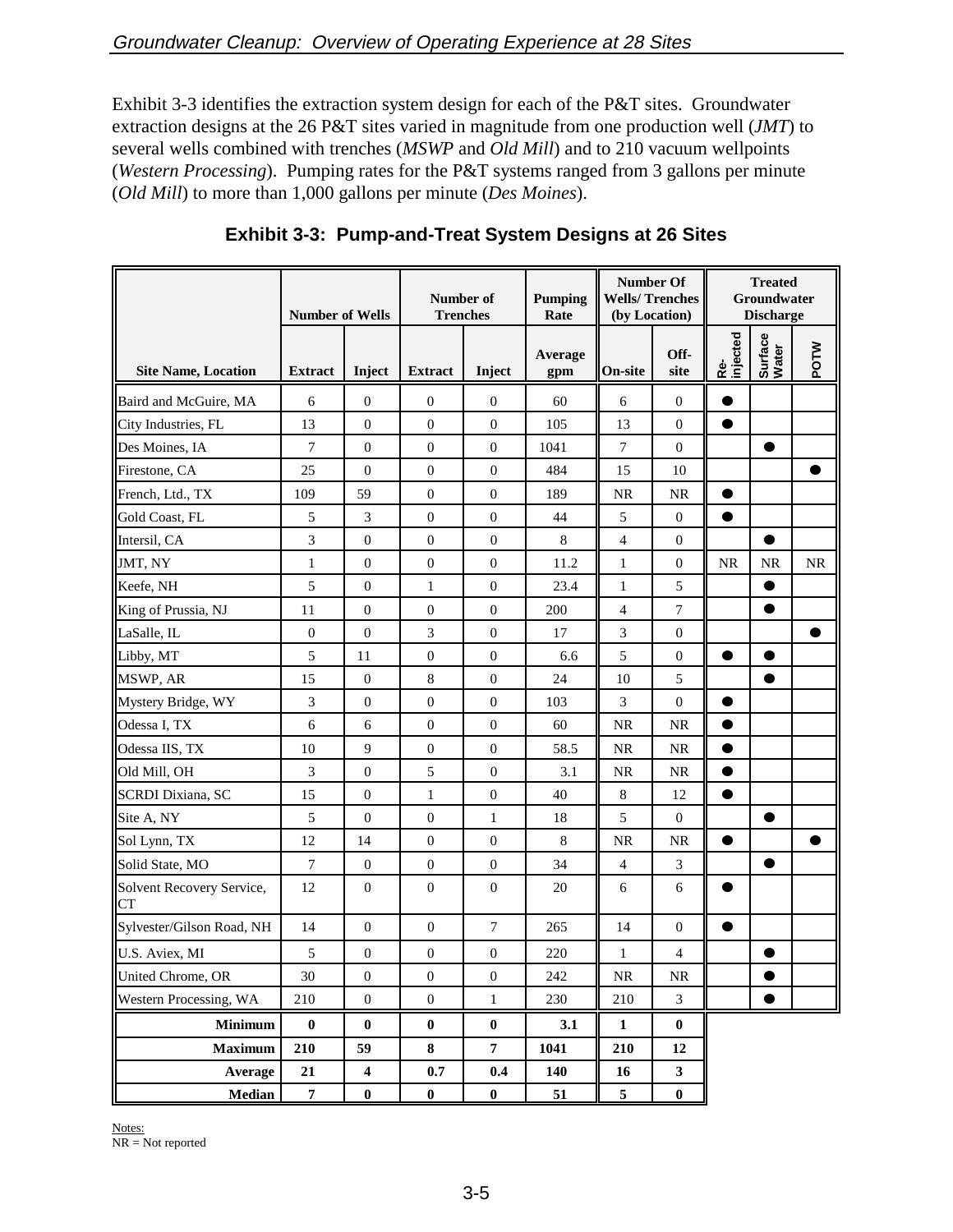Exhibit 3-3 shows that treated groundwater was reinjected into the aquifer (11 sites), discharged to an adjacent surface water by a permitted outfall (10 sites), discharged to a publicly owned treatment works (POTW) (2 sites), or discharged using a combination of these methods (2 sites). Exhibit 3-4 describes the remedial systems at the seven case study sites where *in situ* technologies were used.

| <b>Site Name</b><br>and<br>Location | <b>In Situ</b><br>Technology(ies)<br><b>Used</b> | Design of <i>In Situ</i> Treatment System                                                                                                                                                                                                                                                                                                                                                                                                                                                       |
|-------------------------------------|--------------------------------------------------|-------------------------------------------------------------------------------------------------------------------------------------------------------------------------------------------------------------------------------------------------------------------------------------------------------------------------------------------------------------------------------------------------------------------------------------------------------------------------------------------------|
| French,<br>Ltd., TX                 | <b>ISB</b>                                       | P&T system augmented with ISB. ISB system consisted of the reinjection of treated<br>groundwater into the contaminated aquifer. The treated groundwater was oxygenated<br>and amended with nitrogen and phosphorus before reinjection.                                                                                                                                                                                                                                                          |
| Gold Coast,<br>FL                   | AS                                               | AS used only at end of cleanup to mitigate a small area of localized contamination.                                                                                                                                                                                                                                                                                                                                                                                                             |
| Intersil, CA                        | PRB                                              | Original design was a P&T system, which was turned off in 1995 after PRB was<br>installed. PRB system consisted of two parallel slurry walls 300 and 235 feet long and<br>13 feet deep used to funnel groundwater through a 40-foot-wide, 4-foot-thick permeable<br>wall of granular iron.                                                                                                                                                                                                      |
| Libby, MT                           | <b>ISB</b>                                       | P&T system complemented with ISB. ISB system consisted of the reinjection of treated<br>groundwater into the contaminated aquifer. Treated groundwater was aerated and<br>amended with nitrogen and phosphorus in the treatment plant after removal of NAPL<br>and before it flowed through a series of fixed-film bioreactors.                                                                                                                                                                 |
| Moffett,<br>CA                      | PRB                                              | PRB consisted of an impermeable "funnel" composed of two 20-foot-long sheet pile<br>walls. Reactive zone consisted of 6-foot-thick, 10-foot-wide, and 18-foot-high<br>(beginning 5 feet bgs) zone of granular iron. The reactive zone was located between two<br>zones of pea gravel, each two feet thick.                                                                                                                                                                                      |
| Site A, NY                          | AS and ISB                                       | P&T system in conjunction with AS and ISB. AS system consisted of air injection<br>through 44 sparging wells at points approximately 10 feet below the water table, with<br>vapor collection through 20 soil vapor extraction wells (16 vertical and 4 horizontal).<br>ISB system consisted of the reinjection of treated groundwater into the contaminated<br>aquifer. The treated groundwater was amended with nitrogen and phosphorus before it<br>was discharged to the reinjection trench. |
| <b>USCG</b><br>Center, NC           | PRB                                              | PRB consisted of a 2-foot-thick and 152-foot-long zone of approximately 450 tons of<br>granular zero-valent iron keyed into an underlying low conductivity layer at<br>approximately 22 feet bgs.                                                                                                                                                                                                                                                                                               |

**Exhibit 3-4: Designs of In Situ Treatment Systems at Seven Sites**

#### **3.3 System Operation**

Exhibit 3-5 presents data available on the operation of the remedial systems, including the volume of groundwater treated and the percent of time the systems were operational. The volume of groundwater treated per year of operation for the P&T systems ranged from 1.7 million gallons (*Old Mill*) to 554 million gallons *(Des Moines)*. Estimated throughput per year for the PRB sites ranged from 200,000 gallons (*Moffett*) to 2.6 million gallons (*USCG Center*).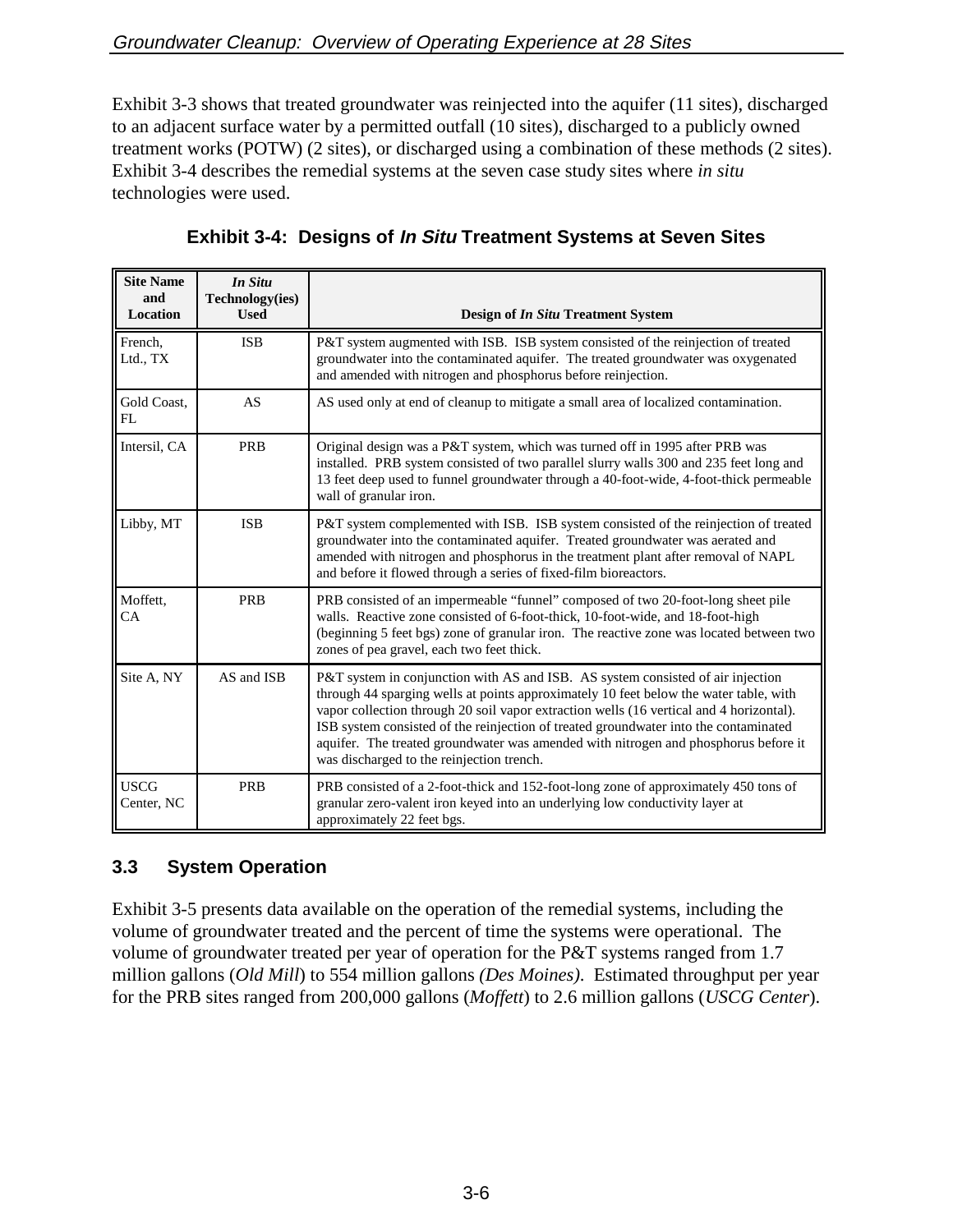|                                    | <b>Volume of GW Extracted</b><br>(million gallons) $1$ |          |                                                  |
|------------------------------------|--------------------------------------------------------|----------|--------------------------------------------------|
| <b>Site Name and Location</b>      | <b>Total</b>                                           | Per Year | <b>Percent of Time</b><br><b>Operational</b> (%) |
| Baird and McGuire, MA              | 80                                                     | 21       | 93                                               |
| City Industries, FL                | 151.7                                                  | 50       | 90                                               |
| Des Moines, IA                     | 4900                                                   | 554      | 95                                               |
| Firestone, CA                      | 1800                                                   | 266      | 97                                               |
| French, Ltd., TX                   | 306                                                    | 76       | 90                                               |
| Gold Coast, FL                     | 80                                                     | 22       | 95                                               |
| Intersil (P&T), CA <sup>3</sup>    | 36                                                     | 5.0      | 98                                               |
| Intersil (PRB), $CA^{2,3}$         | 2                                                      | 1.1      | 100                                              |
| JMT, NY                            | 50.1                                                   | 5.2      | 90                                               |
| Keefe, NH                          | 46                                                     | 11       | 97                                               |
| King of Prussia, NJ                | 151.5                                                  | 57       | 76                                               |
| LaSalle, IL                        | 23                                                     | 5.2      | 75                                               |
| Libby, MT                          | 15.1                                                   | 2.9      | 89                                               |
| Moffett (PRB), $CA2$               | 0.284                                                  | 0.2      | 100                                              |
| MSWP, AR                           | 100.6                                                  | 12       | <b>NR</b>                                        |
| Mystery Bridge, WY                 | 192.8                                                  | 54       | 100                                              |
| Odessa I, TX                       | 125                                                    | 30       | 95                                               |
| Odessa IIS, TX                     | 121                                                    | 30       | 95                                               |
| Old Mill, OH                       | 13                                                     | 1.7      | 99                                               |
| SCRDI Dixiana, SC                  | 20.6                                                   | 4.5      | 89                                               |
| Site A, NY                         | 8.4                                                    | 6.7      | 75                                               |
| Sol Lynn, TX                       | 13                                                     | 4.3      | 69                                               |
| Solid State, MO                    | 257                                                    | 62       | 95                                               |
| Solvent Recovery Service, CT       | 32.5                                                   | 11       | 100                                              |
| Sylvester/Gilson Road, NH          | 1200                                                   | 126      | 88                                               |
| U.S. Aviex, MI                     | 329                                                    | 96       | 95                                               |
| United Chrome, OR                  | 62                                                     | 7.2      | 99                                               |
| USCG Center (PRB), NC <sup>2</sup> | 2.6                                                    | 2.6      | 100                                              |
| Western Processing, WA             | 974                                                    | 119      | 97                                               |
| <b>Minimum</b>                     | 0.284                                                  | 0.2      | 69                                               |
| <b>Maximum</b>                     | 4900                                                   | 554      | 100                                              |
| Average                            | 382.5                                                  | 57       | 92                                               |
| Median                             | 80                                                     | 12       | 95                                               |

#### **Exhibit 3-5: Operation of Remedial Systems at 28 Sites**

Notes:

At most of the sites, groundwater cleanups are in progress; therefore the values shown represent a portion <sup>1</sup> of the total volume treated. Data presented here generally are cumulative as of late 1997 or early 1998.

<sup>2</sup> The volume of groundwater for PRB sites is equal to the volume of groundwater treated through the wall at the site.

<sup>3</sup> At the Intersil site, groundwater cleanup began with a P&T system; later a PRB was used. The two phases were treated above as separate sites. NR = Not reported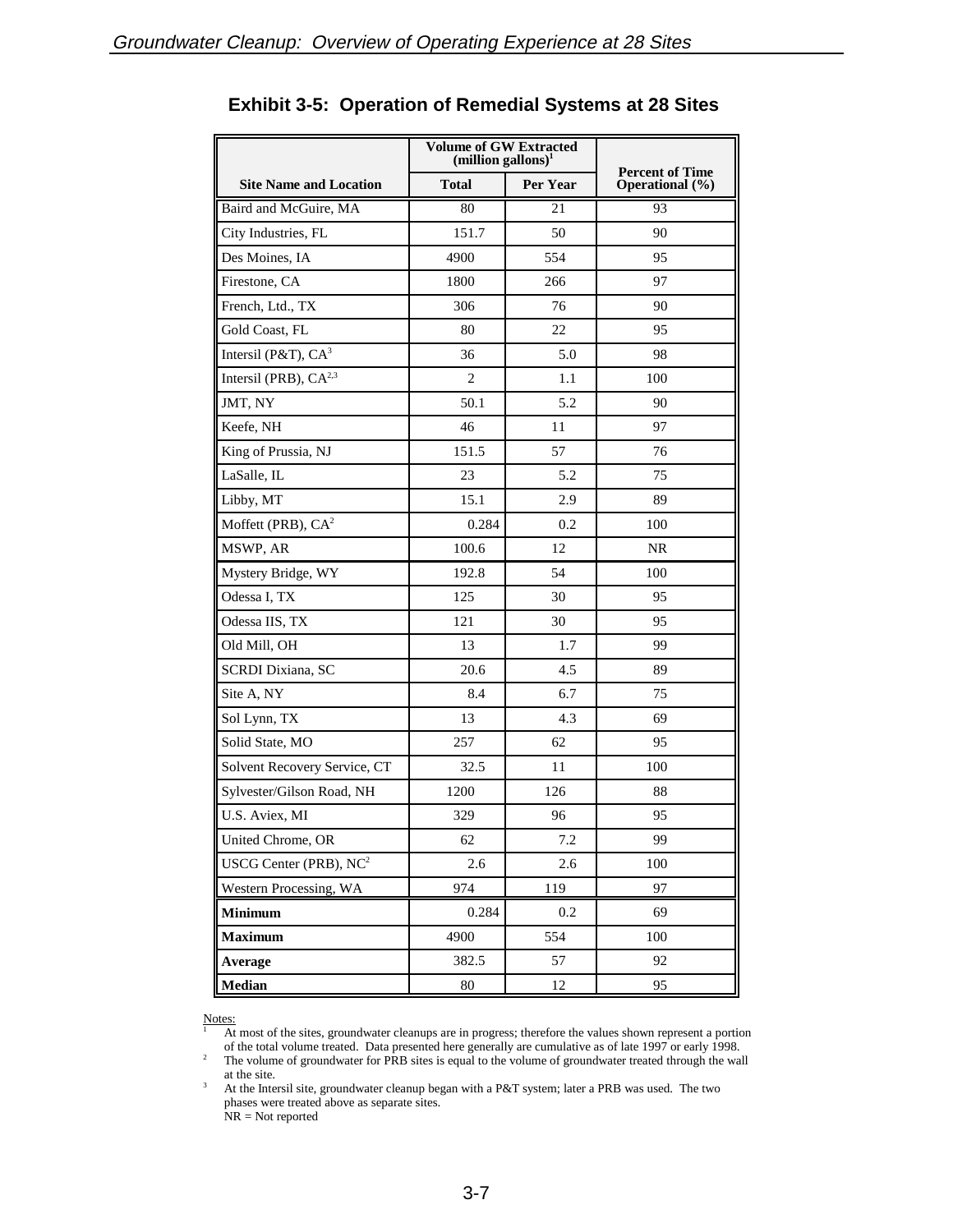The percent of time that the remedial systems were operational at the sites ranged from 69 to 100 percent. Downtime reportedly was required for routine maintenance (such as changing carbon, cleaning air stripper media, and backwashing filters) and issues specific to particular sites, including:

- & Iron corrosion and clogging of extraction wells (*Baird and McGuire, Des Moines, Odessa I, Odessa IIS, Mystery Bridge,* and *Solvent Recovery Services*)
- & Freezing or fouling of air stripper media (*Solid State* and *City Industries*)
- & System modifications (*Keefe, Solid State, Site A, MSWP,* and *Sylvester/Gilson Road*)
- & Equipment failures (*Libby, French, Ltd.,* and *King of Prussia*)
- & Brownouts (*Keefe*)

### **3.4 System Optimization and Modifications**

Optimization and modification efforts that have been undertaken at the case study sites include remedy refinement, pre-design modeling and testing, and system modifications. Exhibit 3-6 summarizes the types of optimization and modification efforts reported for the case study sites; these are generally classified as pre-design and post-design efforts. Pre-design efforts at the case study sites typically consisted of interim designs or systems (used at 13 sites) and groundwater modeling (used at 11 sites). Post-design efforts consisted of optimization modeling (used at 13 sites), modifications of the groundwater extraction systems (used at twenty of the sites), and modifications to the groundwater treatment systems (used at 15 sites). Exhibit 3-7 lists the specific efforts made at each of the 28 sites.

At the time the case study reports were prepared, some of the sites at which remediation was ongoing had identified plans for future system modifications. The following examples illustrate these types of plans:

- At *U.S. Aviex*, further site characterization is needed and the remediation system may require expansion.
- & At *City Industries*, concentrations of contaminants in extracted groundwater may be low enough to allow discharge directly to the POTW without prior treatment.
- & At *Sol Lynn*, the system was shut down when extraction well pipes leaked and fouled, and the extraction system had lost containment. Currently, the site is being reevaluated to identify alternative remedial plans to address the issues with the extraction system.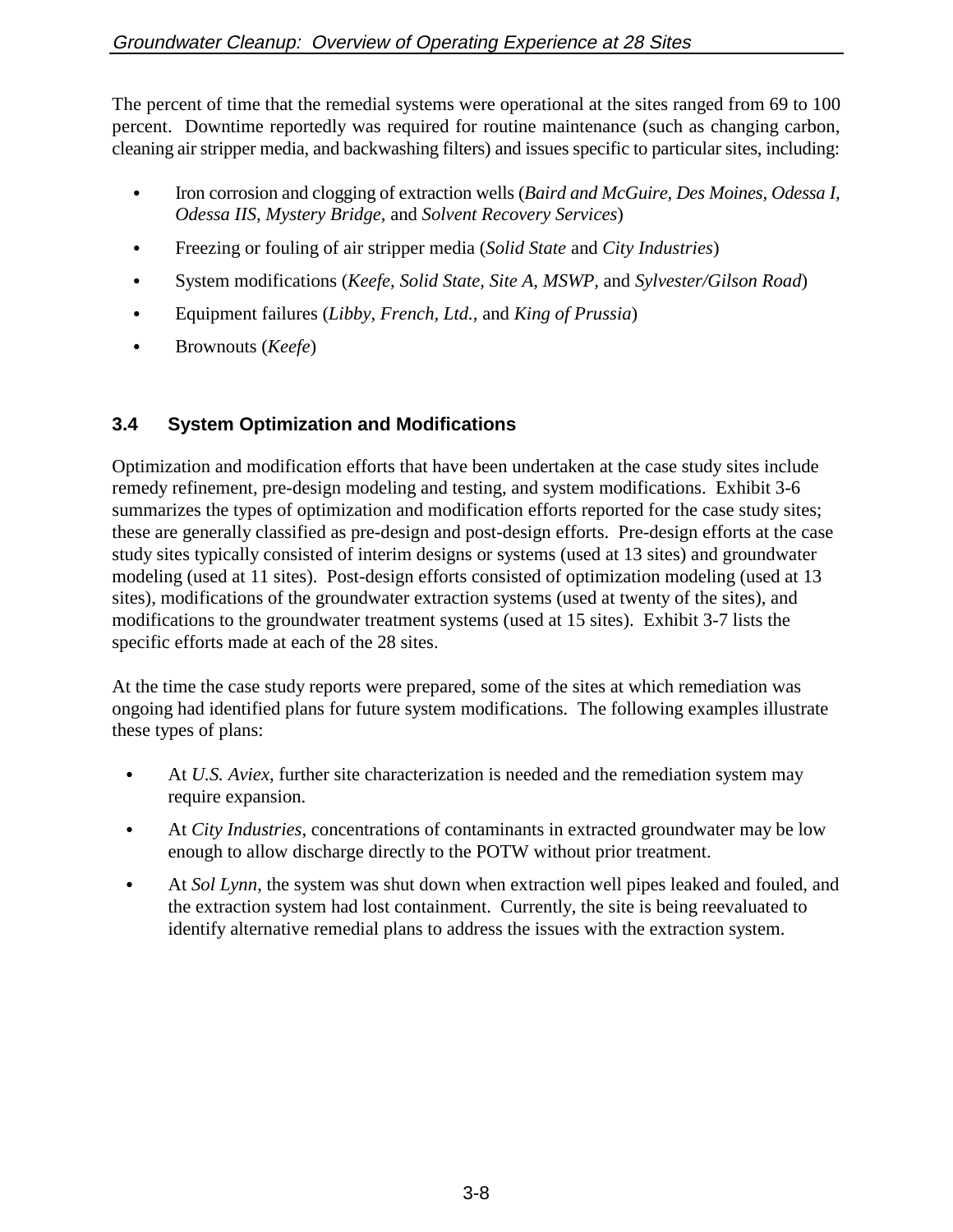| <b>Pre-Design</b>                          | Pre- or Post-Design                                 | Post-Design                              |                                                                                           |                                                      |                                                        |  |  |  |
|--------------------------------------------|-----------------------------------------------------|------------------------------------------|-------------------------------------------------------------------------------------------|------------------------------------------------------|--------------------------------------------------------|--|--|--|
| <b>Interim Design or</b>                   | Groundwater/                                        |                                          | <b>Optimization/Modifications of Extraction System</b>                                    |                                                      | <b>Optimization/Modifications of Treatment System</b>  |  |  |  |
| <b>System</b>                              | <b>Optimization Modeling</b>                        | <b>Modifications</b>                     | <b>Purpose/Objective</b>                                                                  | <b>Modifications</b>                                 | <b>Purpose/Objective</b>                               |  |  |  |
| • Pilot-scale system                       | • MODFLOW                                           | • Add extraction points                  | • Increase extraction rate/<br>contain plume                                              | • Increase or reduce<br>equipment capacity           | • Make capacity of treatment<br>plant match that of    |  |  |  |
| • Demonstration<br>system                  | $\cdot$ MT3D                                        | • Abandon extraction points              | • Respond to reduction in                                                                 |                                                      | extraction system                                      |  |  |  |
| Staged approach to                         | • Quickflow                                         |                                          | extent of contamination                                                                   | • Add chemical<br>enhancements to system             | • Halt fouling of equipment;<br>enhance removal of     |  |  |  |
| construction                               | • Randomwalk                                        | • Resize extraction pumps                | • Increase efficiency of<br>system                                                        |                                                      | solids; enhance<br>biodegradation of                   |  |  |  |
| • Treatability testing                     | • Biotrans                                          | • Adjust pumping rates                   | • Increase efficiency of                                                                  |                                                      | contaminants                                           |  |  |  |
| • Interim system to<br>contain plume while | • (for most sites, the type)<br>of modeling was not |                                          | system                                                                                    | • Add or replace with <i>in situ</i><br>technologies | • Increase performance or<br>cost-effectiveness of the |  |  |  |
| full system is<br>designed                 | specified)                                          | • Change type of pump                    | • Reduce shearing or<br>aeration of extracted<br>groundwater                              | • Upgrade process                                    | system<br>• Increase performance or                    |  |  |  |
|                                            |                                                     | • Modify extraction system               | • Increase efficiency of                                                                  | equipment                                            | cost-effectiveness of the                              |  |  |  |
|                                            |                                                     | design                                   | system or respond to<br>changes in remedial goals                                         | • Add process units to                               | system<br>• Address unexpected                         |  |  |  |
|                                            |                                                     | • Use alternate remediation              | • Allow use of more cost-                                                                 | treatment train                                      | contaminants or increase<br>performance or efficiency  |  |  |  |
|                                            |                                                     | method                                   | effective method (for<br>example, AS or natural                                           |                                                      | of system                                              |  |  |  |
|                                            |                                                     |                                          | attenuation)                                                                              | • Automate treatment<br>system operation             | • Allow remote monitoring:<br>reduce O&M cost          |  |  |  |
|                                            |                                                     | • Implement or expand<br>source controls | • Respond to new source or<br>increase efficiency in<br>treating existing source<br>areas | • Discontinue treatment                              | • When discharge of<br>untreated water is<br>permitted |  |  |  |
|                                            |                                                     | • Reduce performance<br>monitoring       | • Reduce $O\&M$ costs                                                                     | • Reduce compliance<br>monitoring                    | • Reduce O&M costs                                     |  |  |  |

#### **Exhibit 3-6: Types of Optimization and Modification Efforts at 28 Sites<sup>1</sup>**

Notes:<br><sup>1</sup> Because the focus of the case studies was not on optimization, the types of optimization efforts listed in this table are not necessarily a comprehensive list of optimization efforts performed at all of the case study sites.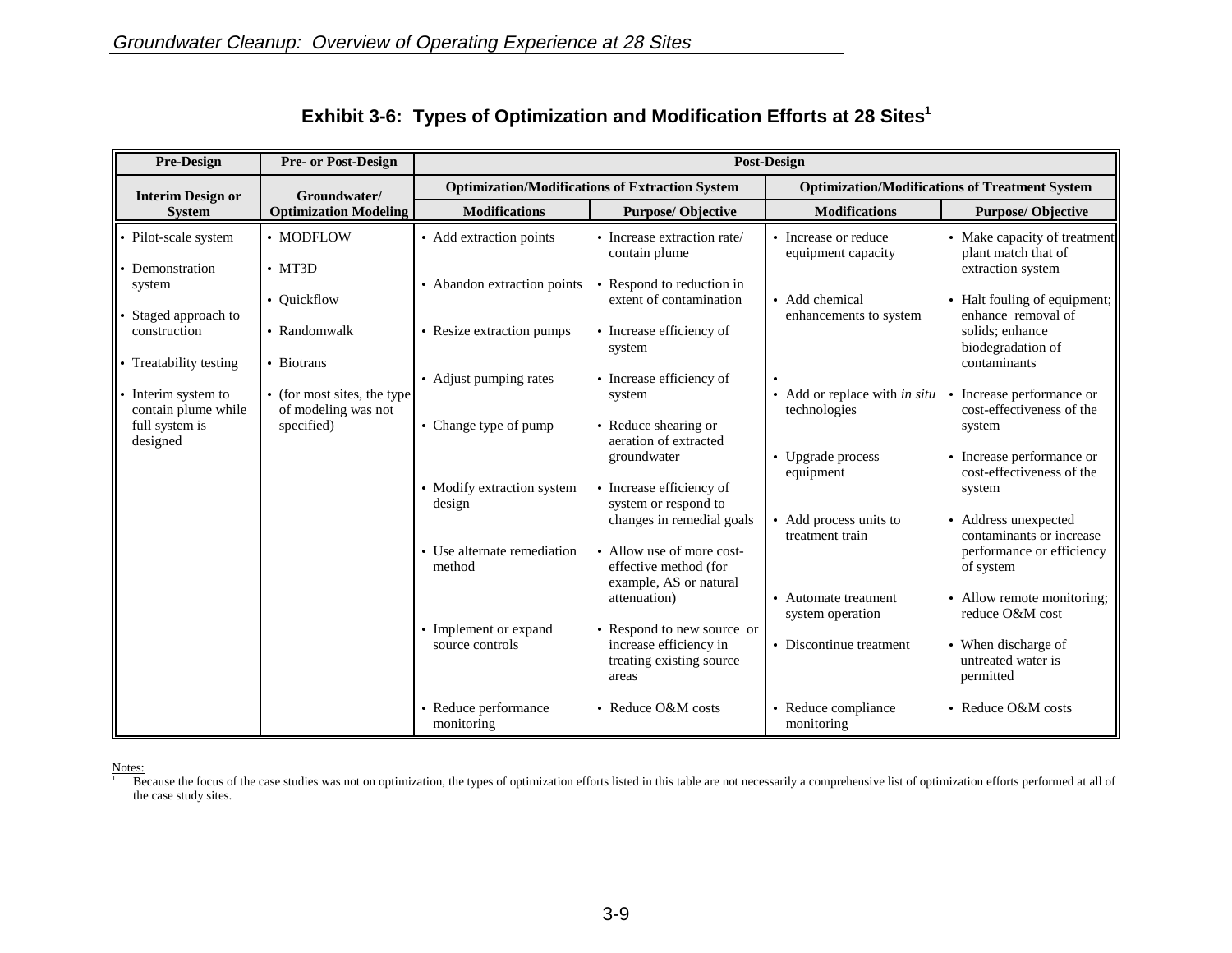|                                                    |                                                   | <b>Pre-Design</b>                     |                                                           |                                                                                                                                  | Post-Design                                                           |                                                                                                                     |                                                                                                                                       |  |
|----------------------------------------------------|---------------------------------------------------|---------------------------------------|-----------------------------------------------------------|----------------------------------------------------------------------------------------------------------------------------------|-----------------------------------------------------------------------|---------------------------------------------------------------------------------------------------------------------|---------------------------------------------------------------------------------------------------------------------------------------|--|
|                                                    | <b>Interim</b>                                    | Groundwater<br>Modeling               | <b>Modifications to Extraction System</b><br>Optimization |                                                                                                                                  |                                                                       | <b>Modifications to Treatment System</b>                                                                            |                                                                                                                                       |  |
| <b>Site Name</b>                                   | <b>Design</b>                                     | <b>System</b>                         | <b>Modeling</b>                                           | <b>Modification</b>                                                                                                              | <b>Reason</b>                                                         | <b>Modification</b>                                                                                                 | <b>Reason</b>                                                                                                                         |  |
| <b>Baird and McGuire</b><br><b>SF</b> Site         | None identified                                   | Yes; provided<br>no details           | Yes; provided<br>no details                               | Resized extraction<br>pumps                                                                                                      | Increase pumping rate to<br>meet design criteria                      | Enlarged sludge<br>thickener/replaced<br>bioreactor with air<br>stripper                                            | Enable treatment plant<br>unable to meet design<br>flowrate/maintain biomass<br>at design flowrates and<br>contaminant concentrations |  |
| City Industries SF<br><b>Site</b>                  | None identified                                   | None identified                       | Examined<br>varying<br>pumping rates                      | Increased pumping<br>from leading edge of<br>plume and decreased<br>pumping from<br>upgradient wells                             | Maximize pumping<br>zones of influence                                | None identified                                                                                                     | Not applicable                                                                                                                        |  |
| Des Moines TCE<br><b>SF</b> Site                   | None identified                                   | Two-<br>dimensional<br><b>MODFLOW</b> | None identified                                           | None identified                                                                                                                  | Not applicable                                                        | AS media changed<br>from spherical to<br>chandelier type/<br>anti-corrosion and<br>biofouling agents<br>added to AS | Address iron corrosion and<br>biofouling of AS media                                                                                  |  |
| <b>Former Firestone</b><br><b>Facility SF Site</b> | None identified                                   | Yes; provided<br>no details           | Yes; provided<br>no details                               | Installed 10 additional<br>wells off-site/adjusted<br>pumping rates/<br>increased overall<br>pumping rate for a 2<br>week period | Prevent migration of<br>contaminated plume into<br>intermediate zones | None identified                                                                                                     | Not applicable                                                                                                                        |  |
| Former Intersil, Inc.<br><b>Site</b>               | One extraction<br>well w/air<br>stripper to start | Yes; provided<br>no details           | Yes; provided<br>no details                               | None identified                                                                                                                  | Not applicable                                                        | P&T system<br>upgraded/switched<br>from P&T to PRB<br>in 1995                                                       | Reduce treatment costs and<br>allow for transfer of the<br>property                                                                   |  |

#### **Exhibit 3-7: System Optimization and Modification Efforts Conducted at 28 Sites<sup>1</sup>**

Table Continued...

Notes:

Because the focus of the case studies was not on optimization, the optimization efforts listed in this table are not necessarily a comprehensive list of optimization efforts performed at the case study 1. sites.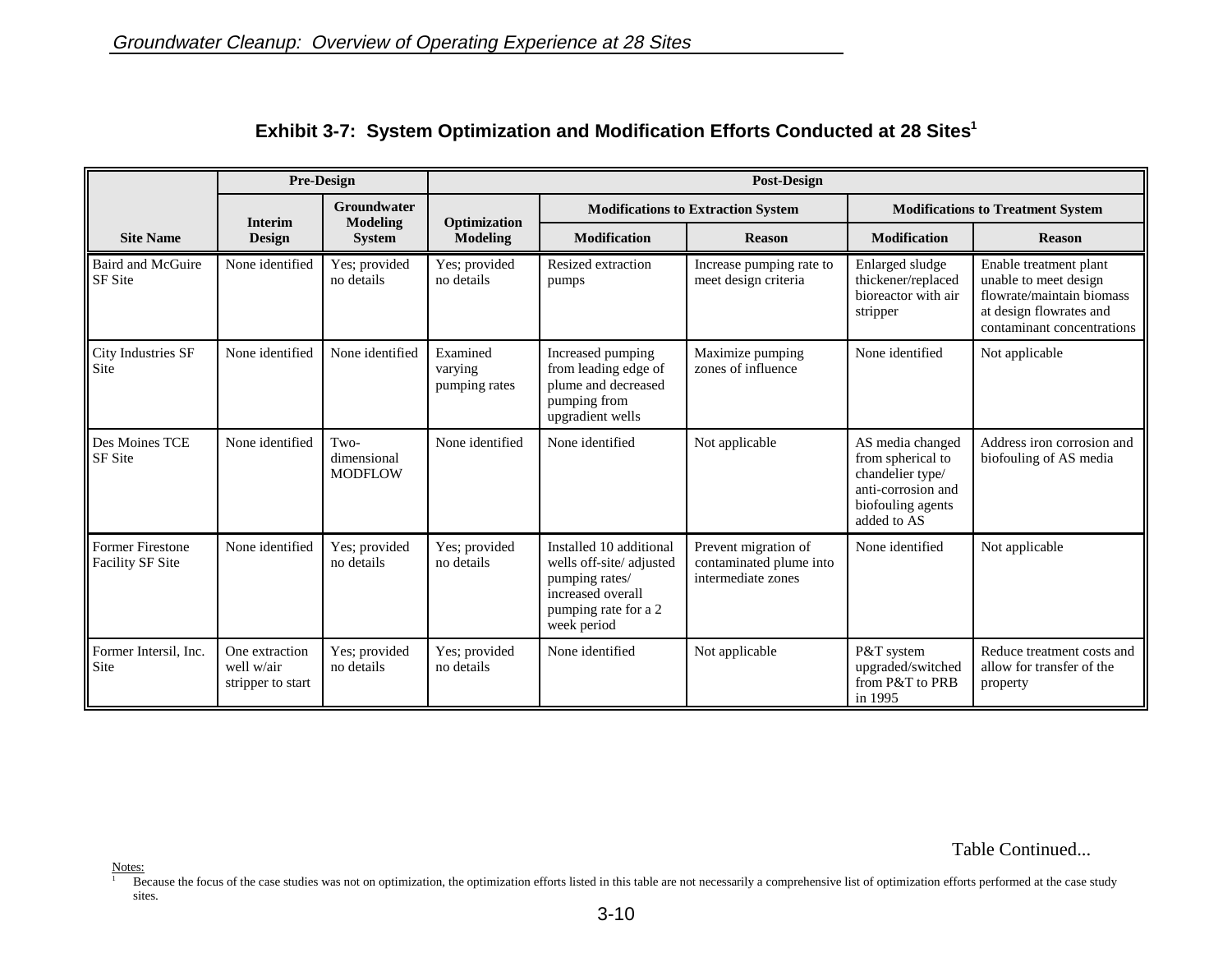|                                                               |                                 | <b>Pre-Design</b>           |                                              | <b>Post-Design</b>                                                                                                                                                                |                                                                                       |                                                                                  |                                                                                                                         |  |  |  |  |
|---------------------------------------------------------------|---------------------------------|-----------------------------|----------------------------------------------|-----------------------------------------------------------------------------------------------------------------------------------------------------------------------------------|---------------------------------------------------------------------------------------|----------------------------------------------------------------------------------|-------------------------------------------------------------------------------------------------------------------------|--|--|--|--|
|                                                               |                                 | Groundwater                 |                                              |                                                                                                                                                                                   | <b>Modifications to Extraction System</b>                                             |                                                                                  | <b>Modifications to Treatment System</b>                                                                                |  |  |  |  |
| <b>Site Name</b>                                              | <b>Interim</b><br><b>Design</b> | Modeling<br><b>System</b>   | Optimization<br><b>Modeling</b>              | <b>Modification</b>                                                                                                                                                               | <b>Reason</b>                                                                         | <b>Modification</b>                                                              | <b>Reason</b>                                                                                                           |  |  |  |  |
| French, Ltd. SF Site                                          | Staged<br>approach              | None identified             | <b>MODFLOW</b><br>and Biotrans               | None identified                                                                                                                                                                   | Not applicable                                                                        | Added second<br>sheet-pile wall<br>around DNAPL/<br>shut system down<br>in 12/95 | Address DNAPL detected/<br>continue remediation of the<br>site via natural attenuation,<br>as specified in the site ROD |  |  |  |  |
| <b>Gold Coast SF Site</b>                                     | None identified                 | None identified             | None identified                              | Enlarged two<br>extraction wells/shut<br>down system for four<br>months/conducted air<br>sparging in "source"<br>areas/added peroxide<br>to wells for a period,<br>with no effect | Increase extraction rate/<br>increase amount of TCE<br>and PCE desorbing from<br>soil | None identified                                                                  | Not applicable                                                                                                          |  |  |  |  |
| <b>JMT Facility RCRA</b><br>Site (formerly Black<br>& Decker) | Pilot test                      | None identified             | None identified                              | Conducted full-scale<br>rehabilitation of<br>extraction well/<br>installed an electrical<br>and piping box at<br>extraction well                                                  | Unclog well/minimize<br>time to perform routine<br>maintenance checks on<br>system    | Constructed<br>enclosure around<br>the treatment<br>system                       | Consolidate system<br>operation in one building                                                                         |  |  |  |  |
| Keefe<br>Environmental<br>Services SF Site                    | None identified                 | Yes; provided<br>no details | Yes; provided<br>no details                  | Constructed two<br>replacement extraction<br>wells                                                                                                                                | Optimize system after<br>reevaluation because<br>cleanup goals were not<br>being met  | None identified                                                                  | Not applicable                                                                                                          |  |  |  |  |
| King of Prussia<br>Technical<br>Corporation SF Site           | None identified                 | <b>MODFLOW</b><br>and MT3D  | Ongoing, using<br><b>MODFLOW</b><br>and MT3D | None identified                                                                                                                                                                   | Not applicable                                                                        | None identified                                                                  | Not applicable                                                                                                          |  |  |  |  |
| LaSalle Electrical<br><b>SF</b> Site                          | None identified                 | None identified             | None identified                              | None - original design<br>considered adequate                                                                                                                                     | Not applicable                                                                        | None - original<br>design considered<br>adequate                                 | Not applicable                                                                                                          |  |  |  |  |

#### **Exhibit 3-7: System Optimization and Modification Efforts Conducted at 28 Sites<sup>1</sup>**

Table Continued...

Notes: Because the focus of the case studies was not on optimization, the optimization efforts listed in this table are not necessarily a comprehensive list of optimization efforts performed at the case study 1. sites.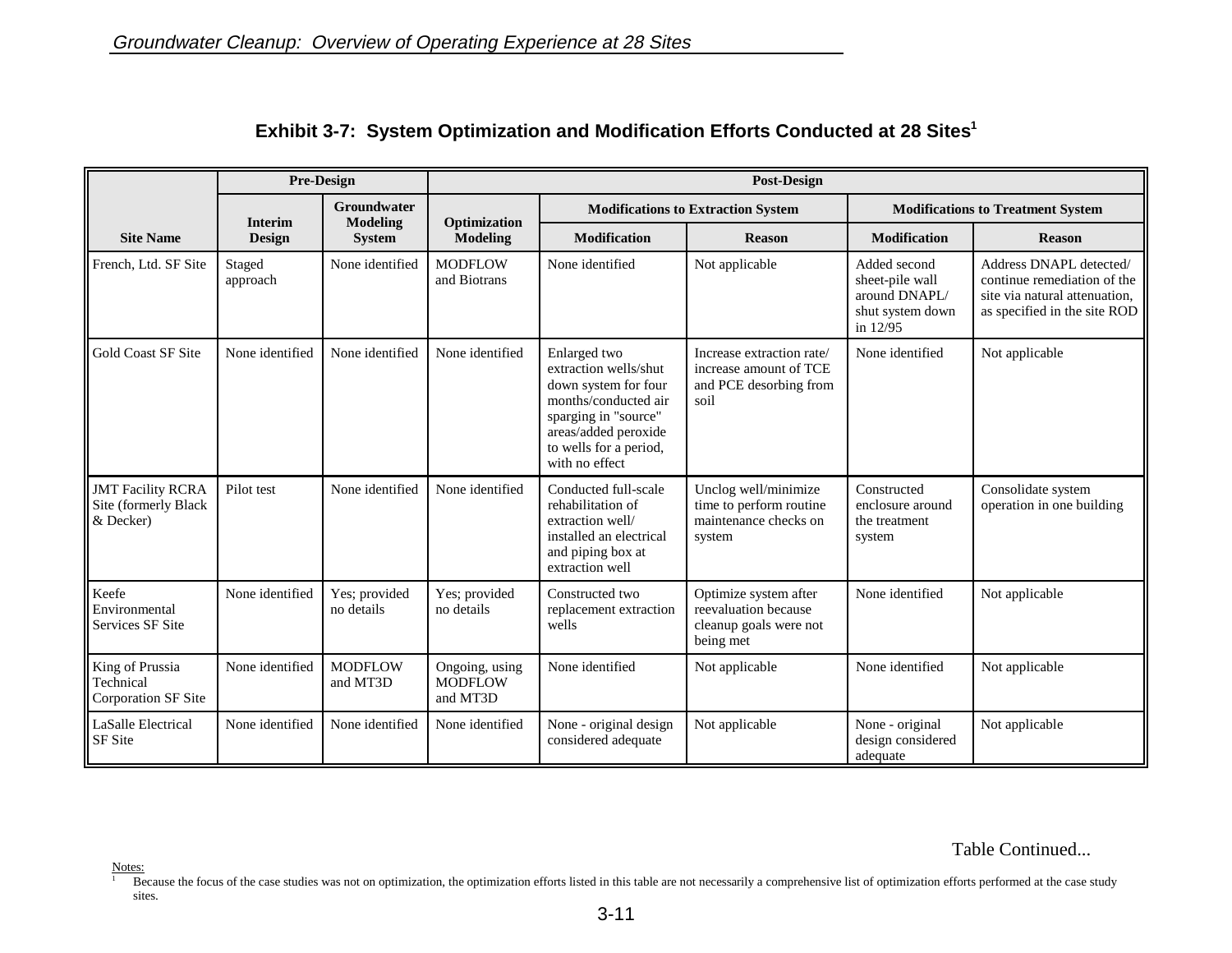Notes:

|                                                                 |                                                                  | <b>Pre-Design</b>         | <b>Post-Design</b>          |                                                                                                                      |                                                                                                              |                                                                                              |                                                                   |  |  |
|-----------------------------------------------------------------|------------------------------------------------------------------|---------------------------|-----------------------------|----------------------------------------------------------------------------------------------------------------------|--------------------------------------------------------------------------------------------------------------|----------------------------------------------------------------------------------------------|-------------------------------------------------------------------|--|--|
|                                                                 |                                                                  | Groundwater               |                             |                                                                                                                      | <b>Modifications to Extraction System</b>                                                                    | <b>Modifications to Treatment System</b>                                                     |                                                                   |  |  |
| <b>Site Name</b>                                                | <b>Interim</b><br><b>Design</b>                                  | Modeling<br><b>System</b> | Optimization<br>Modeling    | <b>Modification</b>                                                                                                  | <b>Reason</b>                                                                                                | <b>Modification</b>                                                                          | <b>Reason</b>                                                     |  |  |
| Libby Groundwater<br><b>SF</b> Site                             | Pilot test and<br>demonstration<br>for in situ<br>bioremediation | None identified           | None identified             | Tested and converted<br>to lower-shear pumps/<br>four extraction wells<br>abandoned, and one<br>new well constructed | Increase effectiveness of<br>OWS/address decrease in<br>areal extent of<br>contamination                     | Peroxide system<br>for aeration of ISB<br>source water<br>replaced with<br>bubbleless system | Minimize treatment costs                                          |  |  |
| Mid-South Wood<br><b>Products SF Site</b>                       | 1985-89 french<br>drains                                         | None identified           | None identified             | Removed five<br>extraction wells/<br>continuously adjusted<br>pumping schedule of<br>extraction wells                | No contaminants<br>detected in the five wells/<br>schedule adjusted<br>according to<br>concentration results | Added carbon<br>treatment system<br>for one year                                             | Allow for use of treated<br>groundwater in production<br>facility |  |  |
| <b>Moffett Federal</b><br>Airfield                              | Currently in<br>pilot-test stage                                 | None identified           | None identified             | None identified                                                                                                      | Not applicable                                                                                               | None identified                                                                              | Not applicable                                                    |  |  |
| Mystery Bridge at<br>Highway 20 SF<br>Site, Dow/DSI<br>Facility | None identified                                                  | Quickflow                 | None identified             | None identified                                                                                                      | Not applicable                                                                                               | None identified                                                                              | Not applicable                                                    |  |  |
| Odessa Chromium I<br><b>SF</b> Site                             | 30-day pilot<br>study                                            | Randomwalk<br>and Geoflow | Yes; provided<br>no details | Added three injection<br>wells/converted two<br>monitoring wells to<br>recovery wells                                | Achieve higher injection<br>rate/attempt to fully<br>capture plume                                           | Added chamber to<br>reaction tank/<br>added backwash<br>unit for filter                      | Precipitate iron before<br>stripping and filtering                |  |  |
| Odessa Chromium<br><b>IIS SF Site</b>                           | 30-day pilot<br>study                                            | Randomwalk<br>and Geoflow | Yes; provided<br>no details | Added two injection<br>wells/installed<br>recovery well                                                              | Achieve higher injection<br>rate/expedite cleaning of<br>source area                                         | Added chamber to<br>reaction tank/<br>added a backwash<br>unit                               | Precipitate iron before<br>stripping and filtering                |  |  |
| Old Mill SF Site                                                | None identified                                                  | None identified           | None identified             | Added three collection<br>trenches                                                                                   | Address new areas of<br>contamination<br>discovered                                                          | Replaced two<br>carbon canisters<br>with one                                                 | Eliminate over design                                             |  |  |

#### **Exhibit 3-7: System Optimization and Modification Efforts Conducted at 28 Sites<sup>1</sup>**

Table Continued...

Because the focus of the case studies was not on optimization, the optimization efforts listed in this table are not necessarily a comprehensive list of optimization efforts performed at the case study 1. sites.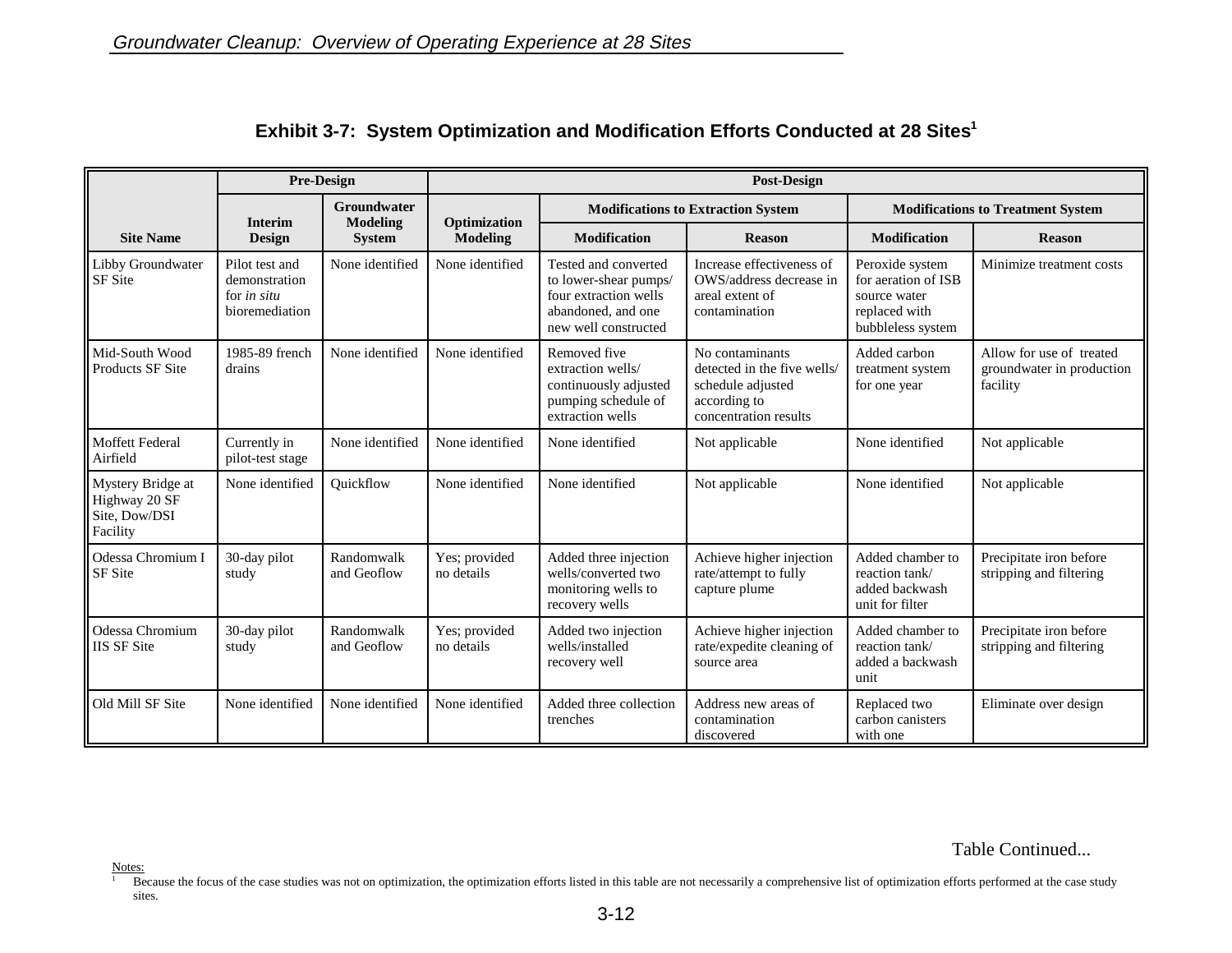Notes:

|                                                                        |                                              | <b>Pre-Design</b>         |                                 |                                                                                                           | <b>Post-Design</b>                                                                                      |                                                                                                                      |                                               |  |
|------------------------------------------------------------------------|----------------------------------------------|---------------------------|---------------------------------|-----------------------------------------------------------------------------------------------------------|---------------------------------------------------------------------------------------------------------|----------------------------------------------------------------------------------------------------------------------|-----------------------------------------------|--|
|                                                                        |                                              | Groundwater               |                                 |                                                                                                           | <b>Modifications to Extraction System</b>                                                               | <b>Modifications to Treatment System</b>                                                                             |                                               |  |
| <b>Site Name</b>                                                       | <b>Interim</b><br><b>Design</b>              | Modeling<br><b>System</b> | Optimization<br><b>Modeling</b> | <b>Modification</b>                                                                                       | <b>Reason</b>                                                                                           | <b>Modification</b>                                                                                                  | <b>Reason</b>                                 |  |
| <b>SCRDI Dixiana SF</b><br>Site                                        | 1992-4 EPA<br>system $/20$<br>wells at 4 gpm | None identified           | Quickflow                       | Added collection<br>trench/reduced<br>extraction wells by<br>five (15 remain in<br>operation)             | Collect contaminated<br>groundwater from<br>shallow zone/achieve<br>more efficient hydraulic<br>control | Replaced tower air<br>stripper with<br>shallow-tray<br>stripper                                                      | Tower air stripper was<br>struck by lightning |  |
| Site A (Confidential<br>SF Site)                                       | Bioremediation<br>study                      | None identified           | None identified                 | Expanded system by<br>adding more sparging<br>wells                                                       | Address additional<br>contamination<br>discovered during<br>demolition activities                       | None identified                                                                                                      | Not applicable                                |  |
| Sol Lynn/Industrial<br><b>Transformers SF</b><br><b>Site</b>           | None identified                              | <b>MODFLOW</b>            | <b>MODFLOW</b>                  | Adjusted pumping<br>strategy because of<br>additional<br>contamination in the<br>silty aquifer identified | Prevent cross-<br>contamination of zones<br>and prevent further<br>migration of<br>contaminants         | None identified                                                                                                      | Not applicable                                |  |
| Solid State Circuits<br><b>SF</b> Site                                 | None identified                              | None identified           | None identified                 | Added three wells off<br>site                                                                             | Contain plume                                                                                           | Electronically<br>linked air stripper<br>blower to transfer<br>pumps so blower<br>would shut off<br>when not pumping | Prevent freezing problems<br>with blowers     |  |
| <b>Solvent Recovery</b><br>Services of New<br>England, Inc. SF<br>Site | None identified                              | None identified           | None identified                 | None identified                                                                                           | Not applicable                                                                                          | None identified                                                                                                      | Not applicable                                |  |
| Sylvester/Gilson<br>Road SF Site                                       | 4-well GW<br>circulation                     | None identified           | <b>MODFLOW</b>                  | Added six extraction<br>wells                                                                             | Address hot spots                                                                                       | None identified                                                                                                      | Not applicable                                |  |

#### **Exhibit 3-7: System Optimization and Modification Efforts Conducted at 28 Sites<sup>1</sup>**

Table Continued...

Because the focus of the case studies was not on optimization, the optimization efforts listed in this table are not necessarily a comprehensive list of optimization efforts performed at the case study 1. sites.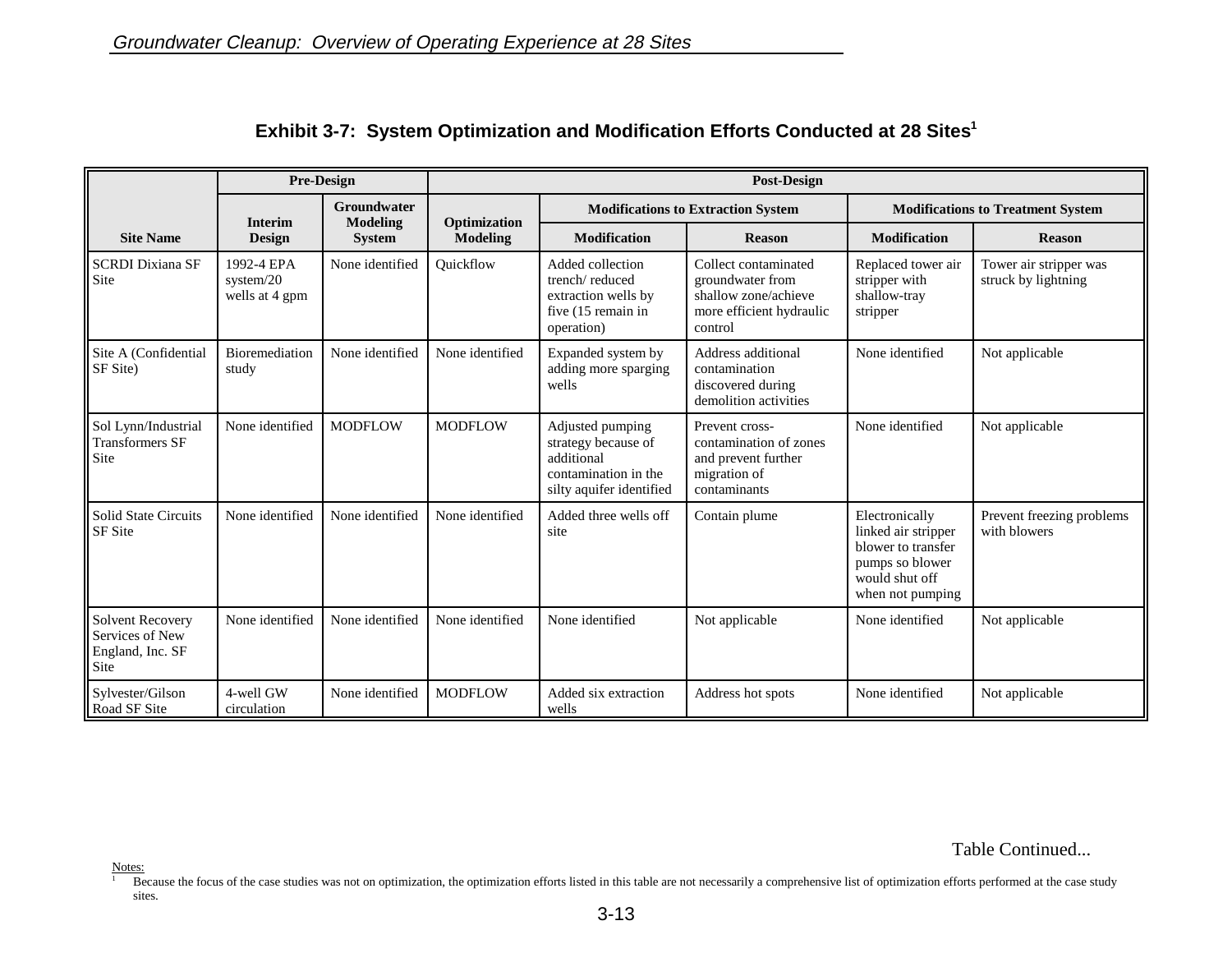|                                             |                                           | <b>Pre-Design</b>                   |                                     |                                                                                    | <b>Post-Design</b>                                                                                                                                              |                                                                                                            |                                                                                                         |
|---------------------------------------------|-------------------------------------------|-------------------------------------|-------------------------------------|------------------------------------------------------------------------------------|-----------------------------------------------------------------------------------------------------------------------------------------------------------------|------------------------------------------------------------------------------------------------------------|---------------------------------------------------------------------------------------------------------|
|                                             | <b>Interim</b>                            | Groundwater                         |                                     | <b>Modifications to Extraction System</b>                                          |                                                                                                                                                                 | <b>Modifications to Treatment System</b>                                                                   |                                                                                                         |
| <b>Site Name</b>                            | Design                                    | <b>Modeling</b><br><b>System</b>    | Optimization<br><b>Modeling</b>     | <b>Modification</b>                                                                | <b>Reason</b>                                                                                                                                                   | <b>Modification</b>                                                                                        | <b>Reason</b>                                                                                           |
| U.S. Aviex SF Site                          | 1983-93<br>interim<br>remedial<br>measure | <b>MODFLOW</b><br>and<br>Randomwalk | <b>MODFLOW</b><br>and<br>Randomwalk | Adjusted pumping<br>rates for each well<br>continuously                            | Optimize system on the<br>basis of concentration<br>data for each well                                                                                          | Added pH<br>adjustment                                                                                     | Reduce scaling of<br>equipment and discharge<br>piping                                                  |
| U.S. Coast Guard<br><b>Support Center</b>   | 1994 pilot<br>study                       | None identified                     | None identified                     | None identified                                                                    | Not applicable                                                                                                                                                  | None identified                                                                                            | Not applicable                                                                                          |
| United Chrome SF<br>Site                    | None identified                           | None identified                     | None identified                     | Turned off some<br>extraction wells/<br>flushed some areas                         | Stop treatment in areas<br>with contaminant<br>concentrations below<br>cleanup levels/solubilize<br>contaminants in areas of<br>higher contamination<br>flushed | Switched to<br>sending untreated<br>water to POTW/<br>injected deep<br>aquifer water into<br>upper aquifer | Minimize treatment costs/<br>discontinue rapid<br>dewatering of upper aquifer                           |
| <b>Western Processing</b><br><b>SF</b> Site | None identified                           | None identified                     | None identified                     | Discontinued<br>operation of 210<br>shallow well<br>points/installed deep<br>wells | Address change in<br>remedial goal from<br>remediation to<br>containment                                                                                        | Added metals<br>precipitation to<br>treatment system/<br>replaced carbon<br>type                           | Address severe fouling of<br>air stripping media/<br>minimize frequency of<br>carbon changouts required |

#### **Exhibit 3-7: System Optimization and Modification Efforts Conducted at 28 Sites<sup>1</sup>**

Notes:<br><sup>1</sup> Because the focus of the case studies was not on optimization, the optimization efforts listed in this table are not necessarily a comprehensive list of optimization efforts performed at the case study<br>sites.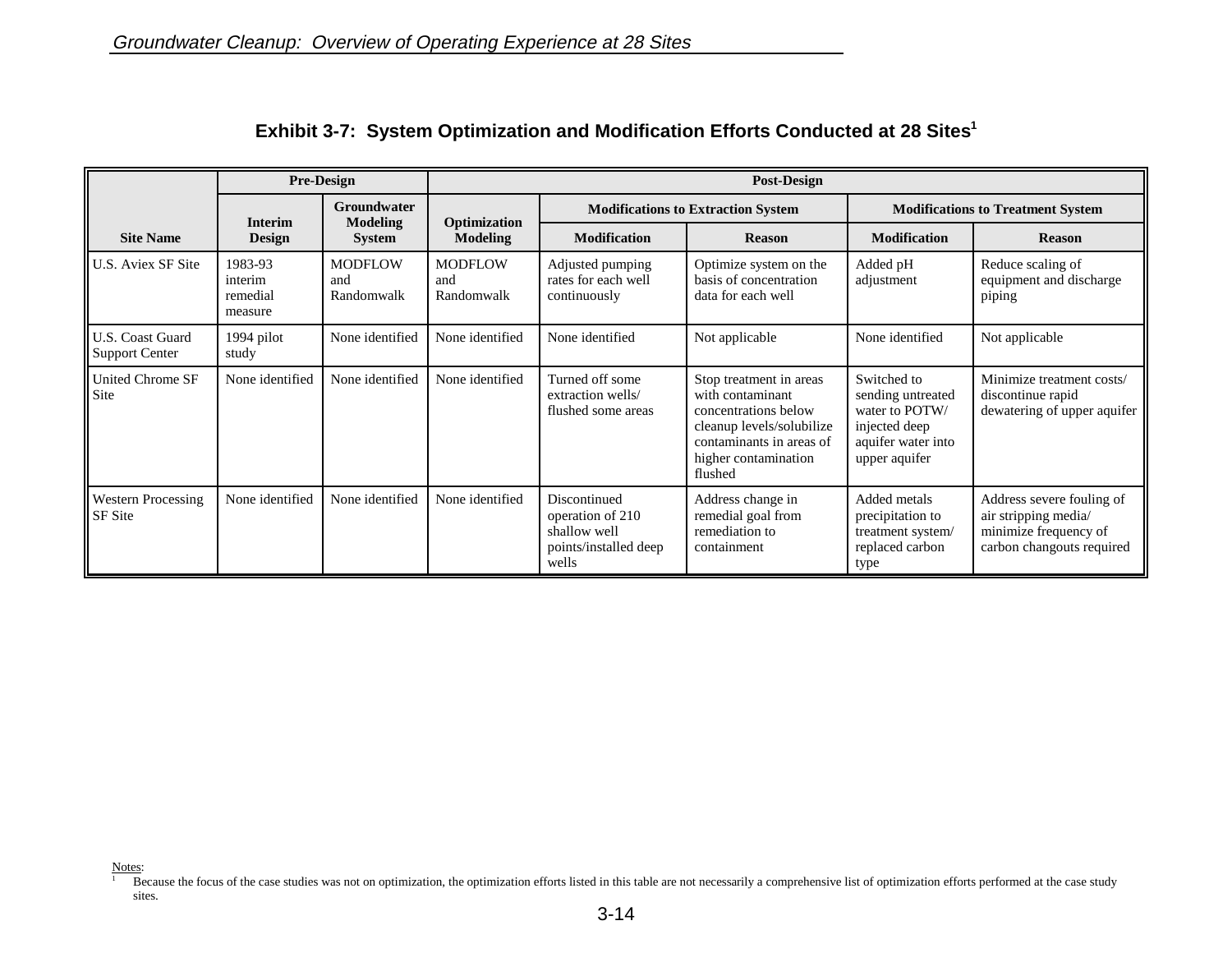## **4.0 PERFORMANCE OF REMEDIAL SYSTEMS AT 28 CASE STUDY SITES**

This section discusses the performance of the remedial systems used at the 28 sites in terms of the remedial goals set for the sites and progress made toward achieving those goals.

# **4.1 Remedial Goals**

Remedial goals for the containment and mitigation of contamination have been established at all the case study sites. The

- Two of 28 sites have met all aquifer restoration goals
- $\triangleright$  Most sites have made progress toward meeting remedial goals, including reducing or eliminating a hot spot within a plume, reducing the mass of contaminants within a plume, and reducing concentrations of contaminants within a plume

remedial goals for the sites included the restoration of all groundwater beneath the site and any off-site groundwater that may have been affected by the site, as well as the containment of on-site contamination, allowing off-site contamination to attenuate naturally. It should be noted that all of the sites selected for case studies were chosen because they had established aquifer cleanup goals and not just containment only goals, although goals at one site (*Western Processing)* have been changed to containment only since the case studies were prepared. In addition, performance goals for the treatment systems, such as requirements related to water discharge of water and air emissions, were established for a number of the sites. Exhibit 4-1 identifies the goals established for each site and whether the goals have been achieved.

Cleanup goals for the sites were established based on one or more of the following factors:

- Maximum contaminant levels (MCL)
- Primary drinking water standards
- Risk-based cleanup levels
- & Approved alternative concentration limits (ACL)
- & Optional cleanup levels for a non-time-constrained removal action
- & Concentrations of contaminants in adjacent surface waters

For two-thirds of the sites, the aquifer goals established were based on MCLs.

Goals for the containment of contaminated groundwater were established for 25 of the 28 sites. The manner of containment required at each site varied but typically consisted of containment of the contaminated groundwater on-site or halting of the continued migration of an existing off-site plume.

Limits on air emissions were identified for three of the sites (*JMT, LaSalle, and Libby*). During preparation of the case study reports, EPA did not focus on whether air emission limits were established; therefore, it is possible that the reports did not identify limits at some of the other sites.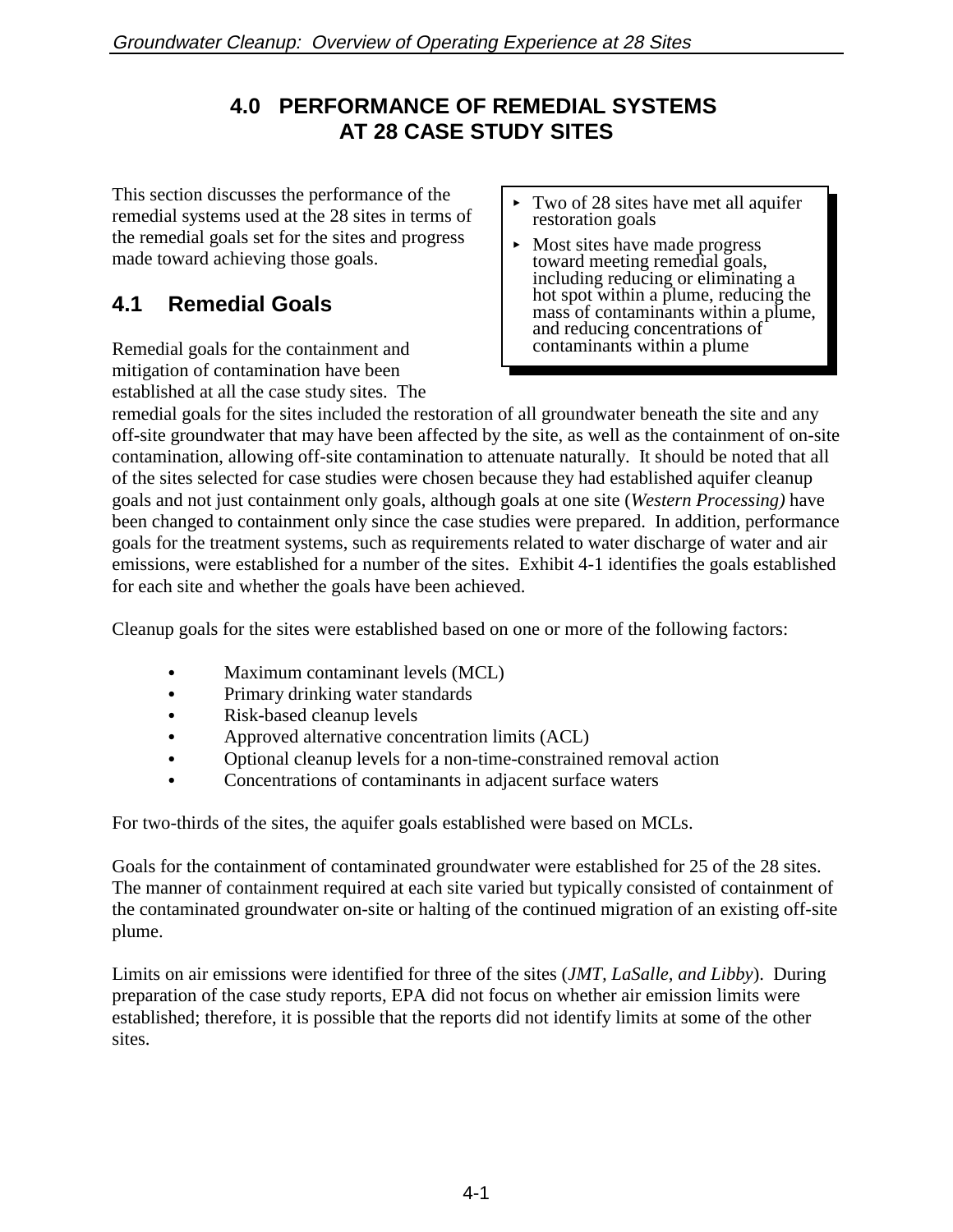|                                        |                               |                           |                  | <b>Remedial Goals</b>                        |           | <b>Performance Goals</b>           | <b>Contaminant</b><br><b>Mass</b><br>Removed <sup>1</sup> |
|----------------------------------------|-------------------------------|---------------------------|------------------|----------------------------------------------|-----------|------------------------------------|-----------------------------------------------------------|
| <b>Site Name and Location</b>          | <b>Remedial</b><br>Technology | <b>Restore</b><br>Aquifer | Contain<br>Plume | <b>Cleanup Level Basis</b>                   | Air       | Water<br><b>Emission</b> Discharge | <b>Total Pounds</b>                                       |
| Baird and McGuire, MA                  | P&T                           | $\circ$                   | $\circ$          | MCLs, surface water                          | <b>NR</b> | <b>NR</b>                          | 2,100                                                     |
| City Industries, FL                    | P&T                           | $\circ$                   | $\bullet$        | <b>MCLs</b>                                  | <b>NR</b> | $\bullet$                          | 2,700                                                     |
| Des Moines, IA                         | P&T                           | $\circ$                   | O                | <b>MCLs</b>                                  | <b>NR</b> | <b>NR</b>                          | 30,000                                                    |
| Firestone, CA <sup>2</sup>             | P&T                           | O                         | O                | MCLs, drinking water<br>criteria, risk-based | <b>NR</b> | O                                  | 500                                                       |
| French, Ltd., TX                       | P&T, ISB                      | $\circ$                   | $\bullet$        | risk-based                                   | <b>NR</b> | <b>NR</b>                          | 510,000                                                   |
| Gold Coast, FL <sup>2</sup>            | P&T, AS                       | O                         | $\bullet$        | MCLs, drinking water                         | <b>NR</b> | $\bullet$                          | 2,000                                                     |
| Intersil, CA                           | P&T, AS,<br>PRB               | $\circ$                   | O                | <b>MCLs</b>                                  | <b>NR</b> | O                                  | 120 (P&T);<br>15 (PRB)                                    |
| JMT, NY                                | P&T                           | $\circ$                   | O                | <b>MCLs</b>                                  | O         | $\bullet$                          | 840                                                       |
| Keefe, NH                              | P&T                           | $\circ$                   | O                | <b>ACLs</b>                                  | <b>NR</b> | $\bullet$                          | 68                                                        |
| King of Prussia, NJ                    | P&T                           | $\circ$                   | $\bullet$        | <b>MCLs</b>                                  | <b>NR</b> | $\bullet$                          | 5,400                                                     |
| LaSalle, IL                            | P&T                           | $\circ$                   | <b>NE</b>        | drinking water                               | $\bullet$ | <b>NR</b>                          | 130                                                       |
| Libby, MT                              | P&T, ISB                      | $\circlearrowright$       | <b>NE</b>        | MCLs, risk-based                             | $\bullet$ | <b>NR</b>                          | 37,000                                                    |
| Moffett, CA                            | <b>PRB</b>                    | $\circ$                   | O                | drinking water                               | <b>NR</b> | <b>NE</b>                          | <b>NR</b>                                                 |
| MSWP, AR                               | P&T                           | $\circ$                   | O                | MCLs, risk-based                             | <b>NR</b> | $\circ$                            | 800                                                       |
| Mystery Bridge, WY                     | P&T                           | $\circ$                   | <b>NE</b>        | <b>MCLs</b>                                  | <b>NR</b> | $\bullet$                          | 21                                                        |
| Odessa I, TX                           | P&T                           | $\circ$                   | $\bullet$        | <b>MCLs</b>                                  | <b>NR</b> | $\bullet$                          | 1,100                                                     |
| Odessa II, TX                          | P&T                           | $\circ$                   | O                | <b>MCLs</b>                                  | <b>NR</b> | $\bullet$                          | 130                                                       |
| Old Mill, OH                           | P&T                           | $\circ$                   | O                | risk-based                                   | <b>NR</b> | O                                  | 120                                                       |
| SCRDI Dixiana, SC                      | P&T                           | $\circ$                   | O                | <b>MCLs</b>                                  | <b>NR</b> | $\bullet$                          | 7                                                         |
| Site A, NY                             | P&T, AS, ISB                  | $\circ$                   | O                | <b>MCLs</b>                                  | <b>NR</b> | <b>NR</b>                          | 5,300                                                     |
| Sol Lynn, TX                           | P&T                           | $\circ$                   | $\circ$          | <b>MCLs</b>                                  | <b>NR</b> | $\bullet$                          | 5,000                                                     |
| Solid State, MO                        | P&T                           | $\circ$                   | O                | <b>MCLs</b>                                  | <b>NR</b> | <b>NR</b>                          | 2.700                                                     |
| <b>Solvent Recovery</b><br>Service, CT | P&T                           | $\circlearrowright$       | O                | To be set                                    | NR.       | O                                  | 4,300                                                     |
| Sylvester/Gilson Road,<br>NH           | P&T                           | $\circ$                   | O                | <b>ACLs</b>                                  | <b>NR</b> | O                                  | 430,000                                                   |
| U.S. Aviex, MI                         | P&T                           | $\circ$                   | $\circ$          | <b>MCLs</b>                                  | <b>NR</b> | $\bullet$                          | 660                                                       |
| United Chrome, OR                      | P&T                           | $\circ$                   | O                | MCLs, risk-based                             | <b>NR</b> | $\bullet$                          | 31,000                                                    |
| <b>USCG Center, NC</b>                 | PRB                           | $\circ$                   | $\circ$          | drinking water                               | <b>NR</b> | <b>NE</b>                          | <b>NR</b>                                                 |
| Western Processing, WA                 | P&T                           | Ō                         | O                | <b>MCLs</b>                                  | <b>NR</b> | $\bullet$                          | 100,000                                                   |
| Notes:                                 |                               |                           |                  |                                              |           | <b>Minimum</b>                     | 7                                                         |
|                                        | Goal established but not met  |                           |                  |                                              |           | <b>Maximum</b>                     | 510,000                                                   |
| $\bullet$                              | Goal established and met      |                           |                  |                                              |           | Average                            | 43,000                                                    |

#### **Exhibit 4-1: Summary of System Performance for 28 Sites**

<sup>1</sup> For sites at which groundwater cleanups are ongoing, the total mass of contaminant removed represents the performance reported as of late 1997 or early 1998. Contaminant mass removals were calculated based on various types of mass balances around the site treatment system, not based on groundwater monitoring data. Insufficient data were available to calculate a removal of contaminant mass by *in situ* bioremediation; for those sites at which used *in situ* bioremediation was used, the contaminant mass removed may be greater than shown here.

NR Goal established, but performance not reported Median 1 2,000

<sup>2</sup> Firestone and Gold Coast - remediation has been completed at these two sites.

NE Goal not established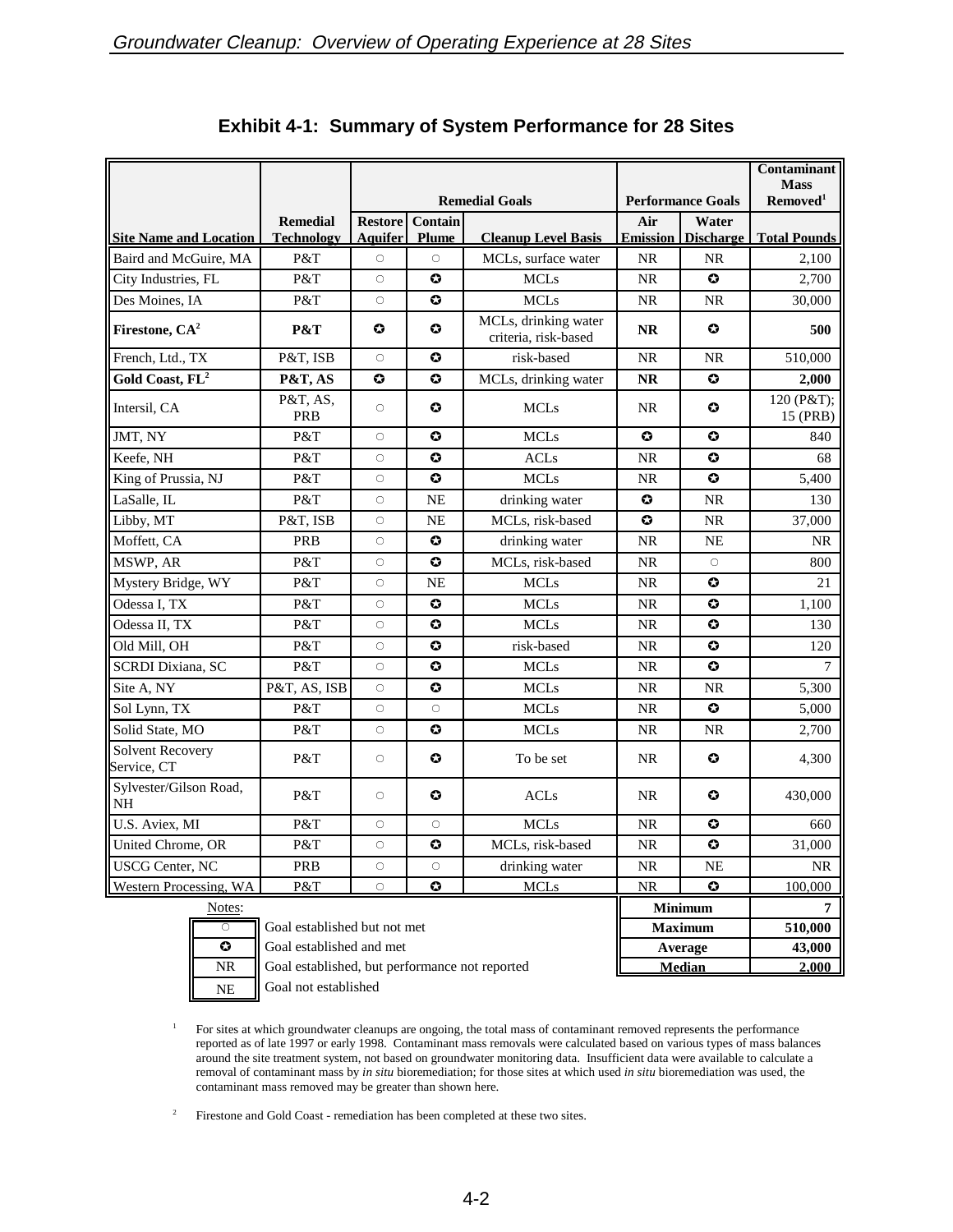#### **Contaminant Mass Removed**

Exhibit 4-1 presents the contaminant mass removed for the case study sites. For 26 of the sites, the mass of contaminant removed by the remediation systems was reported or could be calculated from reported data. When concentration and throughput data for the treatment system were available, these data were used to calculate the mass of the contaminant removed. Contaminant mass removals calculated based on groundwater monitoring results were not available. Total mass of contaminant removed ranged from seven pounds (*SCRDI Dixiana*) to 510,000 pounds (*French, Ltd.*), with an average of approximately 43,000 pounds and a median of approximately 2,000 pounds. For almost one-third of the sites, contaminant mass removed ranged from 1,000 to 10,000 pounds per site.

Because mass removal rates are dependent on many factors, including the extent and concentration of the contamination, contaminant properties, and the volume of groundwater treated, they generally are not used to evaluate the achievement of remedial goals. The variability is demonstrated in Exhibit 4-2 which shows the average mass of contaminant removed per year and per 1,000 gallons of water treated at each site. Contaminant mass removed per year for the 26 sites varies from approximately two pounds to more than 100,000 pounds, and from approximately 0.0001 pounds per 1,000 gallons treated to three pounds per 1,000 gallons treated. Sites with relatively higher mass removal rates per year do not consistently show relatively higher mass removal rates per 1,000 gallons treated. This may be due in part to differences in the concentration of contamination in the extracted groundwater. In addition, while not completed for this report (due to a lack of available data), a comparison of mass removal rates at a site over time can generally be useful in evaluating changes in system performance, for example, in identifying when removal rates are approaching asymptotic values (see the case studies for *Western Processing* and *Firestone*).

#### **Reduction in Concentrations of Contaminants**

Exhibit 4-3 presents the average reductions in concentrations of contaminants at the case study sites, sorted by the number of years which the remediation system was in operation (for this report, the number of years of performance data available). Average concentrations of contaminants could be calculated on the basis of available data for 17 of the 28 case study sites. For several of the sites, average concentrations of contaminations were reported only for a group of contaminants, and several others reported average concentrations of contaminants by individual contaminant. In addition, three of the sites (*United Chrome, Odessa II,* and *French Ltd.*) reported individual average concentrations of contaminants for more than one aquifer.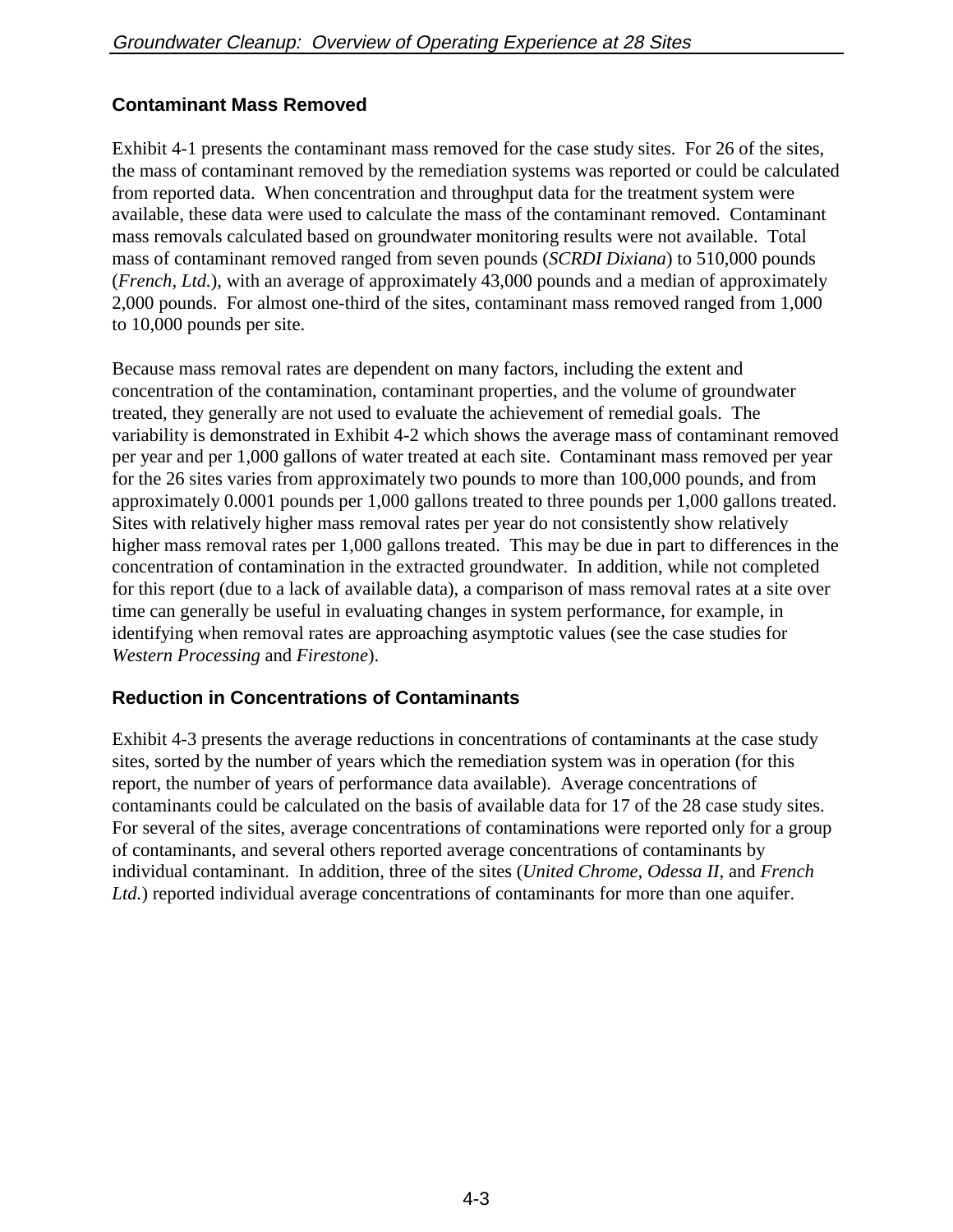

**Exhibit 4-2: Unit Contaminant Mass Removed at 26 Sites**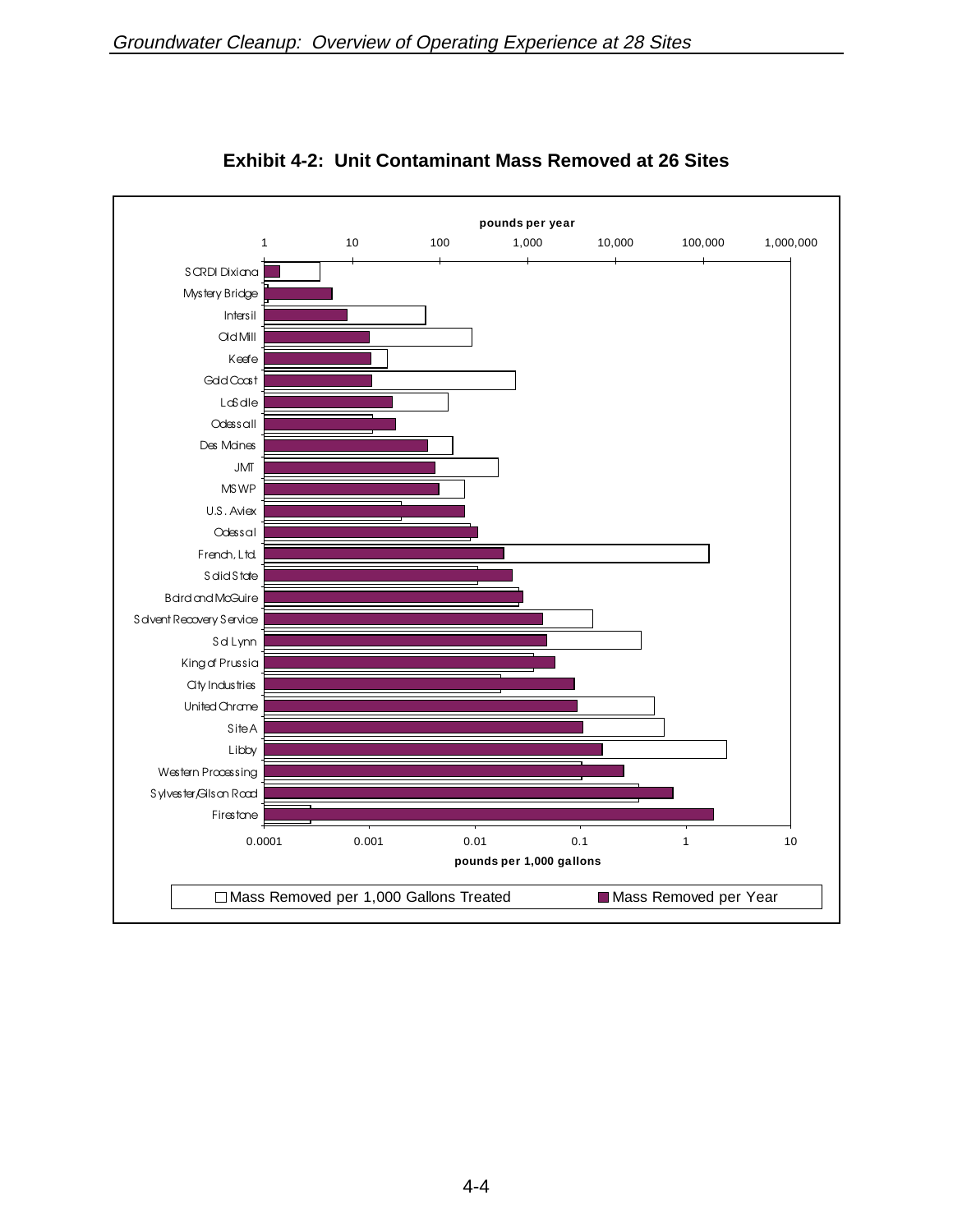|                               |                                  | Basis <sup>1</sup>                           | <b>Average Contaminant</b><br>Concentration $(\mu g/L)^2$ |                | <b>Years</b> |                                   |
|-------------------------------|----------------------------------|----------------------------------------------|-----------------------------------------------------------|----------------|--------------|-----------------------------------|
| <b>Site Name and Location</b> | Contaminant(s)                   | $\mathbf{Zone}^1$                            | <b>Start</b>                                              | End            | of<br>Data   | Percent<br>Reduction <sup>3</sup> |
| Intersil, CA                  | VOCs (4 contaminants)            |                                              | 1,609                                                     | 31             | 11.1         | 98                                |
| Des Moines, IA                | VOCs (3 contaminants)            |                                              | 87                                                        | 10             | 9            | 89                                |
|                               | <b>TCE</b>                       |                                              | 45                                                        | 3              | 9            | 93                                |
| JMT, NY                       | VOCs (4 contaminants)            |                                              | 950                                                       | 30             | 8.6          | 97                                |
|                               | <b>TCE</b>                       |                                              | 450                                                       | $\overline{7}$ | 8.6          | 98                                |
| United Chrome, OR             | Chromium                         | Shallow Aquifer                              | 1,923,000                                                 | 18,000         | 8.6          | 99                                |
|                               | Chromium                         | Deep Aquifer                                 | 1,400                                                     | 110            | 8.6          | 92                                |
| MSWP, AR <sup>4</sup>         | Metals/VOCs (4 contaminants)     |                                              | 140                                                       | 90             | 7.1          | 36                                |
|                               | As                               |                                              | 3                                                         | $\overline{4}$ | 7.1          | $-33$                             |
|                               | PCP                              |                                              | 22                                                        | 11             | 7.1          | 50                                |
|                               | Cr                               |                                              | 30                                                        | 5              | 7.1          | 83                                |
|                               | <b>Total PAHs</b>                |                                              | 35                                                        | 23             | 7.1          | 34                                |
| Odessa I, TX                  | Chromium                         |                                              | 980                                                       | 540            | 5            | 45                                |
| Gold Coast, FL                | <b>PCE</b>                       |                                              | 176                                                       | 1              | 4.9          | 99                                |
|                               | <b>TCE</b>                       |                                              | 88                                                        | $\mathbf{1}$   | 4.9          | 99                                |
| Odessa II, TX <sup>4</sup>    | Chromium                         | Perched Aquifer                              | 180                                                       | 190            | 4.8          | -6                                |
|                               | Chromium                         | <b>Trinity Aquifer</b>                       | 400                                                       | 50             | 4.8          | 88                                |
| LaSalle, IL <sup>4</sup>      | PCBs/VOCs                        | Shallow Aquifer                              | 400                                                       | 570            | 4.2          | $-43$                             |
| French, Ltd., TX              | $1,2$ -DCA                       | S1 Aquifer/INT Aquifer                       | 256/917                                                   | 0.8/1          | 3.9          | >99                               |
|                               | Vinyl chloride                   | S1 Aquifer/INT Aquifer                       | 129/420                                                   | 1.2/1          | 3.9          | >99                               |
|                               | Benzene                          | S1 Aquifer/INT Aquifer                       | 516/640                                                   | 0.6/2          | 3.9          | >99                               |
| U.S. Aviex, MI                | $1,1,1$ -TCA                     |                                              | 107                                                       | 40             | 3.6          | 63                                |
|                               | VOCs (10 contaminants)           |                                              | 158                                                       | 67             | 3.6          | 58                                |
| Keefe, NH                     | VOCs (5 contaminants)            |                                              | 80                                                        | 18             | 3.5          | 78                                |
| LaSalle, IL                   | <b>PCBs/VOCs</b>                 | Deep Aquifer                                 | 100                                                       | 6              | 3.2          | 94                                |
| City Industries, FL           | VOCs and SVOCs (16 contaminants) |                                              | 3,121                                                     | 444            | 3            | 86                                |
| King of Prussia, NJ           | Metals (6 contaminants)          |                                              | 3,500                                                     | 1,500          | 2.6          | 57                                |
| VOCs (9 contaminants)         |                                  | 4,500                                        | 4,000                                                     | 2.6            | 11           |                                   |
| Baird and McGuire, MA         |                                  | VOCs (specific contaminants not identified)  | 500                                                       | 420            | $\mathbf{1}$ | 16                                |
|                               |                                  | SVOCs (specific contaminants not identified) | 1,000                                                     | 520            | $\mathbf{1}$ | 48                                |
| Site A, NY                    | <b>BTEX</b>                      |                                              | 160                                                       | 26             | 1            | 84                                |

#### **Exhibit 4-3: Summary of Average Contaminant Concentration Reduction at 17 Sites**

#### Notes:

Data on average concentrations were reported for 17 of the 28 case study sites; for those sites, data are shown here by contaminant(s) and <sup>1</sup> zone; zones are noted only for those sites at which concentrations of contaminants were reported for more than one aquifer.

<sup>2</sup> Average concentrations of contaminants are based on a reported geometric mean of all data, as presented in the case study reports; for sites with ongoing cleanups, average concentrations of contaminants shown at "end" time represent the concentrations reported as of the date that data were available, typically late 1997 or early 1998.

<sup>3</sup> Percent reduction was calculated as the difference between average concentrations of contaminants at start and end points, divided by the average concentration at the start.

Negative percent contaminant reductions were measured at three sites. These anomalies are discussed in the case studies for the sites. <sup>4</sup>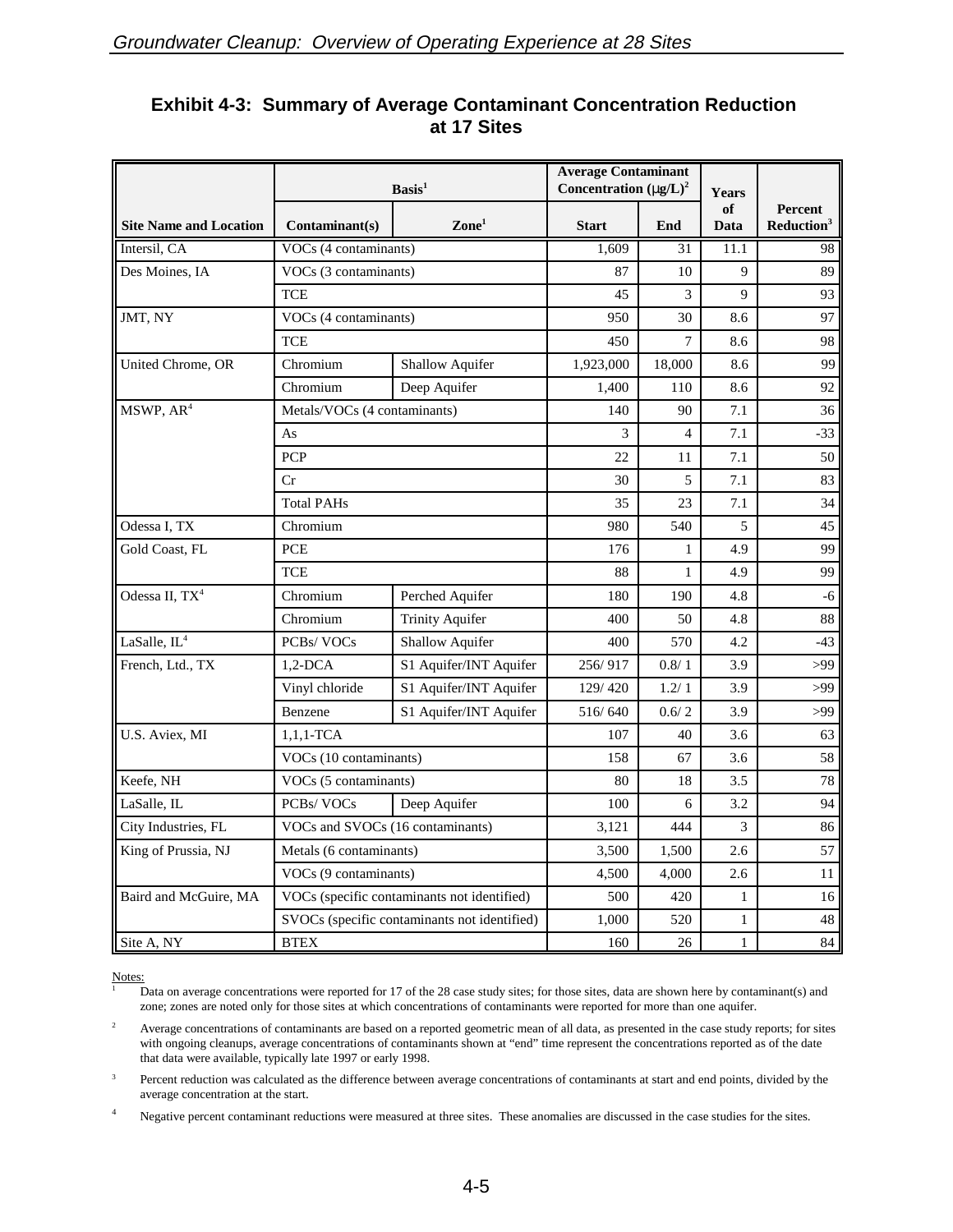#### **4.2 Progress Toward Goals**

Exhibit 4-4 lists the number of sites that have met specific remedial and system performance goals.

| Goal                            | <b>Number of Sites with</b><br>Specified Goals <sup>1</sup> | <b>Number of Sites Meeting</b><br><b>Specified Goals</b> |
|---------------------------------|-------------------------------------------------------------|----------------------------------------------------------|
| <b>Remedial Goals</b>           |                                                             |                                                          |
| <b>Aquifer Restoration</b>      | 28                                                          |                                                          |
| Containment                     | 25                                                          | 22                                                       |
| <b>System Performance Goals</b> |                                                             |                                                          |
| Air emissions $2$               |                                                             |                                                          |
| Discharge of water              | 19                                                          |                                                          |

**Exhibit 4-4: System Performance Summary**

Notes:

 $\frac{1}{2}$  Goals for each site are specified in the case study reports.

Air emission goals were specifically identified for only three of the case study sites. 2

*Gold Coast* and *Firestone* are the two case study sites for which all remedial goals have been met, as described briefly below.

- Gold Coast was a spent oil and solvent recovery facility that operated from 1970 to 1982. In the 1980s, groundwater was determined to be contaminated with chlorinated and nonchlorinated VOCs at levels as high as 100 milligrams per liter. A P&T system consisting of five extraction wells (pumping at a total of approximately 100 gpm) and two air stripping towers was put on line in 1990. By the end of 1994, concentrations of groundwater contaminants were reduced to levels lower than cleanup standards, with the exception of one source area. A limited air sparging effort was able to reduce the contaminant levels in that area to levels lower than cleanup standards by 1995. The site is located over a porous limestone aquifer, which facilitated groundwater pumping, and the use of source controls and in situ technology were identified as key factors in the success of the cleanup.
- & The *Firestone* facility operated as a tire manufacturing plant from 1963 until 1980. In 1984, a 2.5-mile-long contaminated groundwater plume that contained chlorinated solvents was identified. The primary target contaminant in the plume was 1,1-DCE. A P&T system consisting of 35 extraction wells and *ex situ* air stripping and carbon adsorption was put on line in 1986. By 1987, the contaminated plume was contained and by 1992 the concentrations of 1,1-DCE in the plume had been reduced to levels lower than the cleanup goals and the system was shut down. During the operation of the groundwater extraction system, the site operators frequently adjusted it to maintain maximum concentration of contaminant at the treatment plant influent. That factor was identified as a key one in the success of the cleanup.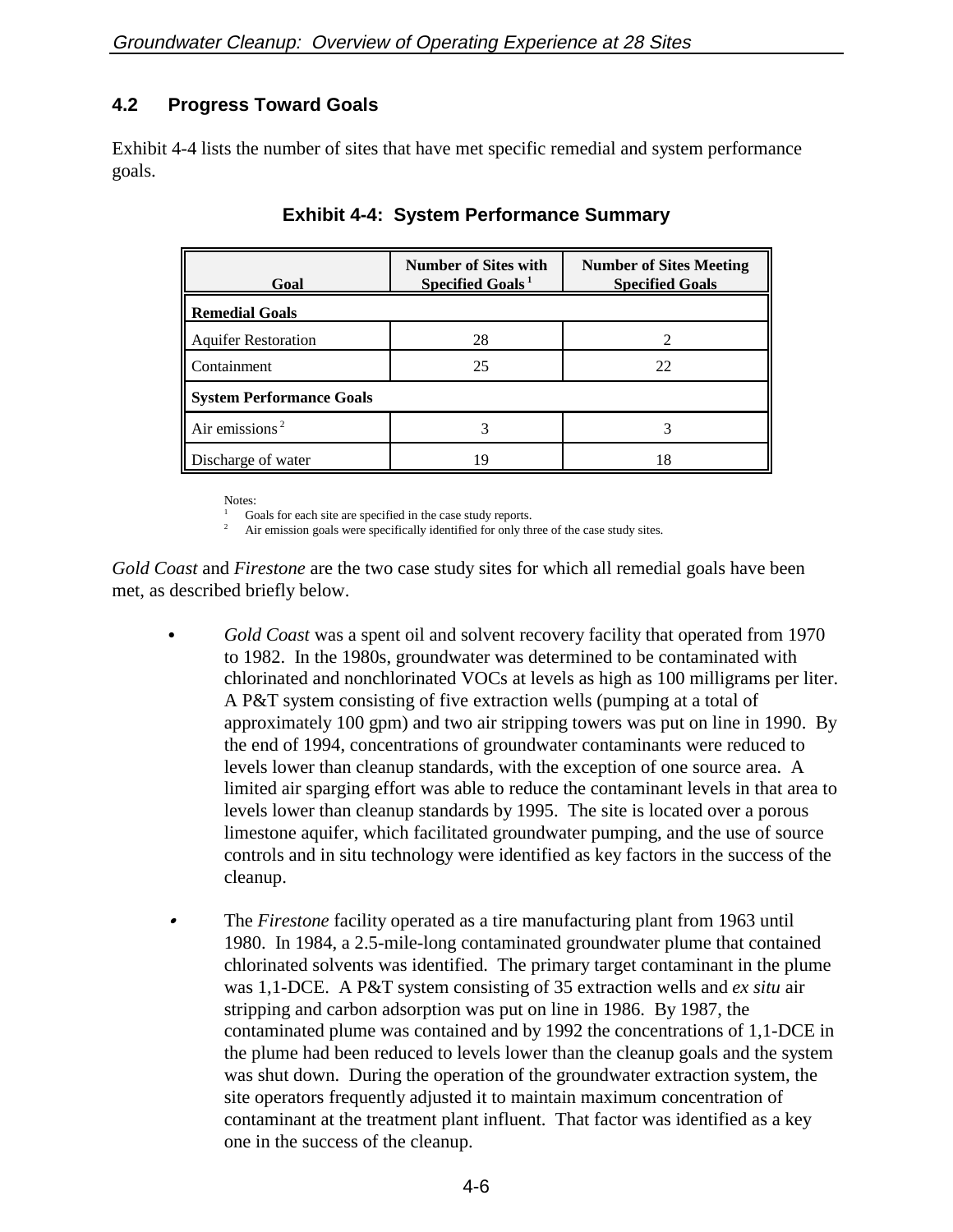In addition to the two sites listed above at which the specified aquifer cleanup goals have been met, progress has been made toward meeting the specified remedial goals for most of the sites. Example successes include:

Meeting aquifer cleanup goals in one or more zones at the site

*At Des Moines, the cleanup goals for the off-site plume were achieved within two years of startup of the remediation system. P&T continues to maintain an inward hydraulic gradient and to remediate on-site groundwater. The aquifer at the site is a relatively homogeneous formation of sand and gravel that has a relatively high conductivity.*

& Reducing the size of a contaminated plume

*At Odessa I, the total plume area was reduced approximately 44 percent in two years (from 1994 to 1996). On several occasions, the groundwater extraction system was modified to improve efficiency.*

Reducing the concentrations of contaminants within a plume

*At United Chrome, average concentrations of chromium were reduced in the upper aquifer from more than 1,900 to 18 mg/L over nine years, and in the deep aquifer from 1.4 to 0.11 mg/L over six years. On several occasions, the groundwater extraction system was modified to target the more highly contaminated areas of the plume.*

& Removing contaminant mass from a plume

*At French, Ltd., the P&T system removed approximately 517,000 pounds of contaminant (measured as total organic carbon) from January 1992 through December 1995. The mass was removed through aggressive pumping of groundwater that contained relatively high concentrations of contaminants (hundreds of mg/L) from more than 100 recovery wells.*

& Achieving containment of a plume

*At City Industries, the contaminated groundwater plume has been contained hydraulically since the P&T system was put on line in 1994.* 

It is important to note that groundwater cleanup is ongoing at most of the case study sites; therefore, the system performance presented in this report does not represent the final performance to be achieved in remediating each of the sites. As discussed earlier, the data presented in the case studies are generally available through late 1997 or early 1998.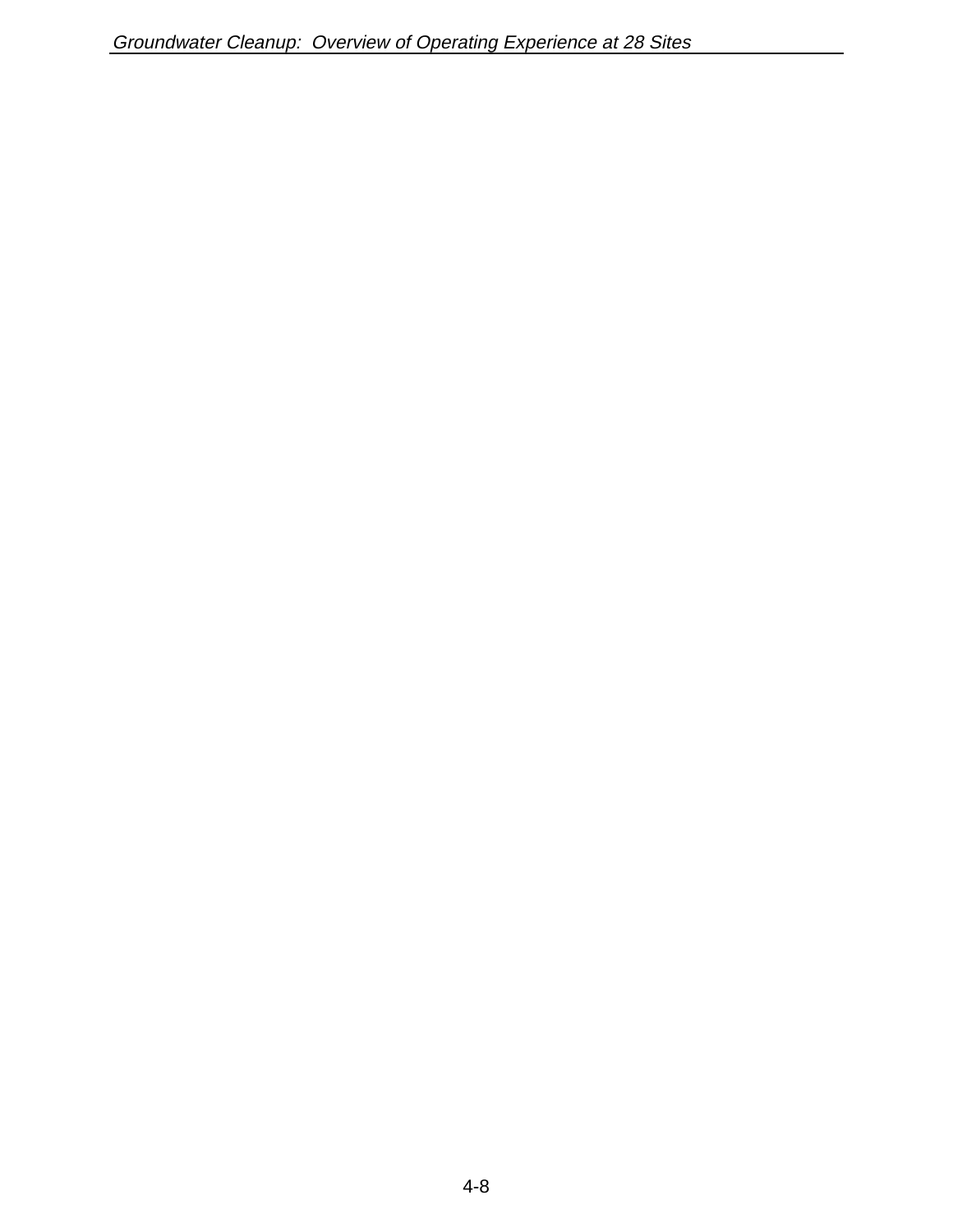# **5.0 COST OF REMEDIAL SYSTEMS AT 28 CASE STUDY SITES**

This section discusses the costs of the remedial systems at the 28 case study sites and unit costs for the groundwater cleanups at these sites.

The costs for the sites typically were reported as capital costs, operation and maintenance (operating) costs, remedial design costs, and other costs. For the purpose of this report, calculated unit costs are provided as average annual operating cost, capital cost per 1,000 gallons treated per year, and average annual operating cost per 1,000 gallons treated per year. Average annual operating cost as a percentage of capital cost is also presented. Assumptions used in reporting cost data are summarized below.

- Capital and operating costs were highly variable from site to site with key cost drivers, including variable monitoring requirements, significant system modifications needed, and size and complexity of the remedial systems
- $\triangleright$  The following three types of unit costs were calculated for each site:
	- Average operating cost per year of operation
	- Capital cost per 1,000 gallons treated per year
	- & Average annual operating cost per 1,000 gallons treated per year
- & Cost data presented in the case study reports were based on data provided by EPA remedial project managers, site owners, or vendors. The costs presented in this report are based on the cost data in these case study reports. In addition, updated cost data received in May 1999 for several of the sites (*Baird and McGuire, Libby, French Ltd., United Chrome, Sylvester/Gilson Road, Western Processing*) was included in this report. When actual cost data were not available, site contacts provided estimates based on the best data available at the time.
- & Groundwater cleanup is ongoing at most of the sites; therefore, the operating costs (and in some cases the capital costs) do not represent the total to be spent to remediate a site. The data presented here generally are current as of late 1997 or early 1998, with 1999 data available for the sites identified above.
- Because groundwater cleanup is ongoing at most of the sites and the total time necessary to complete cleanup of a site was not known, a net present value (NPV) of the remedial costs for the sites was not calculated for this report. The systems in the 28 case studies had been operating for as few as 2 years and as long as 11 years. While many feasibility studies conducted under Superfund assume a 30 year duration to estimate the cost of a P&T remedy, the use of this timeframe was not considered to be applicable for this report because the two completed projects were completed in 3.5 and 7 years.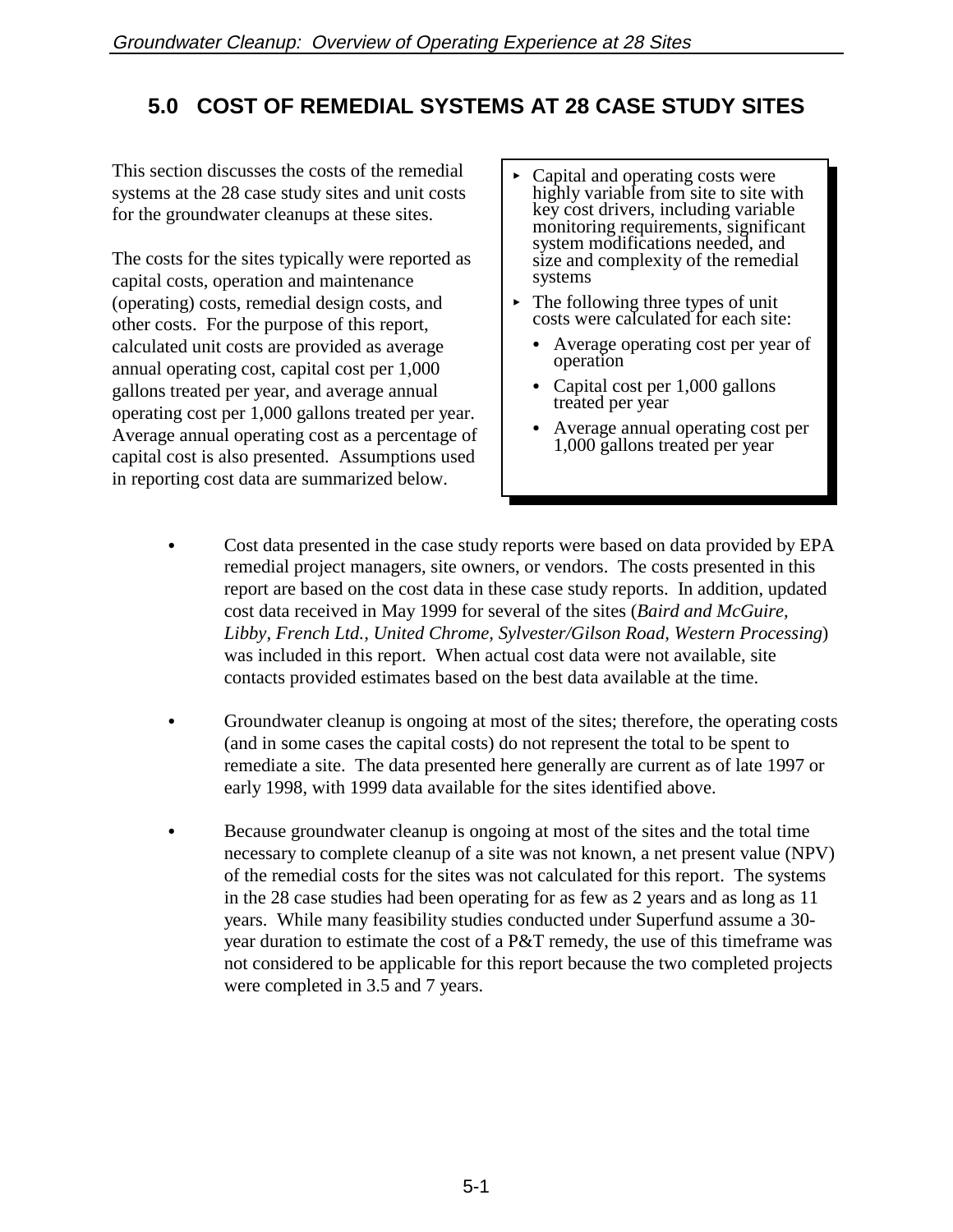- & Capital and operating costs were extracted from cost data provided in the case studies based on the Recommended Cost Format in *Guide to Documenting and Managing Cost and Performance Information for Remediation Projects* [4]. Capital costs included: technology mobilization, setup, and demobilization; planning and preparation; site work; equipment and appurtenances; startup and testing; and other technology capital costs. Operating costs included: labor; materials; utilities and fuel; equipment ownership, rental, or lease; performance testing and analysis (although compliance testing was often not separated out); and other technology operating costs. Source controls, RI/FS, and system design costs were not included as capital or operating costs. However, VCBs used for hydraulic control were included as capital costs.
- & As previously discussed in Section 3.1, PRBs may differ in form and purpose from P&T and PRB systems, and unit costs for sites at which PRBs were used are shown separately from costs for sites at which P&T was used. PRBs treat only the groundwater that passes through the barrier, while P&T actively extracts groundwater from an aquifer. Therefore, the volume of groundwater treated by a PRB will be relatively less than by a P&T system for the same size plume.

#### **Cost Data**

Exhibit 5-1 presents the cost data for cleanup of contaminated groundwater at each of the case study sites. The table also identifies the major factors that influenced costs at each of the sites. Exhibit 5-2 summarizes overall remedial costs and unit costs for P&T and PRB sites, respectively, including minimum, maximum, average, and median costs for each of the two groups individually and combined.

Capital costs per P&T site ranged from approximately \$250,000 (*Gold Coast*) to \$15 million (*Western Processing* and *French, Ltd.*), and average annual operating costs ranged from approximately \$90,000 (*MSWP*) to \$4.4 million (*Western Processing*). Average annual operating costs ranged from 2.9 to 56 percent of the capital costs. The median capital cost was \$1.9 million and the median average annual operating cost was \$190,000; with median unit costs of \$96 of capital cost per average 1,000 gallons of groundwater treated per year and \$18 of average annual operating cost per average 1,000 gallons of groundwater treated per year.

Based on three sites, capital costs per PRB site ranged from approximately \$370,000 (*Moffett*) to \$600,000 (*Intersil [PRB]*), and average annual operating costs per PRB site ranged from approximately \$26,000 (*Moffett*) to \$95,000 (*Intersil [PRB]*). Average annual operating costs ranged from 6.9 to 17 percent of the capital costs. For the PRB systems, the approximate median capital cost was \$500,000 and the median average annual operating cost was \$85,000; with median unit costs of \$520 of capital cost per average 1,000 gallons of groundwater treated per year and \$84 of average annual operating cost per average 1,000 gallons of groundwater treated per year.

The total remedial cost for each site was not projected, since the number of years in which each system has been operating and the progress of each system toward meeting remedial restoration goals vary from system to system.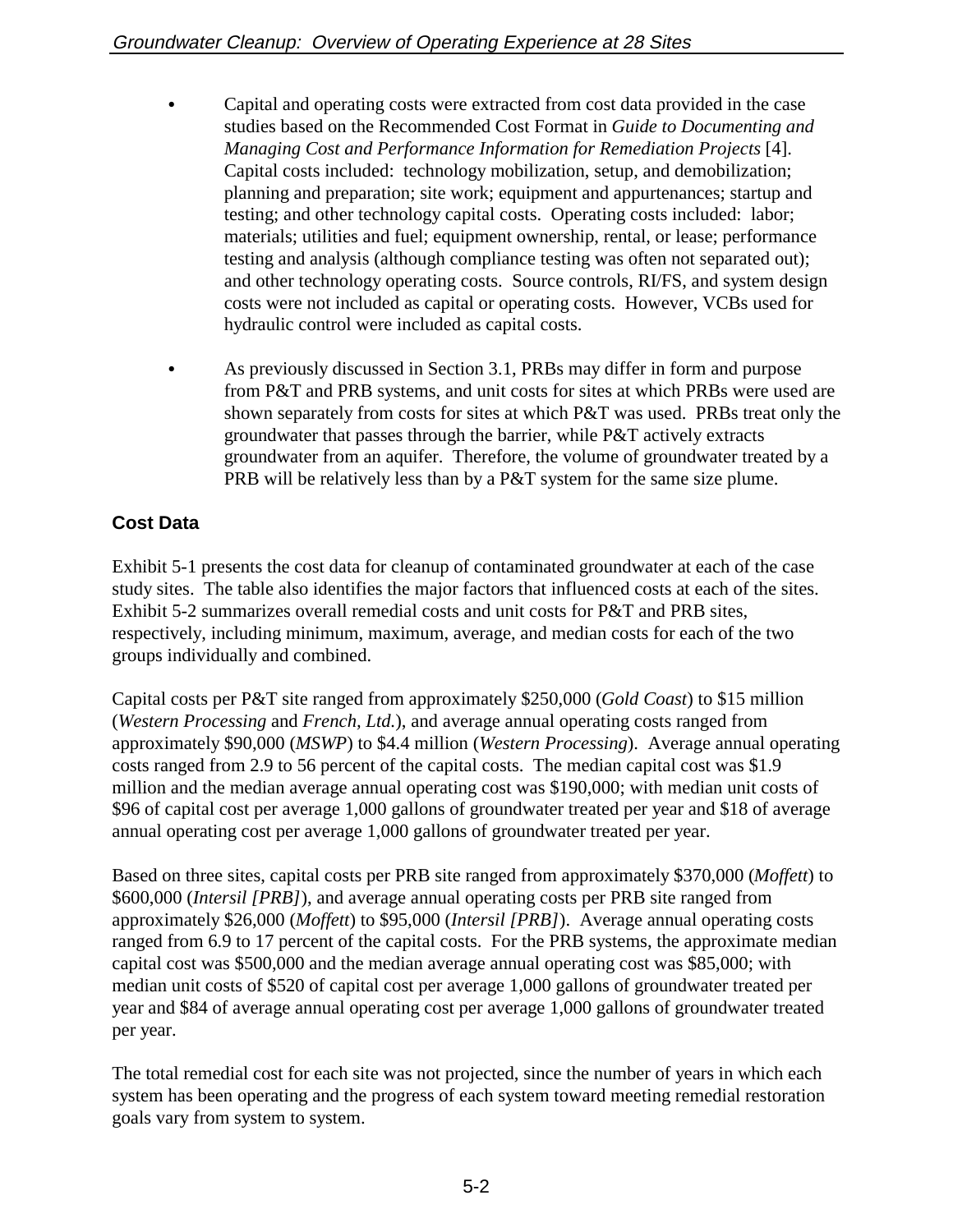| <b>Site Name and</b><br>Location | <b>Years of</b><br>Operation<br>(with data<br>available) | Average<br>1,000<br><b>Gallons</b><br><b>Treated per</b><br>Year | Capital<br>$Cost$ (\$) | Average<br>Operating<br>$Cost($ \$)<br>Per Year | Average<br><b>Operating Cost</b><br>as Fraction of<br><b>Capital Cost</b> | <b>Capital Cost Per</b><br><b>Volume of</b><br>Groundwater<br><b>Treated Per Year</b><br>$(\$/1,000$ Gallons) | <b>Average Annual</b><br><b>Operating Cost Per</b><br><b>Volume of</b><br>Groundwater<br><b>Treated Per Year</b><br>$(\$/1,000$ Gallons) | <b>Key Cost Drivers</b>                                                                                                                               |
|----------------------------------|----------------------------------------------------------|------------------------------------------------------------------|------------------------|-------------------------------------------------|---------------------------------------------------------------------------|---------------------------------------------------------------------------------------------------------------|------------------------------------------------------------------------------------------------------------------------------------------|-------------------------------------------------------------------------------------------------------------------------------------------------------|
| <b>P&amp;T SITES</b>             |                                                          |                                                                  |                        |                                                 |                                                                           |                                                                                                               |                                                                                                                                          |                                                                                                                                                       |
| Baird and<br>McGuire, MA         | 3.8                                                      | 21,000                                                           | 11,000,000             | 2,000,000                                       | 0.18                                                                      | 530                                                                                                           | 97                                                                                                                                       | Operating costs increased due to<br>the need to monitoring for a<br>wide range of contaminants and<br>for several full-time operators to<br>be onsite |
| City Industries,<br>FL           | 3.0                                                      | 50,000                                                           | 1,200,000              | 170,000                                         | 0.14                                                                      | 23                                                                                                            | 3.3                                                                                                                                      | Optimized pump rates;<br>biofouling of air stripper<br>increased system downtime                                                                      |
| Des Moines, IA                   | 8.8                                                      | 554,000                                                          | 1,600,000              | 110,000                                         | 0.07                                                                      | 2.9                                                                                                           | 0.21                                                                                                                                     | Unit costs reflect economies of<br>scale                                                                                                              |
| Firestone, CA                    | 6.8                                                      | 266,000                                                          | 4,100,000              | 1,300,000                                       | 0.31                                                                      | 15                                                                                                            | 4.9                                                                                                                                      | Frequent modifications to<br>system were required; cost of<br>analysis and data management<br>were high                                               |
| French, Ltd., TX                 | 4.0                                                      | 76,000                                                           | 15,000,000             | 3,400,000                                       | 0.21                                                                      | 200                                                                                                           | 43                                                                                                                                       | Large system incorporating P&T<br>and ISB; oversight costs were<br>high                                                                               |
| Gold Coast, FL                   | 3.7                                                      | 22,000                                                           | 250,000                | 120,000                                         | 0.49                                                                      | 11                                                                                                            | 5.6                                                                                                                                      | Optimized extraction wells; P&T<br>system required less than four<br>years to clean up site                                                           |
| Intersil (P&T),<br>CA            | 7.3                                                      | 5,000                                                            | 330,000                | 140,000                                         | 0.43                                                                      | 65                                                                                                            | 28                                                                                                                                       | Groundwater extraction system<br>was expanded after three years<br>of operation, likely increasing<br>operating costs                                 |
| JMT, NY                          | 9.6                                                      | 5,200                                                            | 880,000                | 150,000                                         | 0.17                                                                      | 170                                                                                                           | 29                                                                                                                                       | Modifications of treatment<br>system increased capital costs 35<br>percent; system consisted of one<br>extraction well                                |

**Exhibit 5-1: Summary of Cost Data for 28 Sites1,2,3**

Table Continued...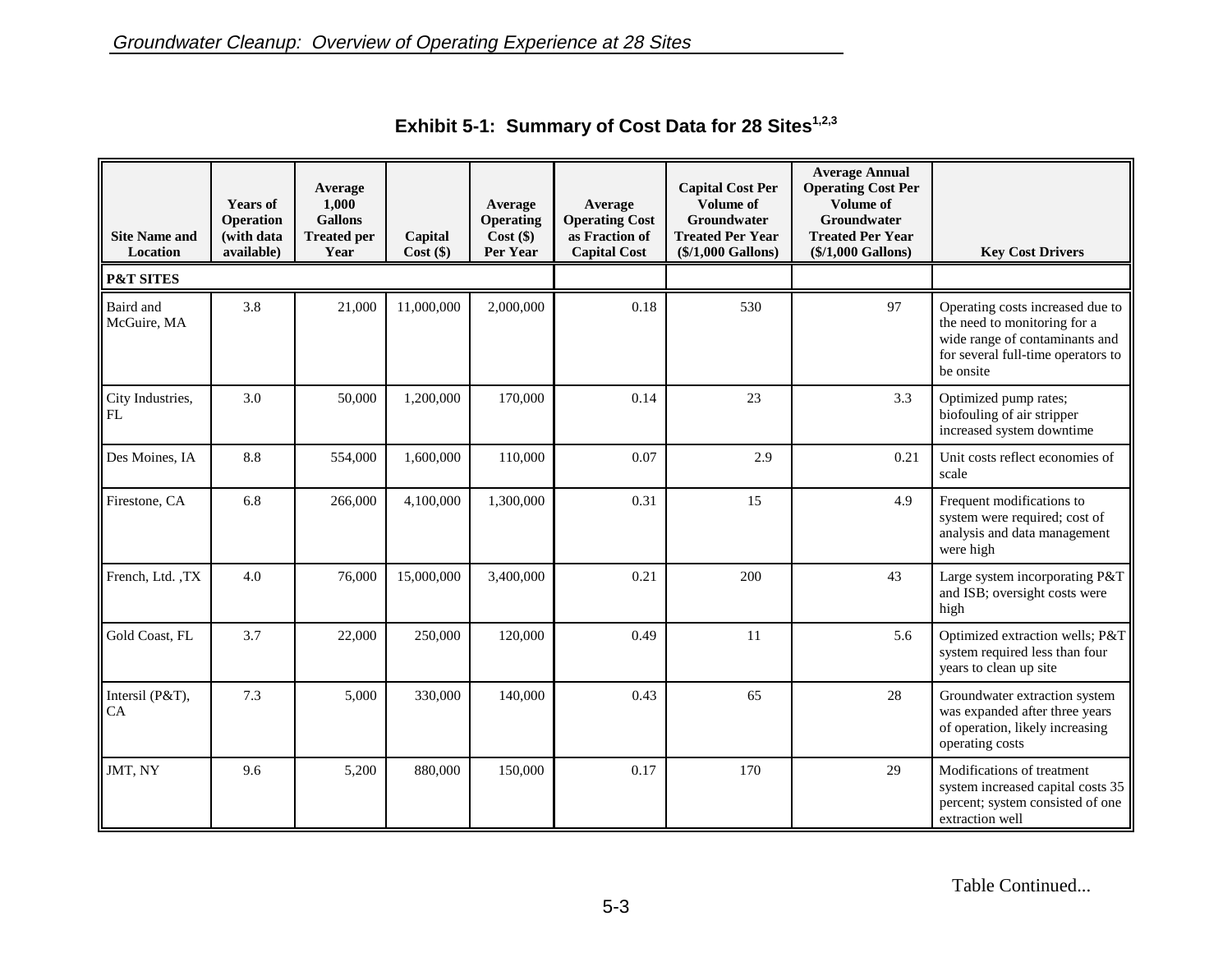| <b>Site Name and</b><br>Location   | <b>Years of</b><br>Operation<br>(with data<br>available) | Average<br>1,000<br><b>Gallons</b><br><b>Treated per</b><br>Year | Capital<br>$Cost$ (\$) | Average<br><b>Operating</b><br>$Cost$ (\$)<br>Per Year | Average<br><b>Operating Cost</b><br>as Fraction of<br><b>Capital Cost</b> | <b>Capital Cost Per</b><br><b>Volume of</b><br>Groundwater<br><b>Treated Per Year</b><br>$(\$/1,000$ Gallons) | <b>Average Annual</b><br><b>Operating Cost Per</b><br><b>Volume of</b><br>Groundwater<br><b>Treated Per Year</b><br>$(\$/1,000$ Gallons) | <b>Key Cost Drivers</b>                                                                                                                                                          |
|------------------------------------|----------------------------------------------------------|------------------------------------------------------------------|------------------------|--------------------------------------------------------|---------------------------------------------------------------------------|---------------------------------------------------------------------------------------------------------------|------------------------------------------------------------------------------------------------------------------------------------------|----------------------------------------------------------------------------------------------------------------------------------------------------------------------------------|
| Keefe, NH                          | 4.1                                                      | 11,000                                                           | 1,600,000              | 240,000                                                | 0.15                                                                      | 140                                                                                                           | 21                                                                                                                                       | Optimization of the system<br>pumping rates increased mass<br>removal efficiency                                                                                                 |
| King of Prussia,<br>N <sub>J</sub> | 2.7                                                      | 57,000                                                           | 2,000,000              | 390,000                                                | 0.19                                                                      | 36                                                                                                            | 6.8                                                                                                                                      | Electrochemical treatment<br>increased costs                                                                                                                                     |
| LaSalle, IL                        | 4.4                                                      | 5,200                                                            | 5,300,000              | 190,000                                                | 0.03                                                                      | 1,000                                                                                                         | 36                                                                                                                                       | Complex mixture of<br>contaminants and DNAPL<br>contributed to elevated capital<br>costs                                                                                         |
| Libby, MT                          | 5.3                                                      | 2,900                                                            | 3,000,000              | 500,000                                                | 0.17                                                                      | 1,000                                                                                                         | 170                                                                                                                                      | Chemical costs (e.g., hydrogen<br>peroxide) were high for in situ<br>bioremediation; monitoring,<br>sampling, and analysis costs<br>were high at the beginning of the<br>project |
| MSWP, AR                           | 8.3                                                      | 12,000                                                           | 470,000                | 91,000                                                 | 0.19                                                                      | 38                                                                                                            | 7.4                                                                                                                                      | Use of fabric filters increased<br>operating life of GAC units                                                                                                                   |
| Mystery Bridge,<br>WY              | 3.6                                                      | 54,000                                                           | 310,000                | 170,000                                                | 0.56                                                                      | 5.7                                                                                                           | 3.2                                                                                                                                      | Low concentrations in<br>groundwater                                                                                                                                             |
| Odessa I,TX                        | 4.2                                                      | 30,000                                                           | 2,000,000              | 190,000                                                | 0.10                                                                      | 65                                                                                                            | 6.3                                                                                                                                      | ROD required that ferrous iron<br>be produced onsite<br>electrochemically, limiting<br>number of appropriate vendors<br>and increasing capital costs                             |
| Odessa II, TX                      | 4.1                                                      | 30,000                                                           | 2,000,000              | 140,000                                                | 0.07                                                                      | 65                                                                                                            | 4.6                                                                                                                                      | ROD required that ferrous iron<br>be produced onsite<br>electrochemically, limiting<br>number of appropriate vendors<br>and increasing capital costs                             |

**Exhibit 5-1: Summary of Cost Data for 28 Sites1,2,3**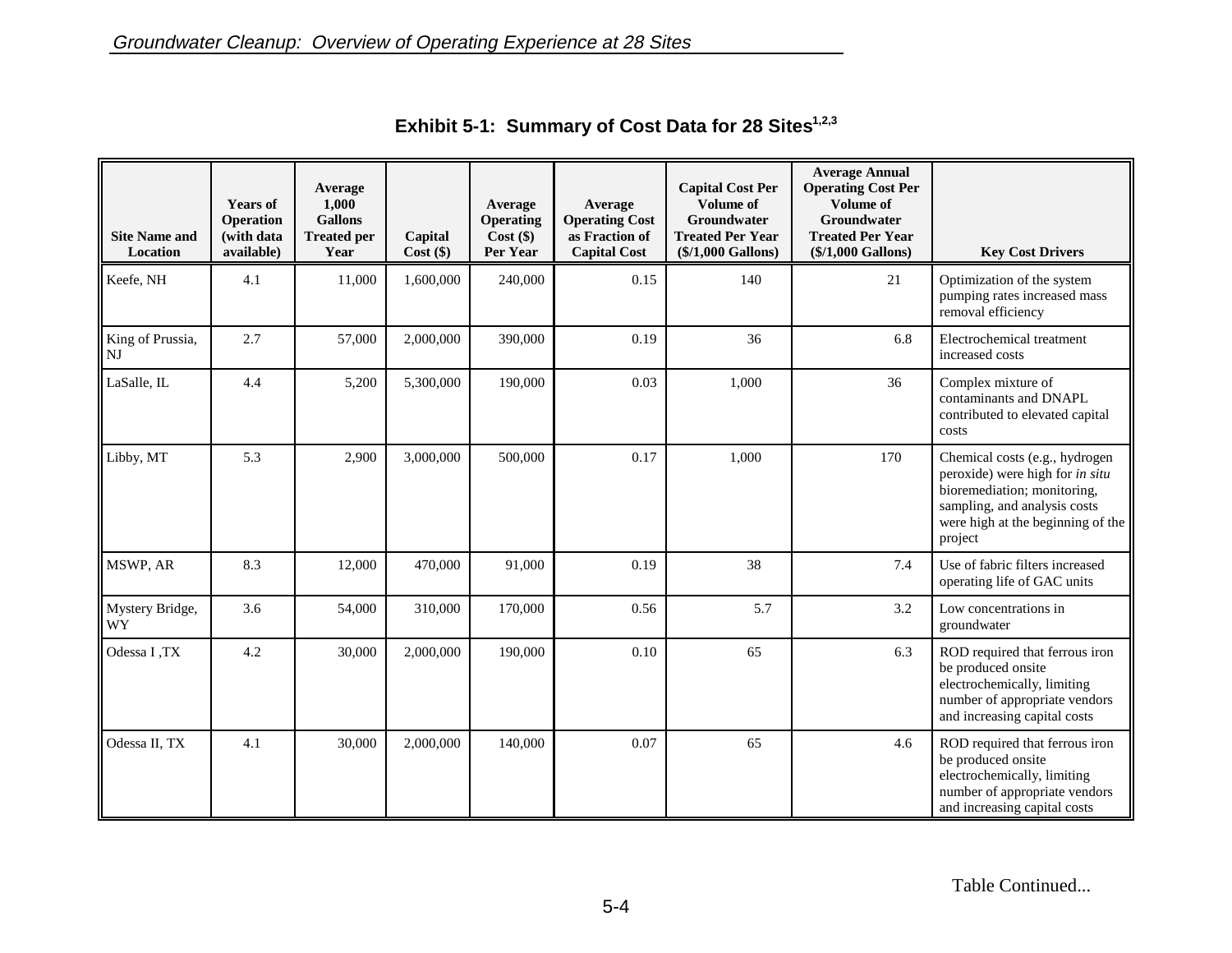| <b>Site Name and</b><br>Location   | <b>Years of</b><br><b>Operation</b><br>(with data<br>available) | Average<br>1.000<br><b>Gallons</b><br><b>Treated per</b><br>Year | Capital<br>$Cost$ (\$) | Average<br>Operating<br>$Cost($ \$)<br>Per Year | Average<br><b>Operating Cost</b><br>as Fraction of<br><b>Capital Cost</b> | <b>Capital Cost Per</b><br><b>Volume of</b><br>Groundwater<br><b>Treated Per Year</b><br>$(\$/1,000$ Gallons) | <b>Average Annual</b><br><b>Operating Cost Per</b><br>Volume of<br>Groundwater<br><b>Treated Per Year</b><br>$(\$/1,000$ Gallons) | <b>Key Cost Drivers</b>                                                                                                                                       |
|------------------------------------|-----------------------------------------------------------------|------------------------------------------------------------------|------------------------|-------------------------------------------------|---------------------------------------------------------------------------|---------------------------------------------------------------------------------------------------------------|-----------------------------------------------------------------------------------------------------------------------------------|---------------------------------------------------------------------------------------------------------------------------------------------------------------|
| Old Mill, OH                       | 7.8                                                             | 1,700                                                            | 1,600,000              | 210,000                                         | 0.13                                                                      | 960                                                                                                           | 130                                                                                                                               | Modifications to the system<br>increased capital costs 22<br>percent                                                                                          |
| <b>SCRDI</b> Dixiana,<br><b>SC</b> | 4.6                                                             | 4,500                                                            | 1,800,000              | 94,000                                          | 0.05                                                                      | 410                                                                                                           | 21                                                                                                                                | PRP made major modifications<br>to the remedial system; relatively<br>low contaminant concentration                                                           |
| Site A, NY                         | 1.3                                                             | 6,700                                                            | 1,400,000              | 290,000                                         | 0.20                                                                      | 210                                                                                                           | 43                                                                                                                                | Use of skid-mounted modular<br>equipment reduced capital costs;<br>treatment system included air<br>sparging and in situ<br>bioremediation                    |
| Sol Lynn, TX                       | 3.0                                                             | 4,300                                                            | 2,100,000              | 150,000                                         | 0.07                                                                      | 490                                                                                                           | 34                                                                                                                                | Complex hydrogeology<br>increased capital costs                                                                                                               |
| Solid State, MO                    | 4.2                                                             | 62,000                                                           | 930,000                | 370,000                                         | 0.40                                                                      | 15                                                                                                            | 6                                                                                                                                 | Capital costs do not include<br>costs for installation of four deep<br>extraction wells installed as part<br>of RI/FS                                         |
| Solvent<br>Recovery<br>Service, CT | 2.9                                                             | 11,000                                                           | 4,400,000              | 400,000                                         | 0.09                                                                      | 390                                                                                                           | 36                                                                                                                                | Presence of DNAPL contributed<br>to elevated capital and operating<br>costs                                                                                   |
| Sylvester/Gilson<br>Road, NH       | 9.5                                                             | 126,000                                                          | 7,200,000              | 1,900,000                                       | 0.27                                                                      | 57                                                                                                            | 15                                                                                                                                | Several full-time operators were<br>on site 24 hours per day, high<br>costs for fuel oil to operate the<br>vapor incinerator used for air<br>emission control |
| U.S. Aviex, MI                     | 3.4                                                             | 96,000                                                           | 1,400,000              | 180,000                                         | 0.13                                                                      | 15                                                                                                            | 1.9                                                                                                                               | Optimization of interim P&T<br>system before final remedy<br>reduced costs                                                                                    |

**Exhibit 5-1: Summary of Cost Data for 28 Sites1,2,3**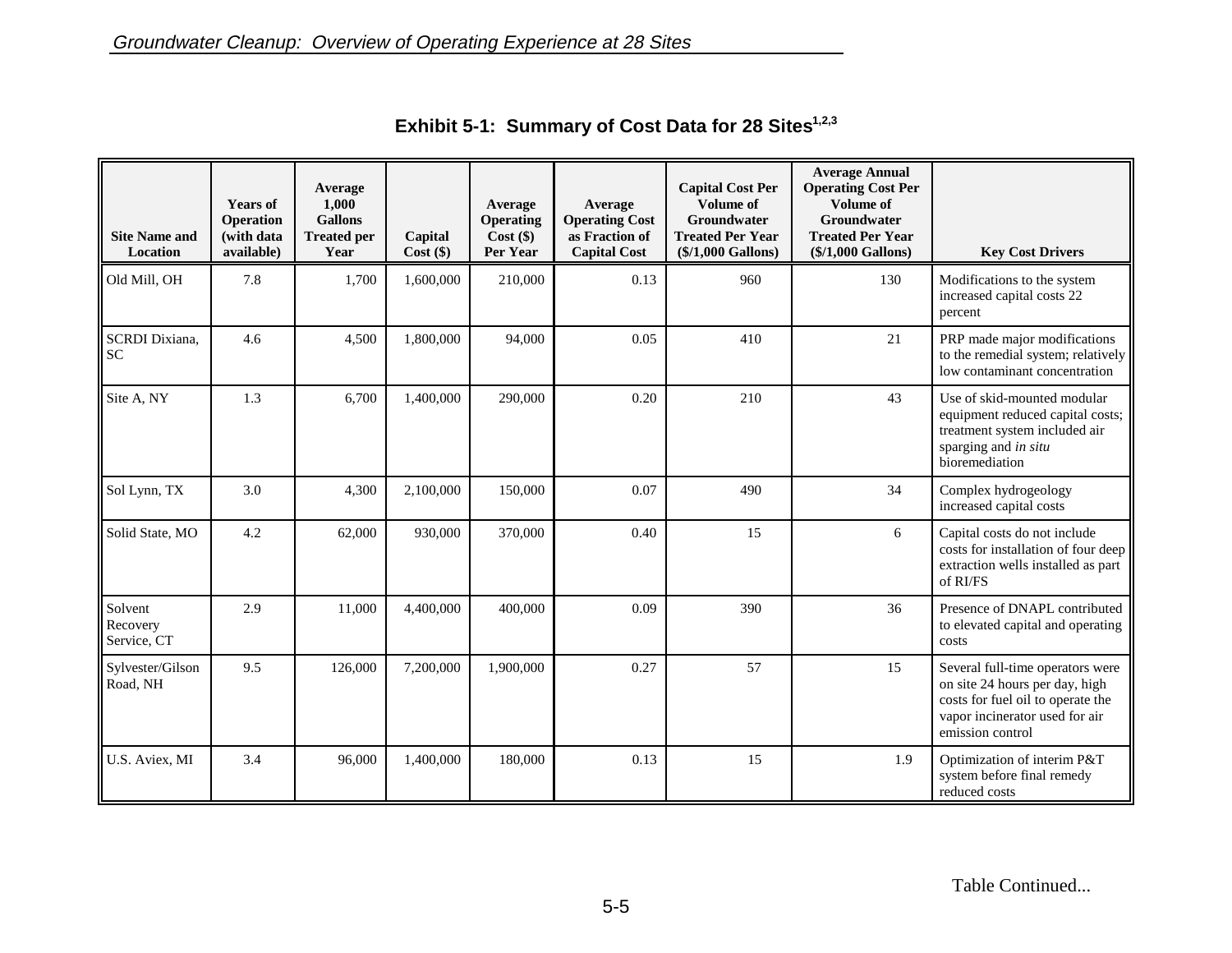| <b>Site Name and</b><br>Location | <b>Years of</b><br><b>Operation</b><br>(with data<br>available) | Average<br>1,000<br><b>Gallons</b><br><b>Treated per</b><br>Year | Capital<br>$Cost($ \$) | Average<br><b>Operating</b><br>$Cost$ (\$)<br>Per Year | Average<br><b>Operating Cost</b><br>as Fraction of<br><b>Capital Cost</b> | <b>Capital Cost Per</b><br><b>Volume of</b><br><b>Groundwater</b><br><b>Treated Per Year</b><br>$(\$/1,000$ Gallons) | <b>Average Annual</b><br><b>Operating Cost Per</b><br><b>Volume of</b><br>Groundwater<br><b>Treated Per Year</b><br>$(\$/1,000$ Gallons) | <b>Key Cost Drivers</b>                                                                                                                                                   |
|----------------------------------|-----------------------------------------------------------------|------------------------------------------------------------------|------------------------|--------------------------------------------------------|---------------------------------------------------------------------------|----------------------------------------------------------------------------------------------------------------------|------------------------------------------------------------------------------------------------------------------------------------------|---------------------------------------------------------------------------------------------------------------------------------------------------------------------------|
| United Chrome,<br>OR             | 8.6                                                             | 7,200                                                            | 3,300,000              | 96,000                                                 | 0.03                                                                      | 460                                                                                                                  | 13                                                                                                                                       | Modular treatment system used<br>initially, reducing costs                                                                                                                |
| Western<br>Processing, WA        | 8.2                                                             | 119,000                                                          | 15,000,000             | 4,400,000                                              | 0.30                                                                      | $13Q_{_1}$                                                                                                           | $3^{7}_{(4)}$                                                                                                                            | Initially used large complex<br>system with over 200 vacuum<br>well points, 24-hour oversight<br>required; frequent maintenance<br>to control iron precipitate<br>buildup |
| <b>PRB SITES</b>                 |                                                                 |                                                                  |                        |                                                        |                                                                           |                                                                                                                      |                                                                                                                                          |                                                                                                                                                                           |
| Intersil (PRB),<br>CA            | 1.8                                                             | 1,100                                                            | 600,000                | 95,000                                                 | 0.16                                                                      | 520                                                                                                                  | 83                                                                                                                                       | P&T was replaced by PRB,<br>reducing operating cost (see<br>above)                                                                                                        |
| Moffett, CA                      | 1.2                                                             | 200                                                              | 370,000                | 26,000                                                 | 0.07                                                                      | 1,600                                                                                                                | 110                                                                                                                                      | Demonstration-scale project;<br>increased performance<br>monitoring was required for<br>technology validation                                                             |
| <b>USCG</b> Center,<br>NC        | 1.0                                                             | 2,600                                                            | 500,000                | 85,000                                                 | 0.17                                                                      | 190                                                                                                                  | 33                                                                                                                                       | Use of PRB was estimated to<br>save \$4 million over a typical<br>P&T system                                                                                              |

**Exhibit 5-1: Summary of Cost Data for 28 Sites1,2,3**

Note:

Groundwater cleanups are ongoing at most sites; data presented here generally are current of late 1997 or early 1998.

Capital and operating costs were extracted from costs provided in the case studies based on the Recommended Cost Format in *Guide to* <sup>2</sup> *Documenting and Managing Cost and Performance Information for Remediation Projects* [4]. Source controls, RI/FS, and system design costs were not included as capital or operating costs.

<sup>3</sup> Cost data shown in the case study reports were based on data provided by EPA remedial project managers, site owners, or vendors. The costs presented in this report are based on the total costs available at the time the case study report for the site was prepared and updated cost data received in May 1999 for several of the sites (*Baird and McGuire, Libby, French Ltd., United Chrome, Sylvester/Gilson Road, Western Processing*). When actual cost data were not available, site contacts provided estimates based on the best data available at the time.

<sup>4</sup> The P&T system at Western processing was changed in response to a change in the remedial goals at the site from aquifer cleanup to containment. The modified system pumped less than half of the water pumped by the original system. However, for this report, data were not available to determine the cost implications of the system modification.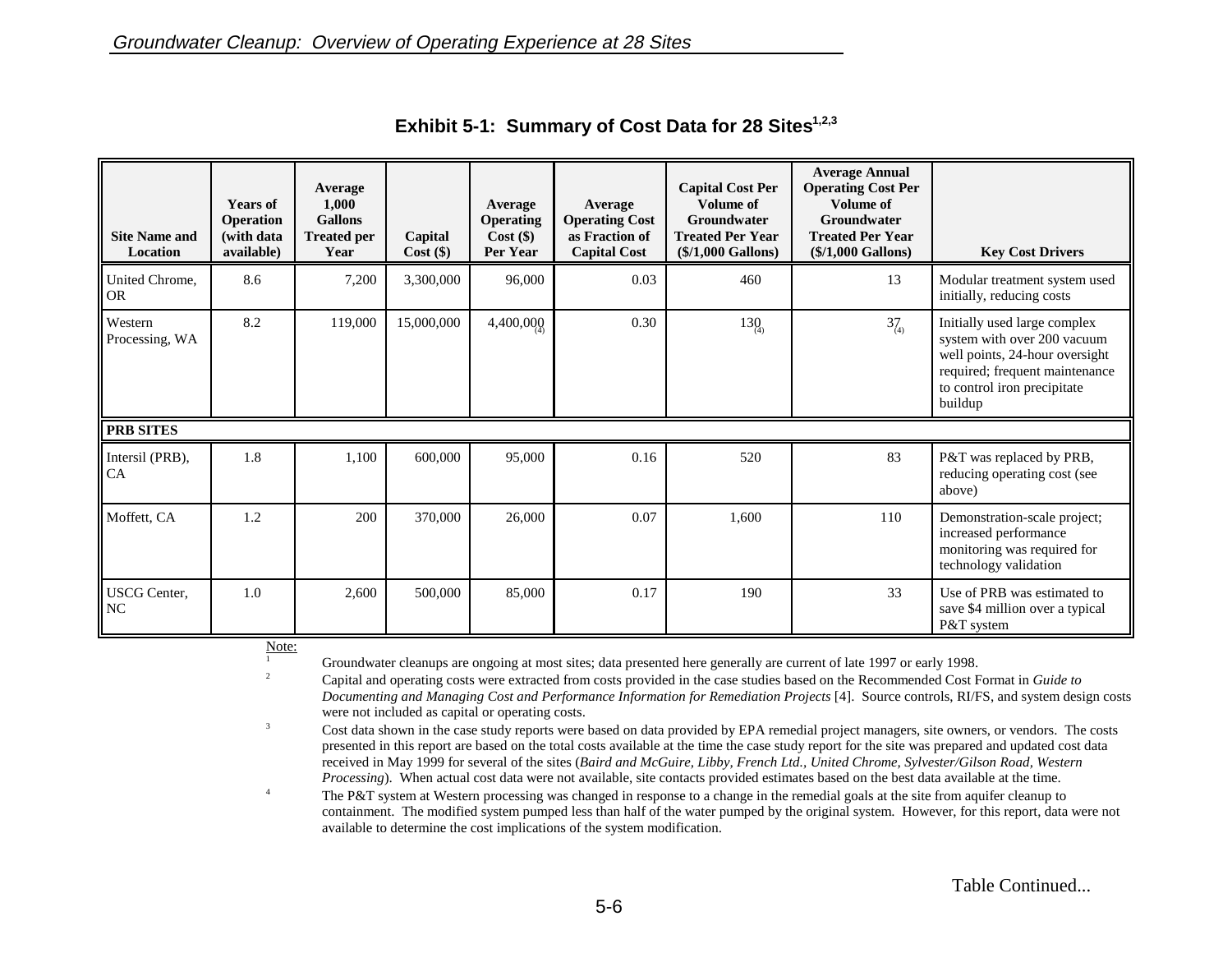|                                                                                                               |         | $P&T$ Sites (26 sites) |            |                          | <b>PRB</b> Sites (3 sites) |                |         |                          | All Sites (28 sites) |                          |            |                          |
|---------------------------------------------------------------------------------------------------------------|---------|------------------------|------------|--------------------------|----------------------------|----------------|---------|--------------------------|----------------------|--------------------------|------------|--------------------------|
| <b>Cost Category</b>                                                                                          |         |                        | Range      | <b>Median</b><br>Average |                            | Range          |         | <b>Median</b><br>Average |                      | Range                    |            | <b>Median</b><br>Average |
| <b>Years of System Operation (with</b><br>data available)                                                     | 1.3     |                        | 9.6        | 4.2<br>5.3               | 1.0                        | $\blacksquare$ | 1.8     | 1.2<br>1.3               | 1.0                  | $\blacksquare$           | 9.6        | 4.1<br>4.9               |
| Average Volume of Groundwater<br>Treated Per Year (1,000 Gallons)                                             | 1,700   | $\bar{\phantom{a}}$    | 550,000    | 21,000<br>63,000         | 230                        | $\blacksquare$ | 2,600   | 1,100<br>1,300           | 230                  | $\overline{\phantom{a}}$ | 550,000    | 12,000<br>57,000         |
| Total Capital Cost (\$)                                                                                       | 250,000 | $\sim$                 | 15,000,000 | 1,900,000<br>3,500,000   | 370,000                    |                | 600,000 | 500,00<br>490,000        | 250,000              | $\sim$                   | 15,000,000 | 1,600,000<br>3,200,000   |
| <b>Average Operating Cost Per</b><br>Year $(\$)$                                                              | 91,000  |                        | 4,400,000  | 190,000<br>670,000       | 26,000                     |                | 95,000  | 85,000<br>69,000         | 26,000               | $\sim$                   | 4,400,000  | 180,000<br>610,000       |
| <b>Average Operating Cost Fraction</b><br>of Capital Cost                                                     | 0.03    |                        | 0.56       | 0.17<br>0.20             | 0.07                       |                | 0.17    | 0.16<br>0.13             | 0.03                 |                          | 0.56       | 0.17<br>0.19             |
| Capital Cost Per Volume of<br>Groundwater Treated Per Year<br>$(\frac{$}{1,000}$ Gallons)                     | 2.9     |                        | 1,000      | 96<br>250                | 192                        |                | 1,600   | 520<br>780               | 2.9                  |                          | 1,600      | 140<br>310               |
| <b>Average Annual Operating Cost</b><br>Volume of Groundwater Treated<br>Per Year $(\frac{5}{1,000}$ Gallons) | 0.21    |                        | 170        | 18<br>31                 | 33                         |                | 110     | 84<br>76                 | 0.21                 |                          | 170        | 21<br>36                 |

|  |  |  |  |  | Exhibit 5-2: Summary of Remedial Cost and Unit Cost Data for 28 Sites <sup>1,2,3</sup> |
|--|--|--|--|--|----------------------------------------------------------------------------------------|
|--|--|--|--|--|----------------------------------------------------------------------------------------|

#### Notes:

Groundwater cleanups are ongoing at most sites; data presented here generally are cumulative as of late 1997 or early 1998.<br>Conital and operating costs were oxtracted from costs provided in the case studies based on the B

Capital and operating costs were extracted from costs provided in the case studies based on the Recommended Cost Format in *Guide to Documenting and* <sup>2</sup> *Managing Cost and Performance Information for Remediation Projects* [4]. Source controls, RI/FS, and system design costs were not included as capital or operating costs.

<sup>3</sup> Cost data shown in the case study reports were based on data provided by EPA remedial project managers, site owners, or vendors. The costs presented in this report are based on the total costs available at the time the case study report for the site was prepared and updated cost data received in May 1999 for several of the sites (*Baird and McGuire, Libby, French Ltd., United Chrome, Sylvester/Gilson Road, Western Processing*). When actual cost data were not available, site contacts provided estimates based on the best data available at the time.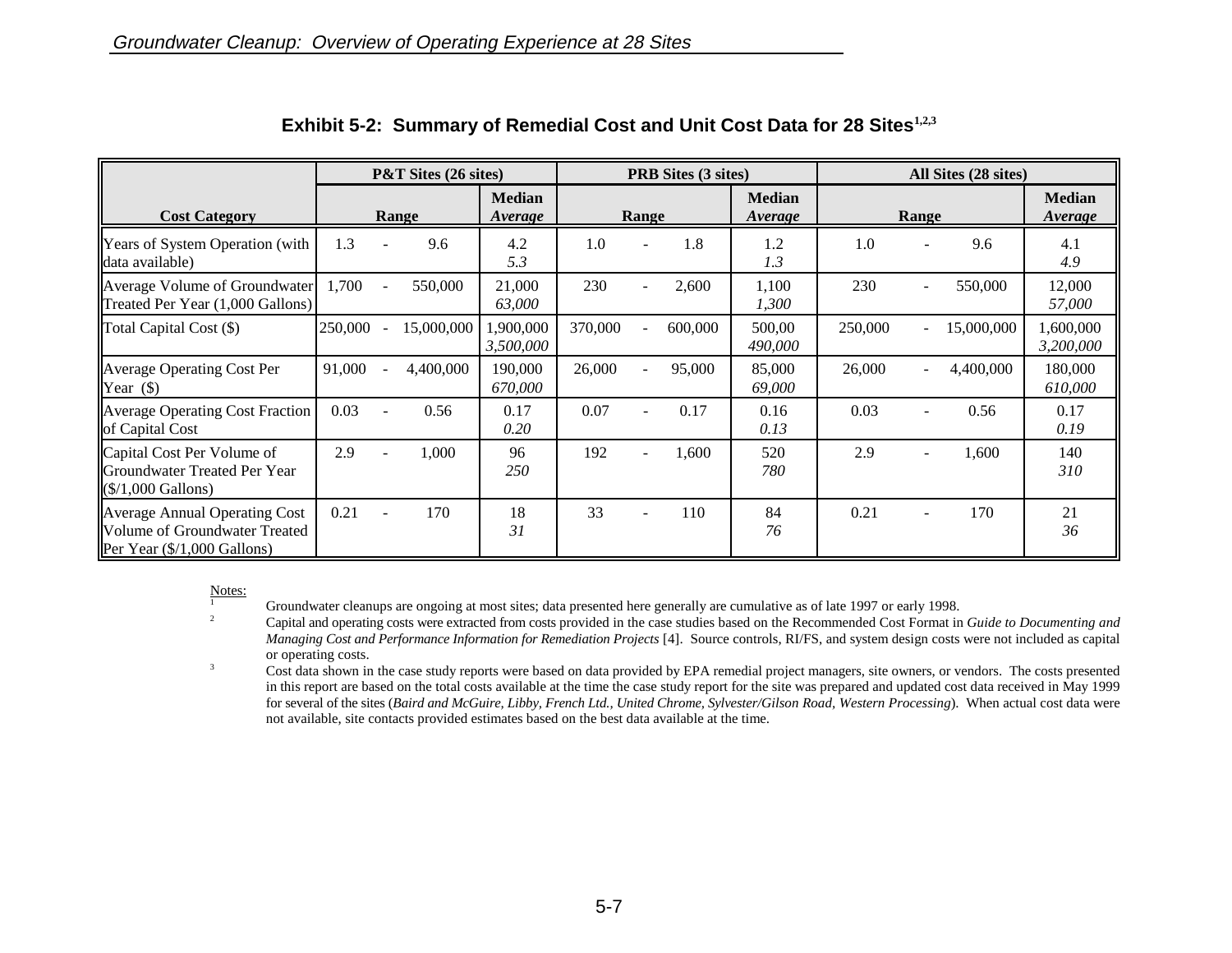#### **Calculated Unit Costs**

Calculated unit costs are used to compare and contrast remediation technologies. Although the basis and methodology for calculation of unit costs for site cleanups are still a matter of some debate, some unit costs can be used to compare costs and performance at ongoing and completed cleanup efforts and in identifying cost-efficient remedial strategies for future cleanups. For this report, the following three types of unit costs were calculated for each site:

- & Average operating cost per year of operation
- Capital cost per 1,000 gallons of groundwater treated per year
- & Average annual operating cost per 1,000 gallons of groundwater treated per year

Those unit costs, along with their ranges, averages, and medians are summarized in Exhibits 5-1 and 5-2 and depicted in Exhibits 5-3, 5-4, and 5-5, respectively. The three unit costs summarized for the case study sites are described briefly below.

### **Average Operating Cost per Year of Operation**

The average operating cost per year is determined by the throughput of the system and the treatment processes required to treat the extracted groundwater, as well as the operating efficiency of the system. Since a breakdown of annual operating costs by year was not available for most of the sites, the change in operating costs over the life of a site's remediation system could not be evaluated for the purposes of this report. The average annual operating costs were calculated by dividing the total operating cost to date by the number of years represented by that cost.

*At SCRDI Dixiana, where approximately 40 gpm were pumped from 15 wells through a relatively simple system and discharged to a POTW, the average annual operating cost was \$94,000 over 4.5 years. At French, Ltd., where approximately 190 gpm were pumped from more than 100 wells through a more complex treatment system before being reinjected into the aquifer, the average annual operating cost was more than \$3.4 million per year over 4 years.* 

## **Capital Cost per 1,000 Gallons of Groundwater Treated Per Year**

The capital cost per 1,000 gallons treated per year represents the relative costs of installing remedial systems of varying capacity. This unit cost is influenced by factors such as the aquifer complexity (which influences the size and complexity of the system needed to extract the contaminated groundwater), the types of contaminants targeted for treatment at the site (which influences the treatment plant components needed to remove the contaminants), the water and air discharge limits for the particular site (which is also factor into the treatment plant components needed), and restoration goals (which reflects the difference between sites where a large volume of groundwater is treated over a relatively short time frame to clean up an aquifer versus pumping at a lesser rate to prevent a contaminated plume from migrating from the site).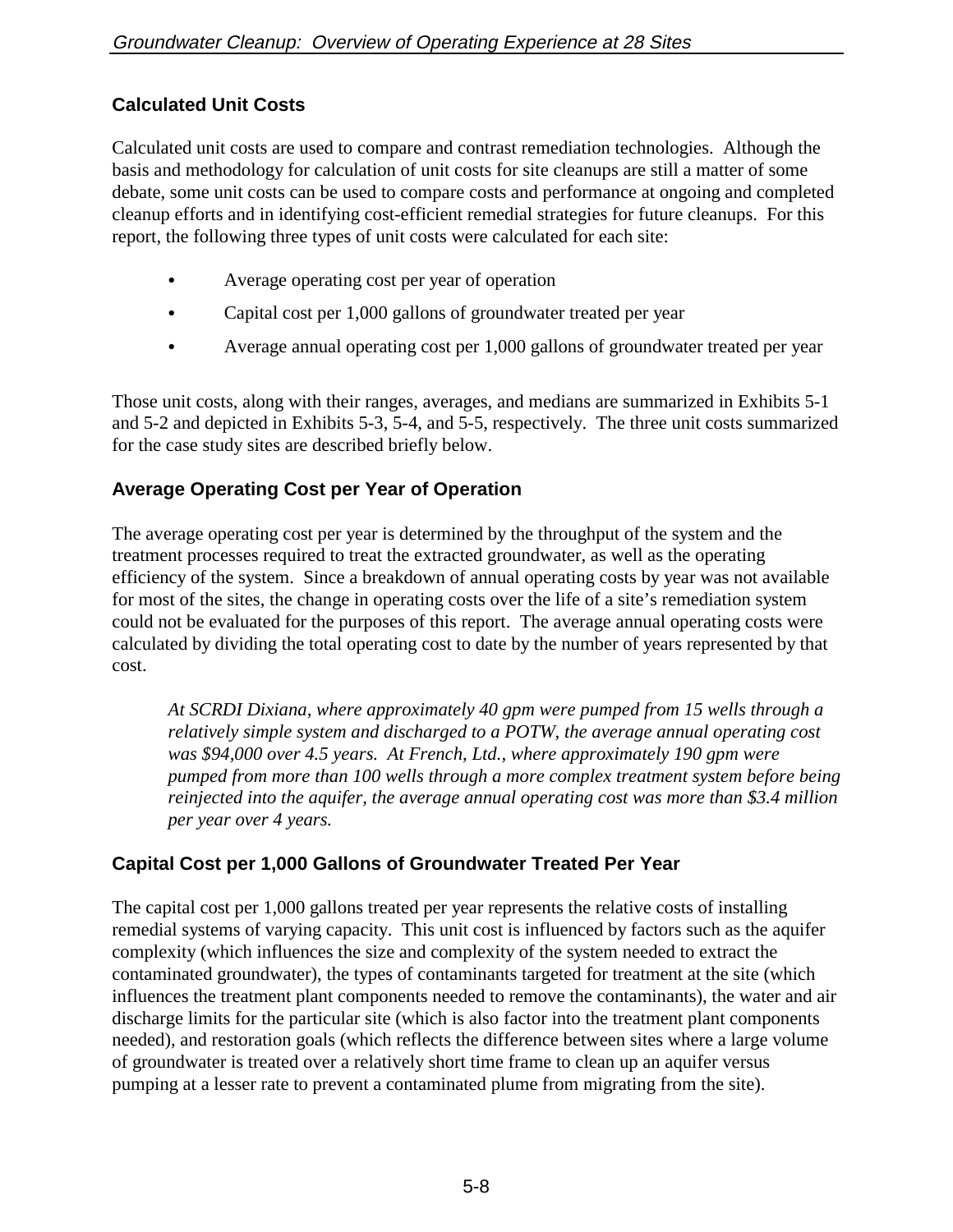

# **Exhibit 5-3: Average Operating Cost Per Year at 28 Sites**

The following example illustrates the effect of the aquifer complexity and treatment plant requirements on the capital cost per 1,000 gallons of groundwater treated annually.

*At the Gold Coast site, groundwater in a relatively shallow and homogeneous aquifer contaminated with TCE was extracted and treated by an air stripper alone before it was discharged to surface water. The capital cost was \$11 per 1,000 gallons of water treated. This compares with a cost of \$1,020 per 1,000 gallons of water treated at the LaSalle Site, where groundwater was extracted via a horizontal pumping regime and was treated for a complex range of contaminants by a much more complex system. The system consisted of two air strippers, both vapor and liquid-phase GAC, oil/water separation, and pH adjustment.*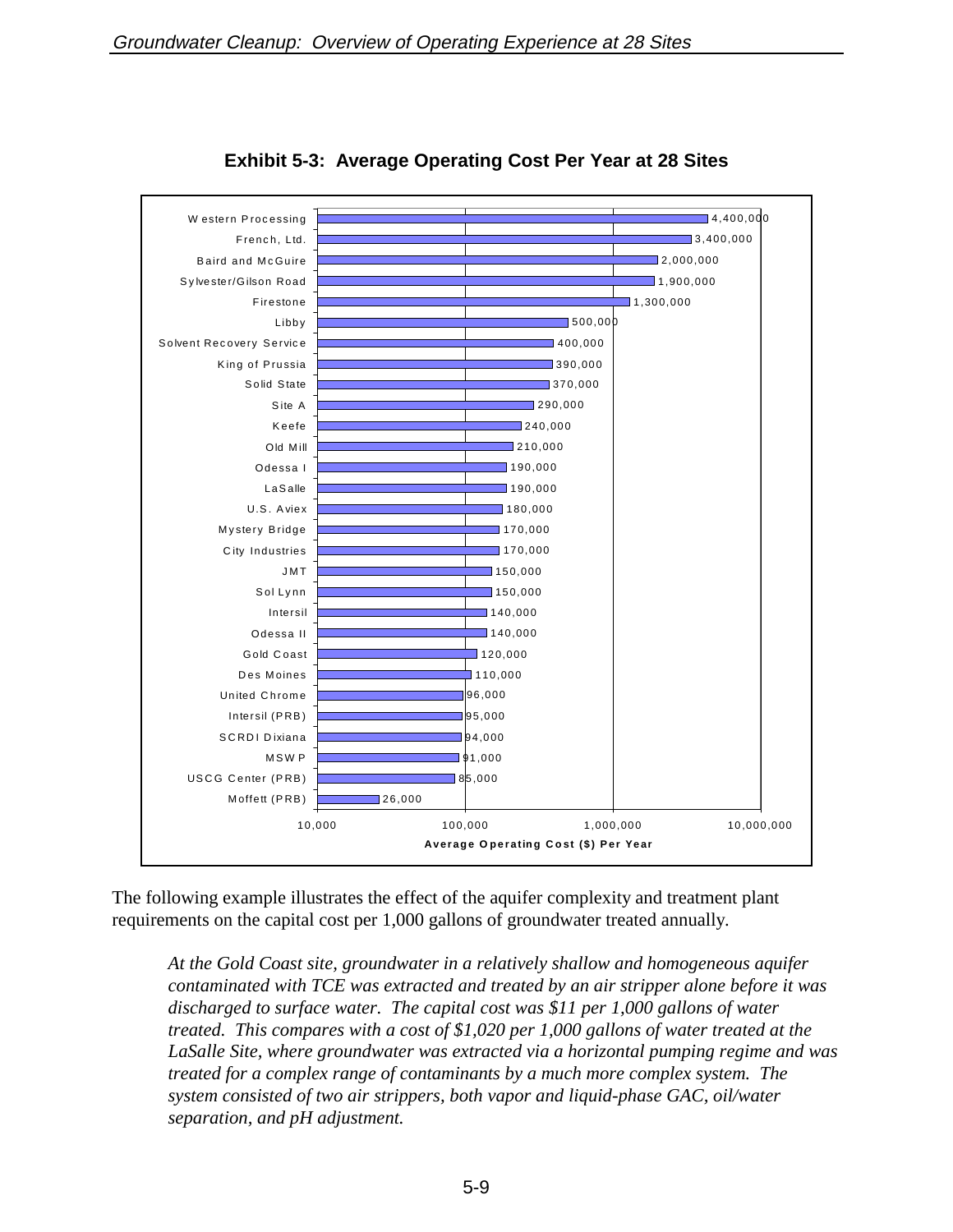

**Exhibit 5-4: Capital Cost Per 1,000 Gallons of Groundwater Treated Per Year**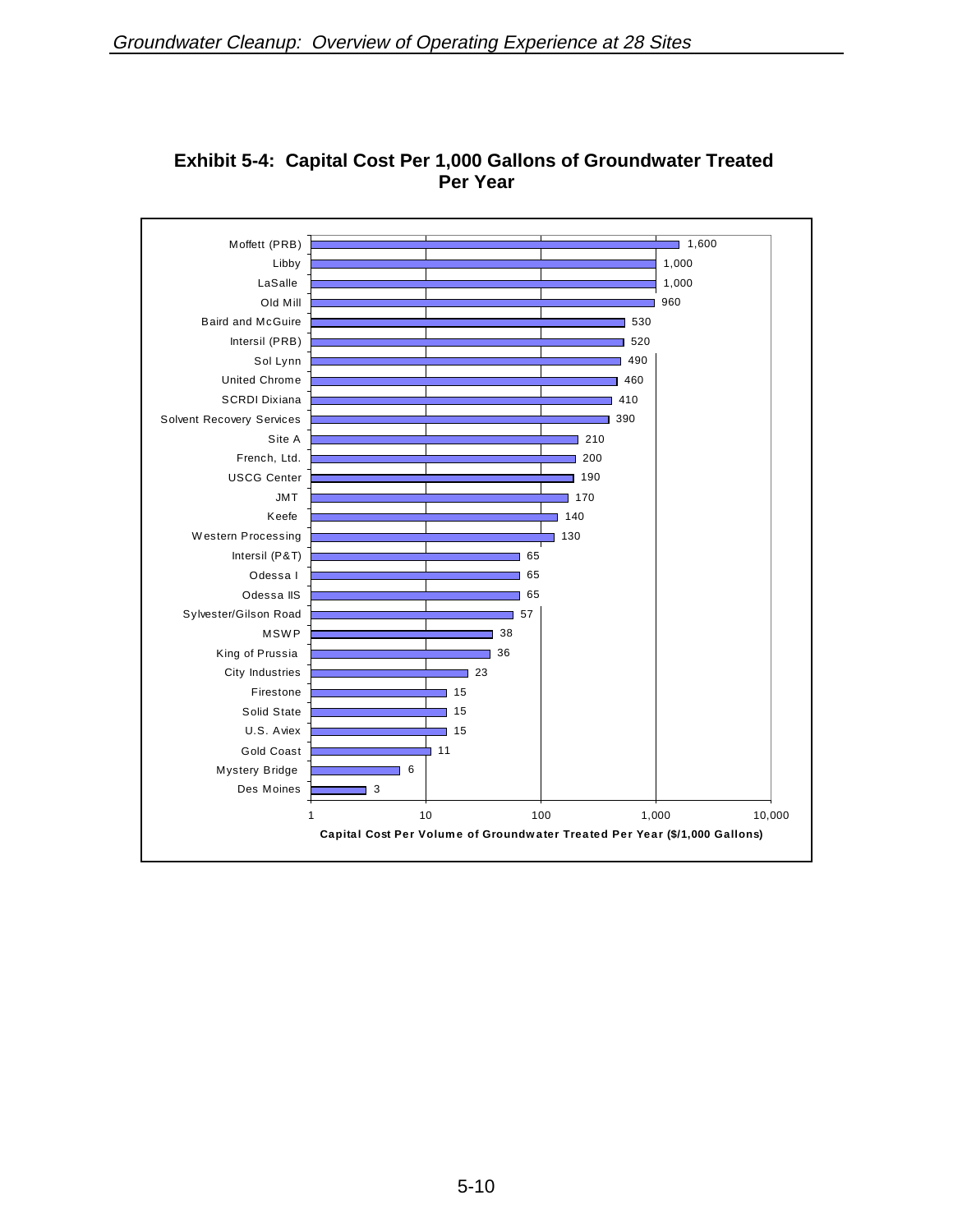

#### **Exhibit 5-5: Average Annual Operating Cost per 1,000 Gallons of Groundwater Treated Per Year**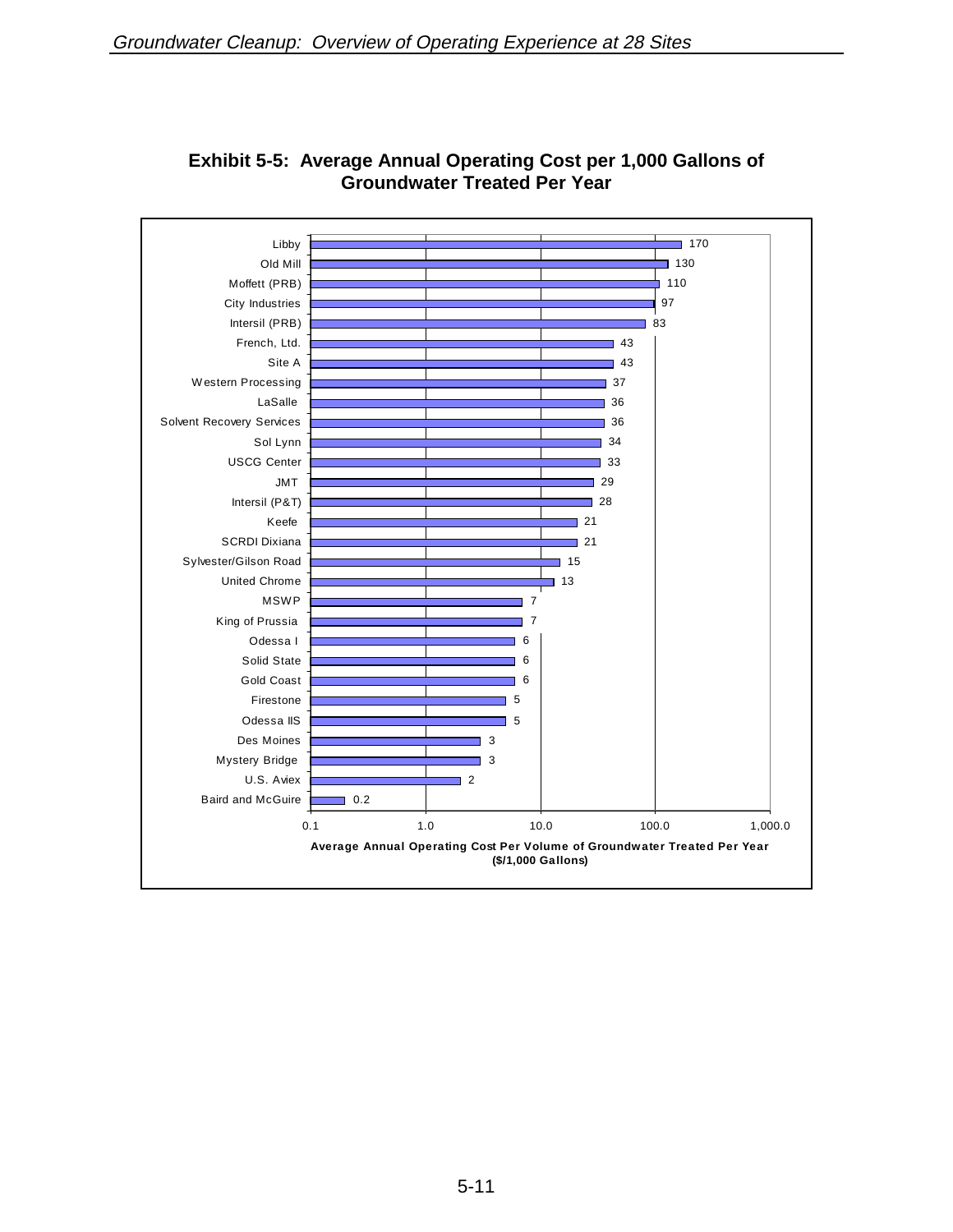#### **Average Annual Operating Cost Per 1,000 Gallons of Groundwater Treated Per Year**

The average annual operating cost per 1,000 gallons of groundwater treated per year represents the relative costs to operate systems of various capacities and complexities. Similar to the capital cost per 1,000 gallons of groundwater treated per year, this unit cost is highly dependent on sitespecific factors such as the aquifer complexity, the types of contaminants targeted for treatment, the water and air discharge limits, and the restoration goals.

The following example illustrates the effect of the complexity of a site treatment system on average annual operating cost per 1,000 gallons of groundwater treated per year.

*At Des Moines over 500 million gallons of groundwater were treated per year using a relatively simple system consisting of an air stripper for an average annual operating cost of \$0.21 per 1,000 gallons of groundwater treated annually. Conversely, at Libby, 2.9 million gallons of groundwater were treated per year using a complex remediation system consisting of oil/water separation, nutrient addition, and bioreactors for an average annual operating cost of \$173 per 1,000 gallons of groundwater treated annually.*

In general, systems that treat a relatively large volume of groundwater per year will cost less in both capital and annual operating costs per 1,000 gallons of groundwater treated than a similar system that treats a smaller volume of groundwater per year. While no specific correlation could be derived based on the available information, the following example shows this trend.

*The treatment systems at Des Moines, City Industries, and Mystery Bridge consisted of P&T using air stripping as aboveground treatment. Des Moines treated a relatively larger volume of groundwater annually. The following table summarizes some of the data for these sites.*

| <b>Site Name</b>    | <b>Average Volume of</b><br>Groundwater<br><b>Treated Annually</b><br>$(1,000 \text{ Gallons})$ | <b>Average Annual</b><br><b>Operating Cost Per</b><br><b>Volume of</b><br>Groundwater<br><b>Treated Per Year</b><br>$(\$/1,000$ Gallons) |
|---------------------|-------------------------------------------------------------------------------------------------|------------------------------------------------------------------------------------------------------------------------------------------|
| Des Moines, IA      | 554,000                                                                                         | 0.21                                                                                                                                     |
| City Industries, FL | 50,000                                                                                          | 3.3                                                                                                                                      |
| Mystery Bridge, WY  | 54,000                                                                                          | 3.2                                                                                                                                      |

*The average annual operating cost per volume of groundwater treated annually exemplifies the above trend.*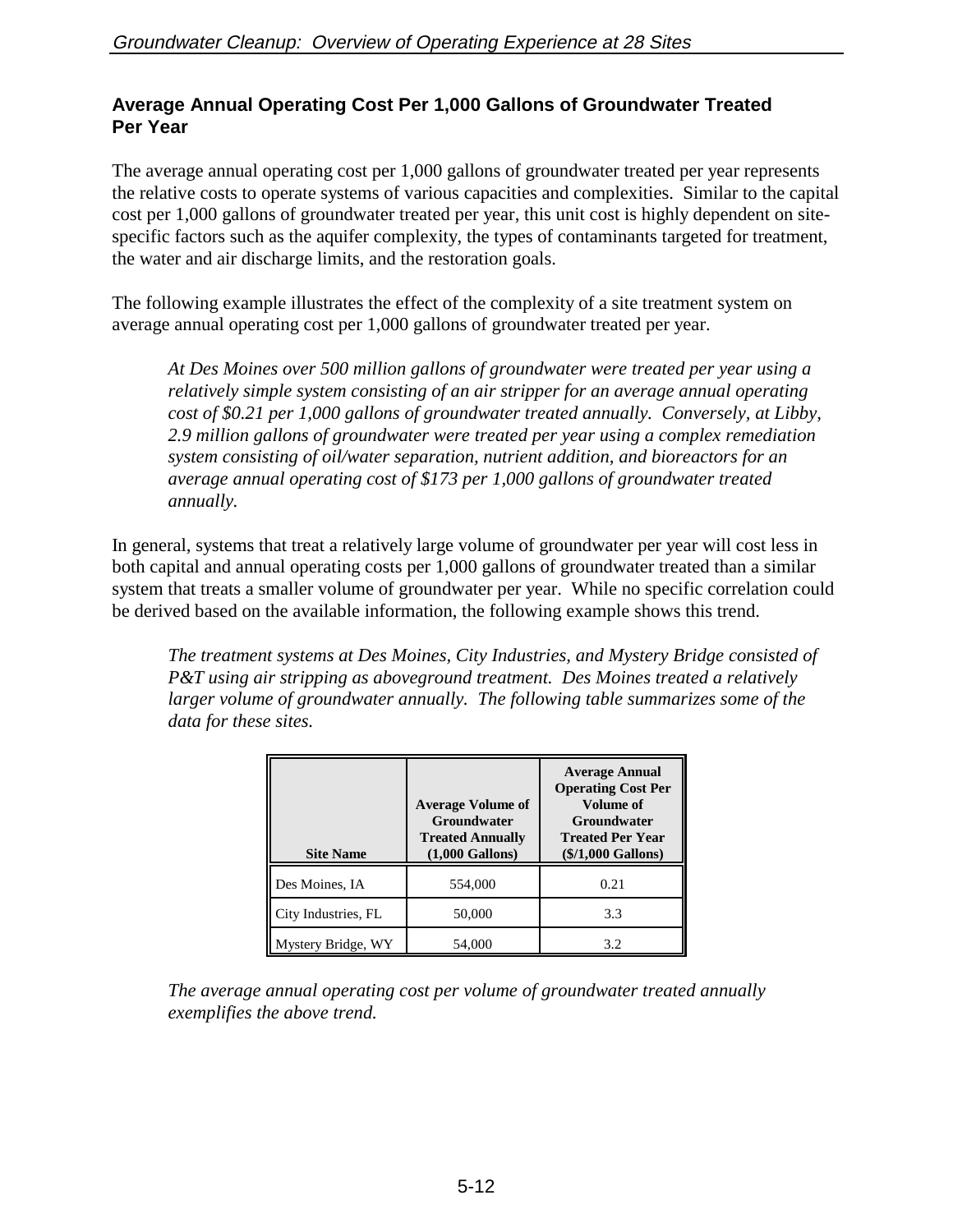# **6.0 FACTORS THAT AFFECTED COST AND PERFORMANCE OF REMEDIAL SYSTEMS AT 28 CASE STUDY SITES**

The factors that affected cost and performance at the 28 case study sites vary and are specific to each site. This section discusses the key factors that affected cost and performance of the groundwater cleanup at the case study sites identified from the case studies and industry knowledge about groundwater remediation. The factors have been grouped into the categories summarized in Exhibit 6-1.

- The factors that affected cost and performance at the 28 case study sites vary and are specific to each site
- $\triangleright$  No single factor was found to be the most important factor in determining cost and performance of groundwater cleanup projects

#### **Exhibit 6-1: Factors Affecting Cost and Performance of Groundwater Remediation Systems**

| Category                               | <b>Factors</b>                                                                                                                                                                          |
|----------------------------------------|-----------------------------------------------------------------------------------------------------------------------------------------------------------------------------------------|
| Source control factors                 | Presence of NAPL; application and timing of source controls                                                                                                                             |
| Hydrogeologic factors                  | Properties of the aquifer; contamination of more than one aquifer;<br>influence of surface water on aquifer; influence of adjacent groundwater<br>production wells on aquifer           |
| Contaminant property factors           | Treatability of the contaminant; fate and transport properties of the<br>contaminant                                                                                                    |
| Extent of contamination factors        | Area and depth of contaminated plume; concentrations of contaminant<br>within the plume                                                                                                 |
| Remedial goal factors                  | Restoration of the aquifer rather than plume; MCL rather than less-<br>stringent cleanup levels; cleanup of the entire aquifer rather than partial<br>cleanup; time allowed for cleanup |
| System design and operation<br>factors | System downtime; system optimization; amount and type of monitoring<br>performed; use of <i>in situ</i> technology                                                                      |

Each of the categories is discussed below; specific examples of how each factor affected cost or performance of the groundwater cleanup systems at the case study sites are also presented.

#### **Source Control Factors**

Sources of groundwater contamination vary from surface discharges to buried wastes. When source material comes in contact with groundwater, contaminants begin to dissolve and move into the groundwater by advection and dispersion mechanisms. In addition, contaminant sources in the vadose zone may act as continuing sources of groundwater contamination via leaching of contaminants onto storm water recharge that passes through the contaminated zone. Biodegradation and volatilization also may contribute to the destruction or dispersion of contaminants. However, in many cases, the mechanisms may have a negligible impact.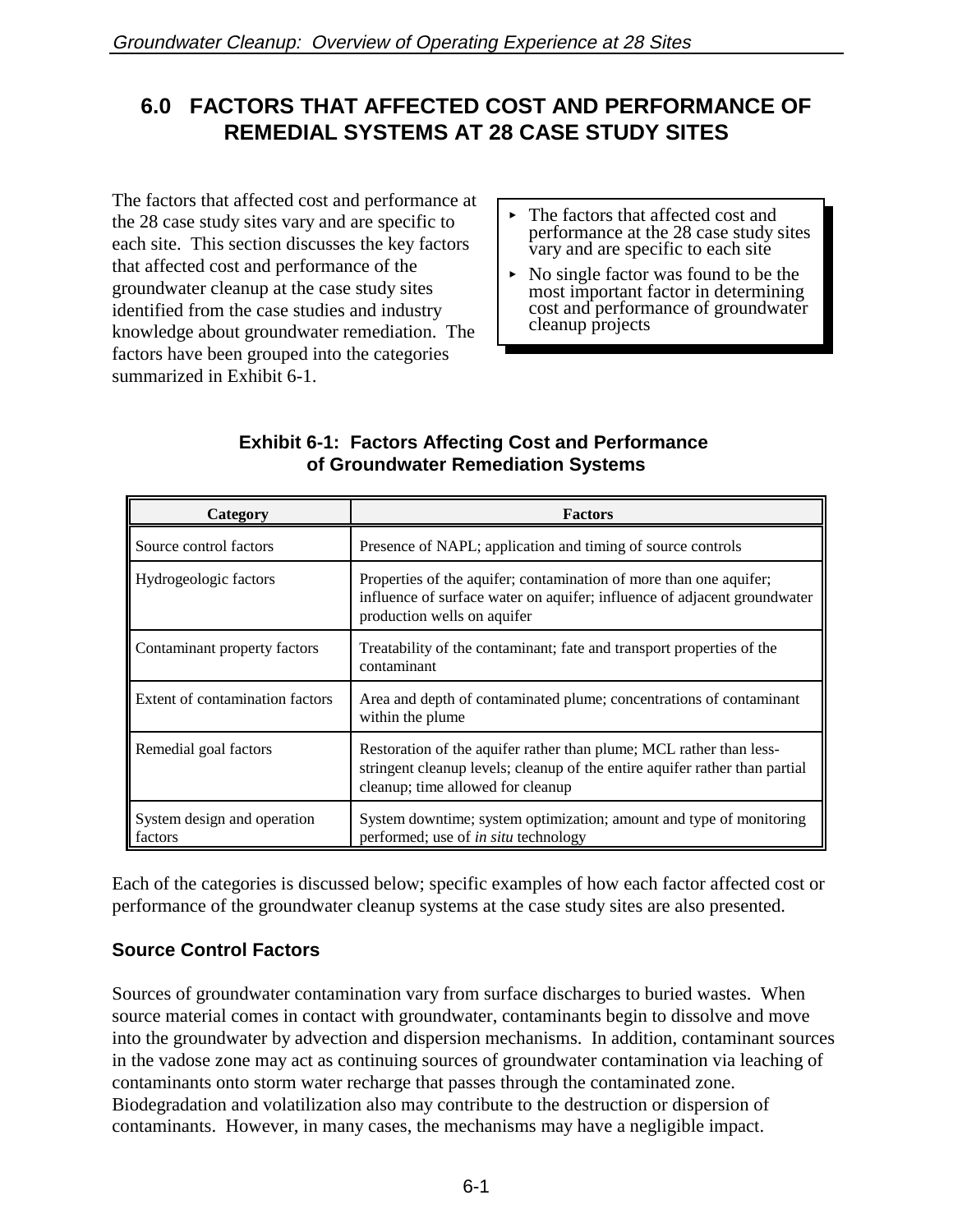The solubilities of many common contaminants (such as chlorinated solvents) are relatively low, and sources of those contaminants may remain in the subsurface for extended periods of time. EPA has concluded that one of the most effective means of remediating a site at which contaminated groundwater is present is to remove, or at least isolate, the source material from the groundwater. The source controls implemented at the case study sites (see Exhibit 3-2) include such methods as removal of hot spots (soil), soil vapor extraction, capping, and installation of VCBs.

NAPL has been observed or suspected to be a source of groundwater contamination at a majority of the case study sites (see Exhibit 2-7). Of the 28 sites, NAPLs were observed or suspected to be present at 18. At twelve of the sites, only DNAPL was present; at three, only LNAPL was present; and at another three both DNAPL and LNAPL were present.

At several sites (such as *French Ltd., SRS,* and *Western Processing*), efforts were made to remove or isolate the NAPL from contact with the groundwater. Such efforts often involved significant capital expenditures.

*At Western Processing, both DNAPL and LNAPL were observed in the groundwater. A slurry wall was constructed around the site to contain the plume and help achieve the cleanup goals within a limited amount of time. The slurry wall required capital expenditures of approximately \$1.4 million.*

If NAPL was not removed or isolated, the groundwater remediation efforts often were hindered.

*At Solvent Recovery Service, DNAPL is present in both the overburden and the bedrock aquifers, and is a source from which a dissolved plume continually forms. Despite three years of P&T operation, the complex hydrogeology and DNAPL present at this site have resulted in fluctuating concentrations of total VOCs in the groundwater. Site representatives indicated that they plan to apply for a technical impracticability (TI) waiver because of the presence of the persistent source of DNAPL.*

#### **Hydrogeologic Factors**

Hydrogeologic factors that influence the cost and performance of groundwater remediation systems include the composition and hydraulic conductivity of a water-bearing layer; the depth to groundwater; contamination of more than one aquifer; vertical groundwater flow; the influence of surface water; and the influence of nearby groundwater production wells. These factors can affect the complexity of the groundwater remediation system as well as the ability of the system to meet the remedial goals at a site.

This report presents information about the hydrogeologic conditions at the 28 subject sites (see Exhibit 2-8). The hydraulic conductivity of the contaminated water-bearing layer(s) at the sites ranged from 0.023 ft/day to 1,200 ft/day, a range of more than six orders of magnitude. The hydraulic conductivity also often varied within an individual site, such as *United Chrome*, where the hydraulic conductivity in the upper aquifer was two orders of magnitude less than in the lower aquifer. At more than one-half of the sites, contamination was present in more than one water-bearing layer or aquifer. Seven of the sites exhibited vertical groundwater flow, 13 were influenced by adjacent bodies of surface water, and production wells (municipal or otherwise)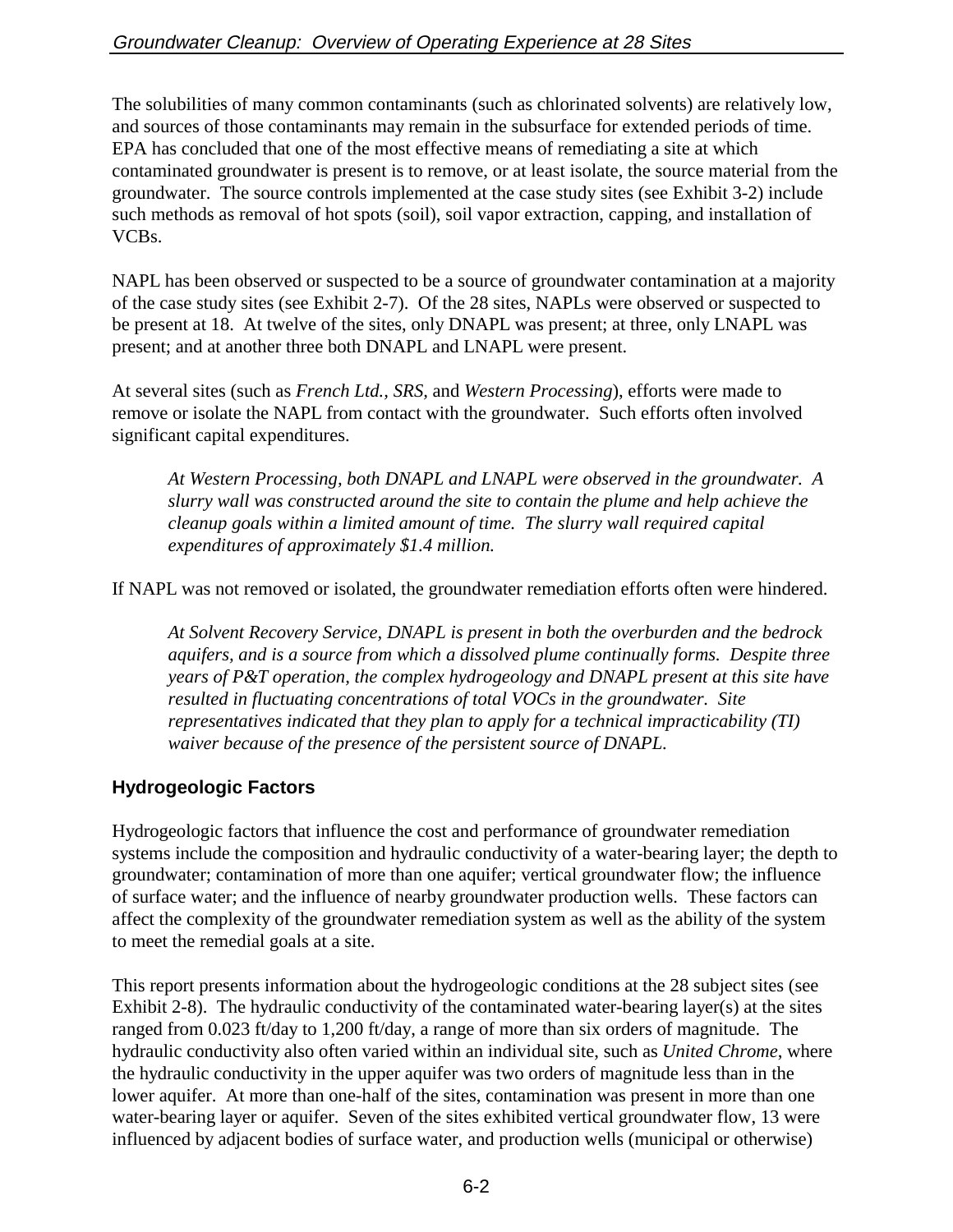were located in the vicinity of each of eight of the sites. Reported depths of the water table ranged from zero (at ground surface) to 45 feet below ground surface.

The following examples illustrate specific cases hydrogeological factors affected the cost or performance of the groundwater remediation technology implemented at a site.

#### Hydraulic Conductivity

*At JMT, the hydraulic conductivity in the contaminated bedrock aquifer was relatively low (0.65 ft/day). To increase hydraulic conductivity, controlled blasting was carried out to create an artificial fracture zone, which served as an interceptor drain in the bedrock around the extraction well. While that approach increased the capital cost of the system (by an undetermined amount), it allowed effective extraction groundwater from the unit by one well screened in the new fracture zone.*

#### Contamination of More Than One Aquifer

*At SCRDI Dixiana, eight distinct soil layers have been identified within the upper 100 feet of soils, including five water-bearing units. Early site characterization work at the site misidentified the thicknesses and degrees of contamination of several of those units. Groundwater extraction wells were installed based on the results of that early work. The wells were screened across two units, thereby presenting a pathway for contaminants to migrate into a previously uncontaminated aquifer. In addition, the contaminated shallow sand aquifer at the site was not identified until after the system had been installed, resulting in the need to modify the remedial system to address multiple contaminated aquifers.*

#### Vertical Groundwater Flow

*At Solid State, the groundwater system is a leaky artesian system in karst formations, with shallow and deep bedrock zones separated by a semi-confining shale layer. Groundwater flow at the site is vertical as well as lateral, a condition that has resulted in contamination of multiple aquifers and the need to extract groundwater at several depths.*

#### Influence of Bodies of Surface Water

*At Site A, the groundwater flow is subject to tidal influence in the upper few feet of the upper-most aquifer. Water levels at the site sometimes have risen, and SVE wells at the site have been flooded.*

#### Influence of Groundwater Production Wells

*At Des Moines, groundwater flow is to the southeast; however, earlier high-volume pumping from city wells may have affected the flow direction, facilitating the migration of the contaminant plume.*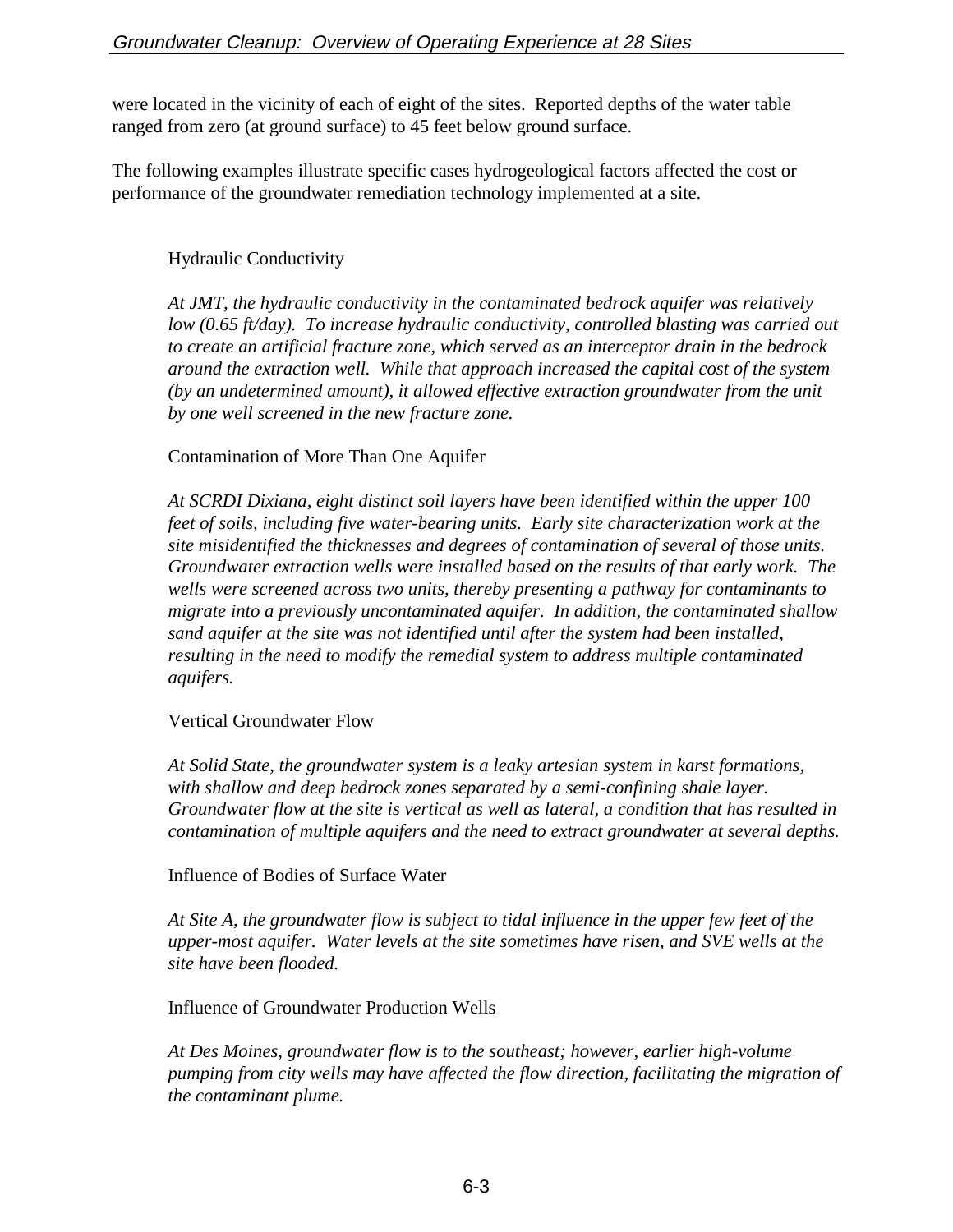#### **Contaminant Property Factors**

The types and properties of the contaminants being treated at a site, such as whether the contaminant has a tendency to be removed with extracted groundwater or to stay adsorbed to subsurface soils, can affect the cost or performance of a remediation system. In addition, the properties of the contaminants determine what treatment technologies are appropriate and the complexity of the system required to treat contaminated groundwater *ex situ* or *in situ*. Examples of sites where the contaminants (see Exhibits 2-4 and 2-5) and the contaminant properties affected the cost or performance of the groundwater remediation are presented below.

Complex Mixture of Contaminants

*At Sylvester/Gilson Road, contaminants included chlorinated solvents, such as methylene chloride; nonchlorinated organics, such as toluene and phenols; and the metal selenium. The mix of contaminants was treated above ground by a long series of operations, including pH adjustment, settling, neutralization, filtration, air stripping with vapor incineration, and biological treatment.*

Single Contaminant That was Relatively Easy to Treat

*At JMT, groundwater was contaminated with chlorinated solvents. The groundwater treatment system consisted of only an air stripper, which was capable of reducing contaminant concentrations to a level where the treated groundwater could be discharged to an adjacent surface water body.*

#### **Extent of Contamination Factors**

Groundwater contamination concentrated in an isolated areal and vertical extent typically is easier and cheaper to remediate than the same mass of contaminant when it extends deeper and spreads out over a larger area. This factor affects the size of the extraction and treatment system and the system complexity in terms of the quantity of groundwater to be extracted from the aquifer and treated *ex situ*. The volumes of contaminant plumes at each of the sites are presented in Exhibit 2-6. The following examples show the effects of a relatively small and relatively large extent of contamination at which groundwater remediation has been completed.

*At Gold Coast, the initial areal extent of the contaminant plume was estimated to be 0.87 acres, and the initial volume of the plume was estimated to be less than 3 million gallons. The site was remediated at a cost of less than \$700,000.*

*At the Former Firestone facility, the initial areal extent of plume was estimated to be 100 acres (1,300 feet wide and 3,400 feet long), with an initial volume of as much as 2.9 billion gallons. The cost to remediate this site was nearly \$13,000,000.*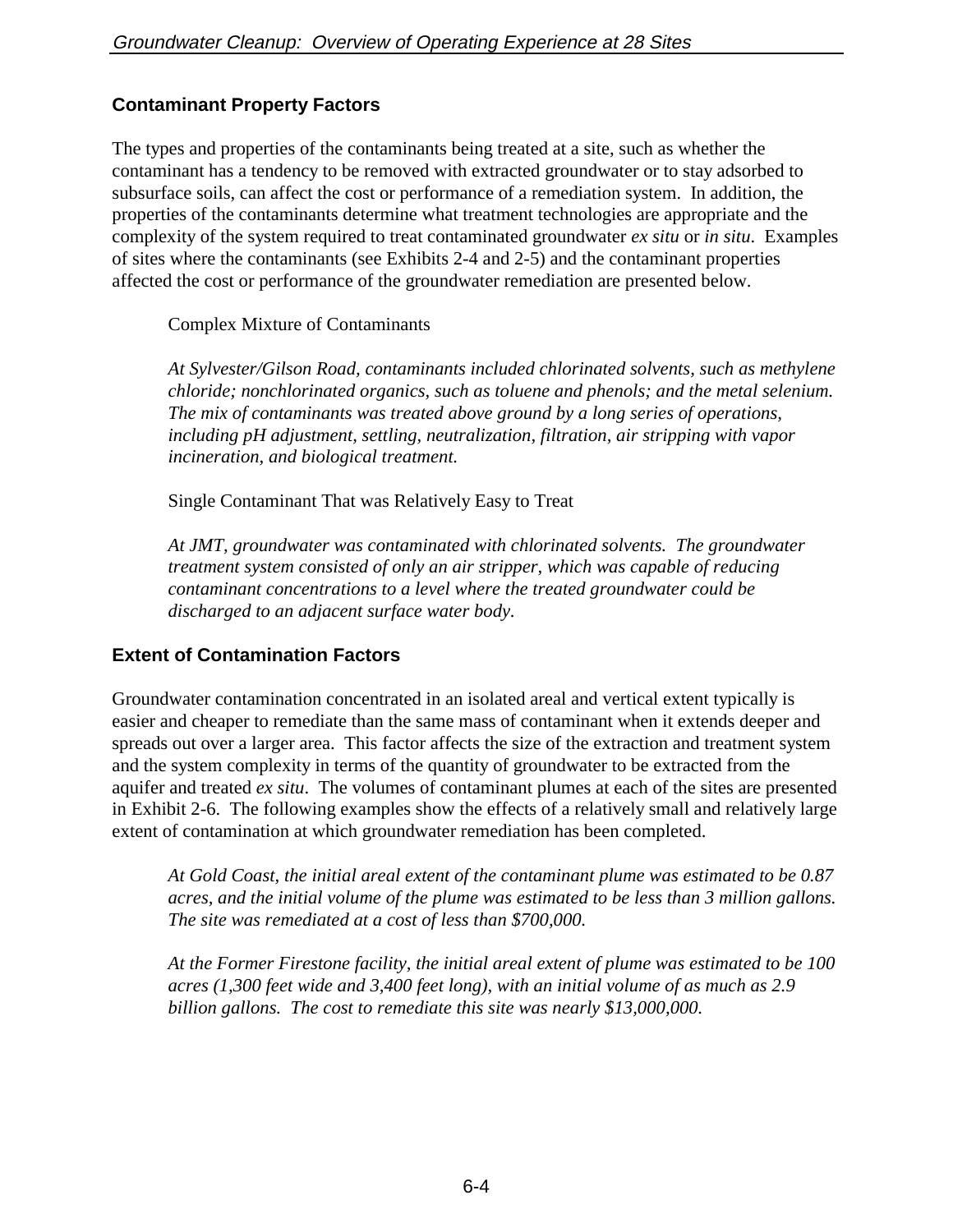#### **Remedial Goal Factors**

Remedial goal factors that may affect the cost and performance of a site cleanup include the stringency of the cleanup levels, the types of remedial goals, the types of performance requirements that have been established for the remediation as well as the system complexity required to meet these goals. The following remedial goal factors can influence the volume or areal extent of groundwater that must be treated, the type of treatment train that may be used, or the length of time that a system has to be operated.

- & Stringency of the cleanup levels
	- maximum contaminant levels
	- approved alternate concentration limits
	- $\triangleright$  risk factors
	- other criteria
- Types of remedial goals
	- aquifer restoration
	- aquifer restoration and containment
	- $\rightarrow$  other restoration goals
- & Types of performance requirements
	- treated wastewater discharge limits
	- air emission limits

More stringent cleanup levels can require more complex systems, longer periods of operation, and larger volumes of groundwater to be treated. The type or stringency of the performance goals (treatment of extracted groundwater and/or air emissions) affect the manner and the extent to which extracted groundwater or off-gas from the remediation system must be treated before discharge. The following examples show the effects of various remedial goals on the cost and performance of site cleanup.

#### Types of Remedial Goals

*At Western Processing, an aggressive P&T system, consisting of more than 200 groundwater extraction points pumping approximately 265 gpm, was installed to pursue aquifer restorations goals. After approximately seven years of operation, an ESD was issued to change the focus of remediation from restoration to containment. As a result of this change, the system was modified to a system pumping approximately 80 gpm. This modification significantly reduced the operating cost for the system.*

#### Performance Goals Established

*At Solid State, the site engineer identified institutional constraints that restricted the operator's ability to reinject treated groundwater. Reinjection of groundwater may have been a more cost efficient method for the disposal of treated groundwater, and could have increased groundwater flow through the contaminated zone. This restriction is believed to have increased the time required for site remediation more than any other single factor.*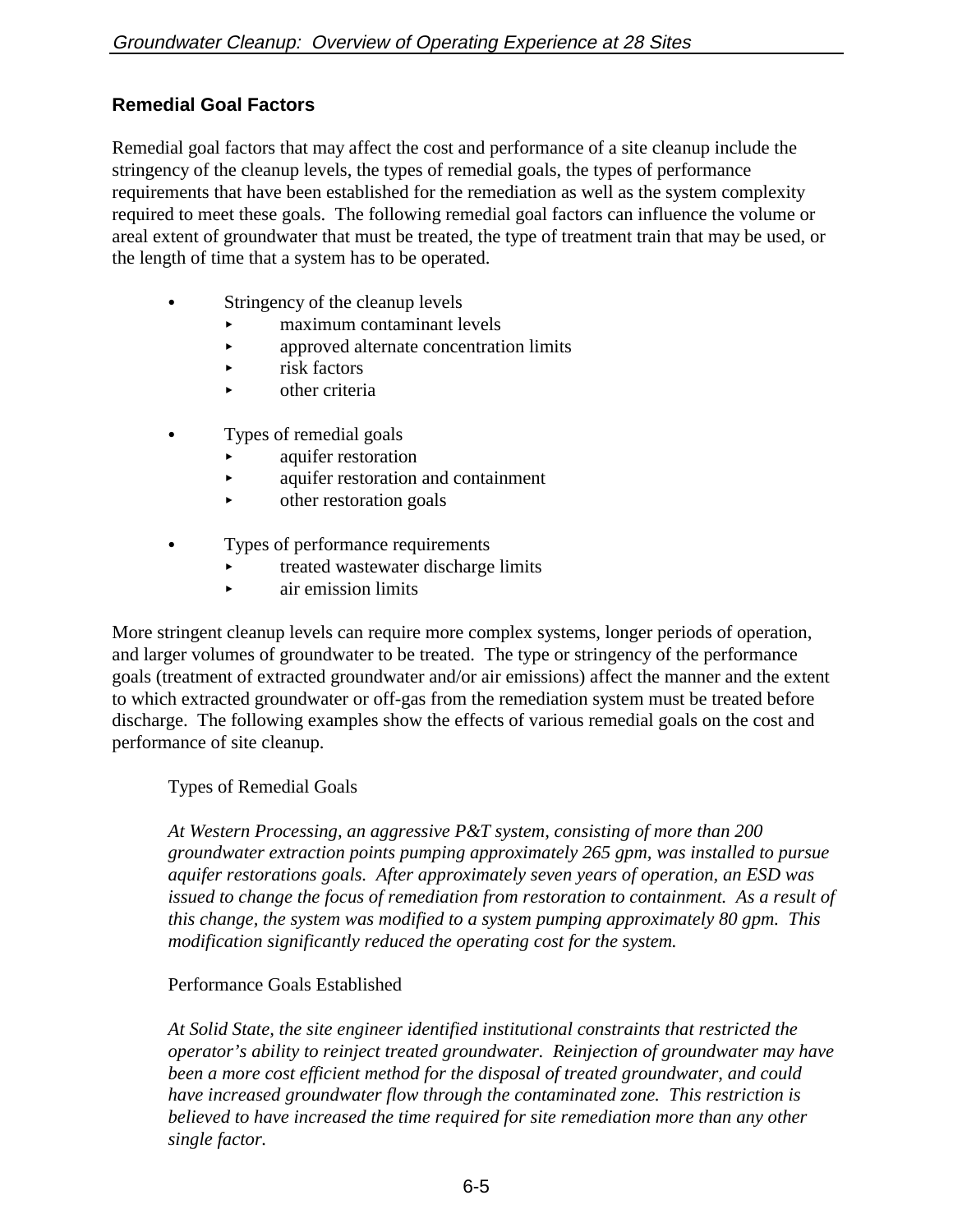In addition, as shown at the *French, Ltd.* site, different remedies specified in a site ROD can impact cost and performance.

*Under the ROD for French Ltd., modeling was used as a basis to select natural attenuation as a component of the site remedy. Modeling showed that concentrations at the boundaries of the site would be acceptable after 10 years of natural attenuation, and that P&T, which was costing more than \$3 million annually, could be terminated.*

#### **System Design and Operation Factors**

In addition to site characteristics and remedial goals, system design and operation can affect cost and performance during remediation. System operation factors include the amount of time the system is operational and the adequacy of the system design to handle the nature and extent of the contaminants. For example, the long percentages of downtime for a system (see Exhibit 3-5) or problems with system design can increase the cost of a site cleanup. Conversely, various efforts in system optimization at a site (as detailed in Exhibit 3-7) can reduce the cost of a site cleanup and/or improve the performance of a system. Described below are examples in which system operation factors affected the cost or performance at case study sites.

#### System Downtime

*At King of Prussia, the treatment system has been operational approximately 76 percent of the time. Downtime has been caused by several factors, including the need to shut the system down for two months to repair a crack in a filter, and has increased operating costs.*

#### System Optimization and Modification

*After two years of operation, site engineers at Keefe performed an optimization study. As a result, two new wells were installed at locations that would increase groundwater extraction rates. Also, two existing wells were taken off line. Both extraction rates and contaminant mass flux to the treatment system increased as a result of the modifications, leading to more efficient capture of the plume.*

*When periodic groundwater monitoring results at MSWP indicated that aquifer cleanup goals were met in five extraction wells, pumping from these wells was stopped and the pumping rates from the other wells was adjusted to optimize system performance.*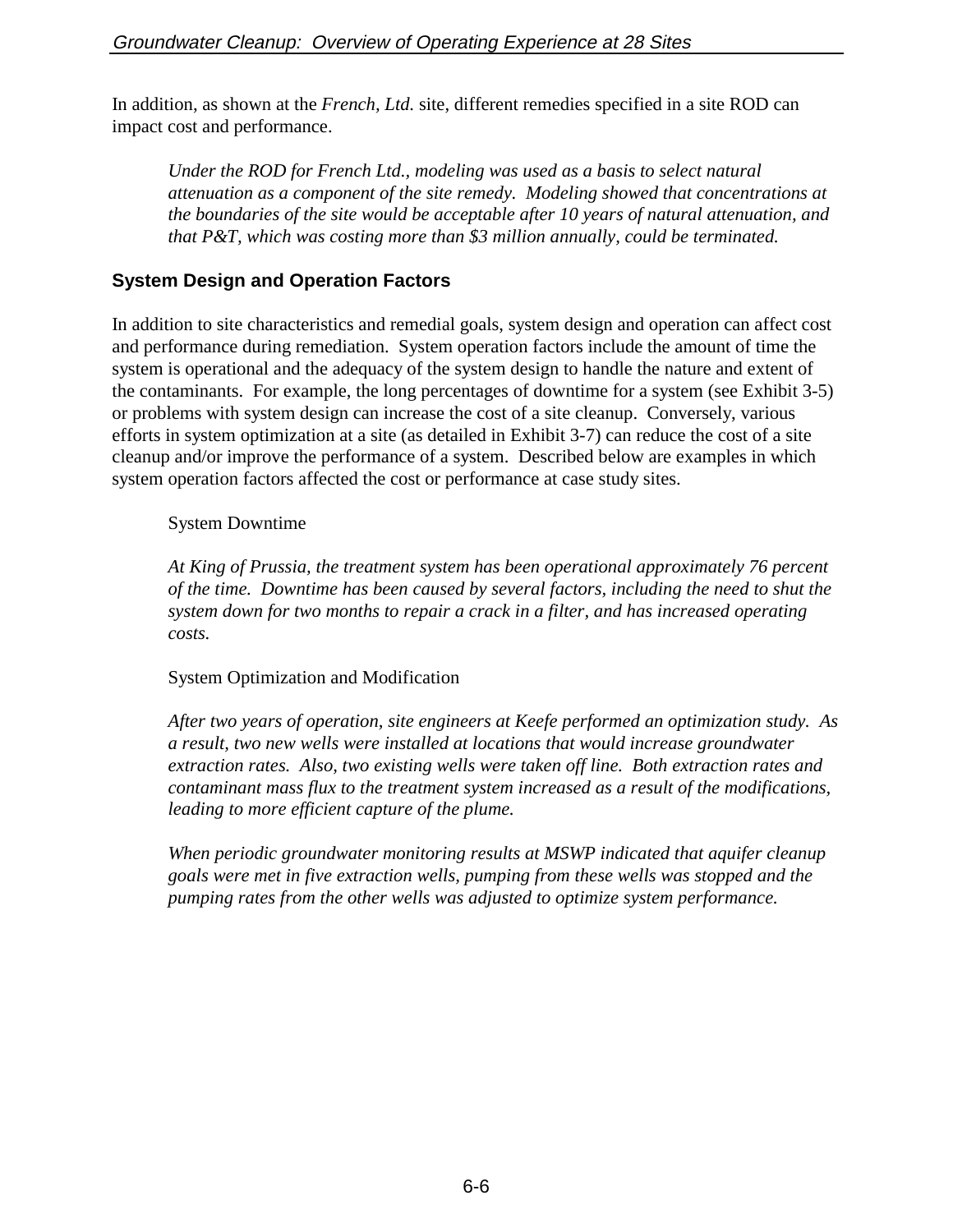Additionally, the use of *in situ* technologies such as air sparging, ISB, and PRBs (see Exhibits 3-2 and 3-4) can lower the cost and improve performance of a remedial system. Because only seven of the case study sites used *in situ* technologies, and similar technologies were used at very few of these sites, it is not possible to draw significant conclusions about the effect of using *in situ* technologies on the cost and performance of groundwater cleanups. However, two specific examples of the effects of using *in situ* technologies are described below.

*At Intersil, the site owner replaced a P&T system that had been operating for eight years with a PRB system. The PRB system continued to remove contaminant mass and reduce concentrations of the contaminant in the aquifer, while minimizing the cost of treatment and returning the site to sellable or leasable condition.*

*At Gold Coast, air sparging was used to mitigate elevated contaminant concentrations around one well that was in a suspected source area. Once the contaminant levels in this well were reduced, aquifer cleanup goals were able to be met, and the groundwater remediation system at the site was able to be shut down.*